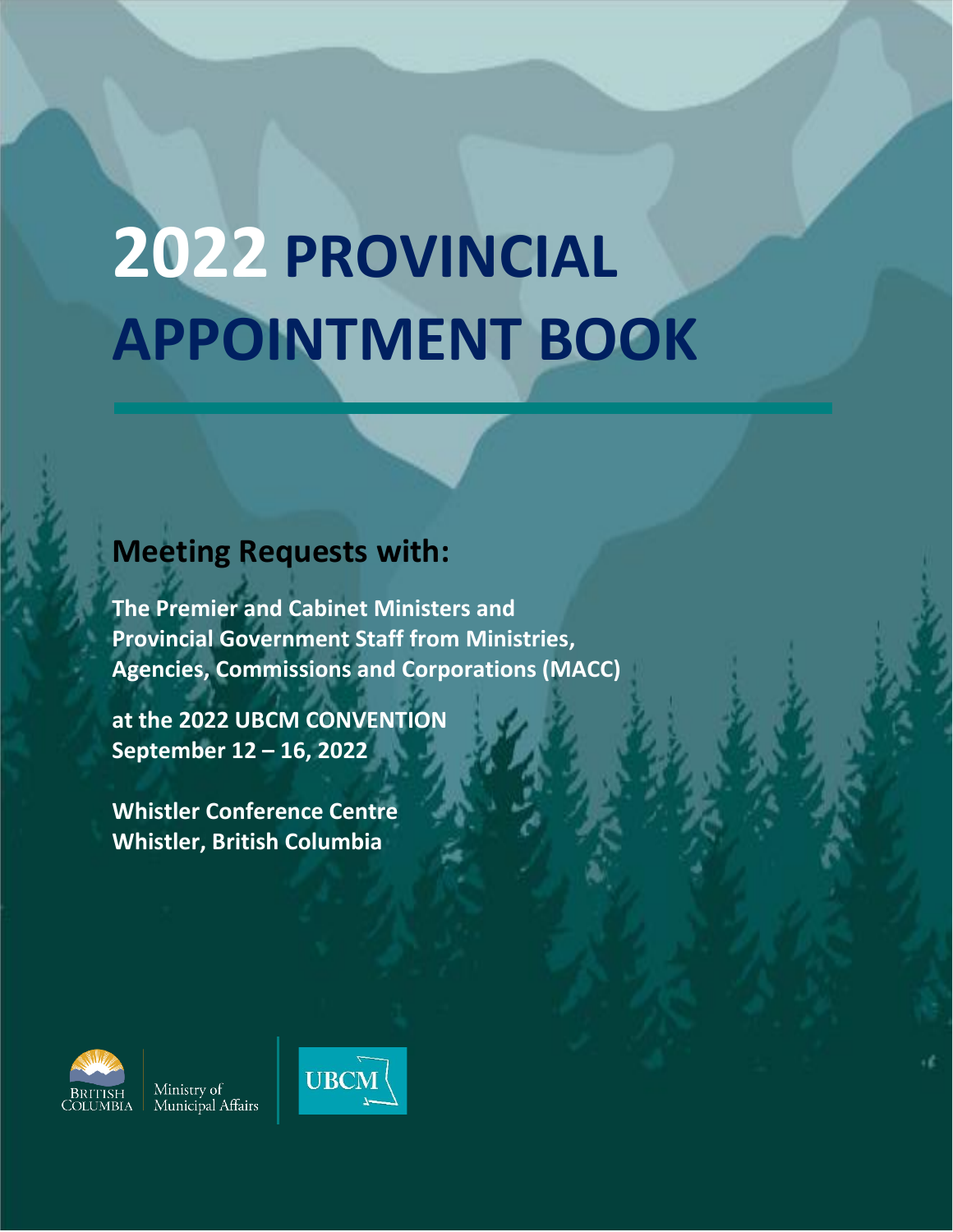# **TABLE OF CONTENTS**

| PROVINCIAL GOVERNMENT MINISTRIES AVAILABLE DURING THE 2022 UBCM        |  |
|------------------------------------------------------------------------|--|
|                                                                        |  |
|                                                                        |  |
|                                                                        |  |
|                                                                        |  |
|                                                                        |  |
|                                                                        |  |
|                                                                        |  |
|                                                                        |  |
|                                                                        |  |
|                                                                        |  |
|                                                                        |  |
|                                                                        |  |
|                                                                        |  |
|                                                                        |  |
|                                                                        |  |
|                                                                        |  |
|                                                                        |  |
|                                                                        |  |
|                                                                        |  |
|                                                                        |  |
|                                                                        |  |
|                                                                        |  |
| PROVINCIAL AGENCIES, COMMISSIONS AND CORPORATIONS AVAILABLE DURING THE |  |
|                                                                        |  |
|                                                                        |  |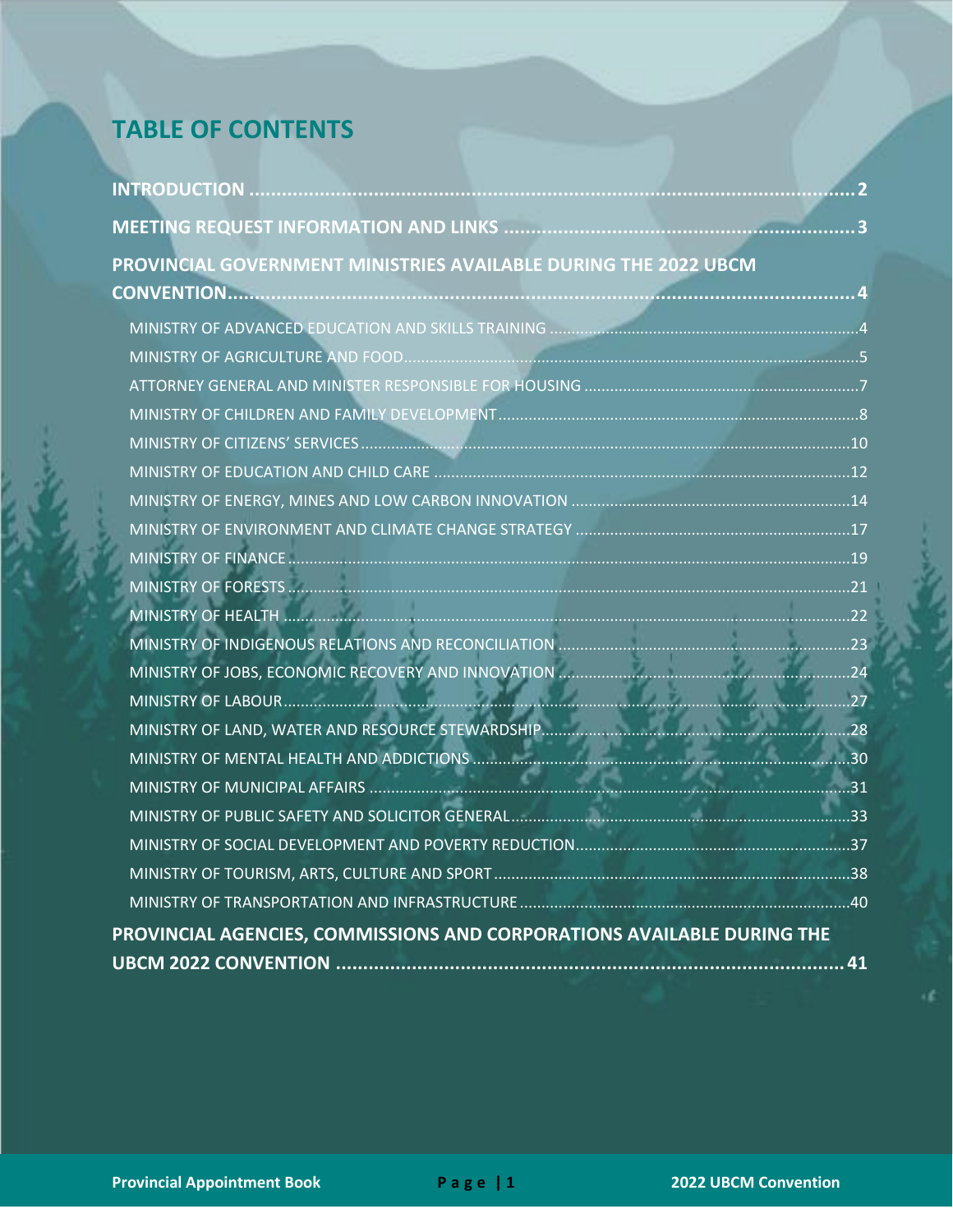## **INTRODUCTION**

This Provincial Appointment Book will provide UBCM local government and First Nations members directions on how to request a meeting with the Premier, Cabinet Ministers and provincial ministries, agencies, commissions and corporations (MACC) staff, to be scheduled the week of 2022 UBCM Convention.

Within this document are three individual links to meeting request forms for meetings with:

- 1. Premier and Cabinet Ministers;
- 2. Host Minister, Honourable Nathan Cullen, Municipal Affairs; and
- 3. Provincial Ministries, Agencies, Commissions and Corporations staff (MACCs).

Information on the MACCs available to meet is also included.

**All meetings for the 2022 UBCM Convention will take place in person. Details will be provided when meetings are confirmed.**

#### **Meeting Dates**

Meetings with the **Premier and Cabinet Ministers including the Minister of Municipal Affairs** will be 15 minutes in length, and will take place in person during the following dates:

> **Second Level, Westin Hotel Monday, September 12, 2022 to Friday, September 16, 2022**

Meetings with **MACC staff** will be 30 minutes in length (20 minutes for the Ministry of Transportation and Infrastructure only), and will take place in person during the following dates:

**Cheakamus Room, Hilton Whistler Hotel Tuesday, September 13, 2022 to**

**Thursday, September 15, 2022**

#### **On-Site Provincial Appointment Desk**

Provincial Appointment Desk staff will be available on-site to schedule meetings with MACC Staff at the following locations:

**Monday, September 12, 2022** Grand Foyer, Whistler Conference Centre  $8:30$  am  $-4:00$  pm

**Tuesday, September 13, 2022 – Thursday, September 15, 2022** Lobby, Cheakamus Room, Hilton Whistler **Hotel** 8:30 am – 4:00 pm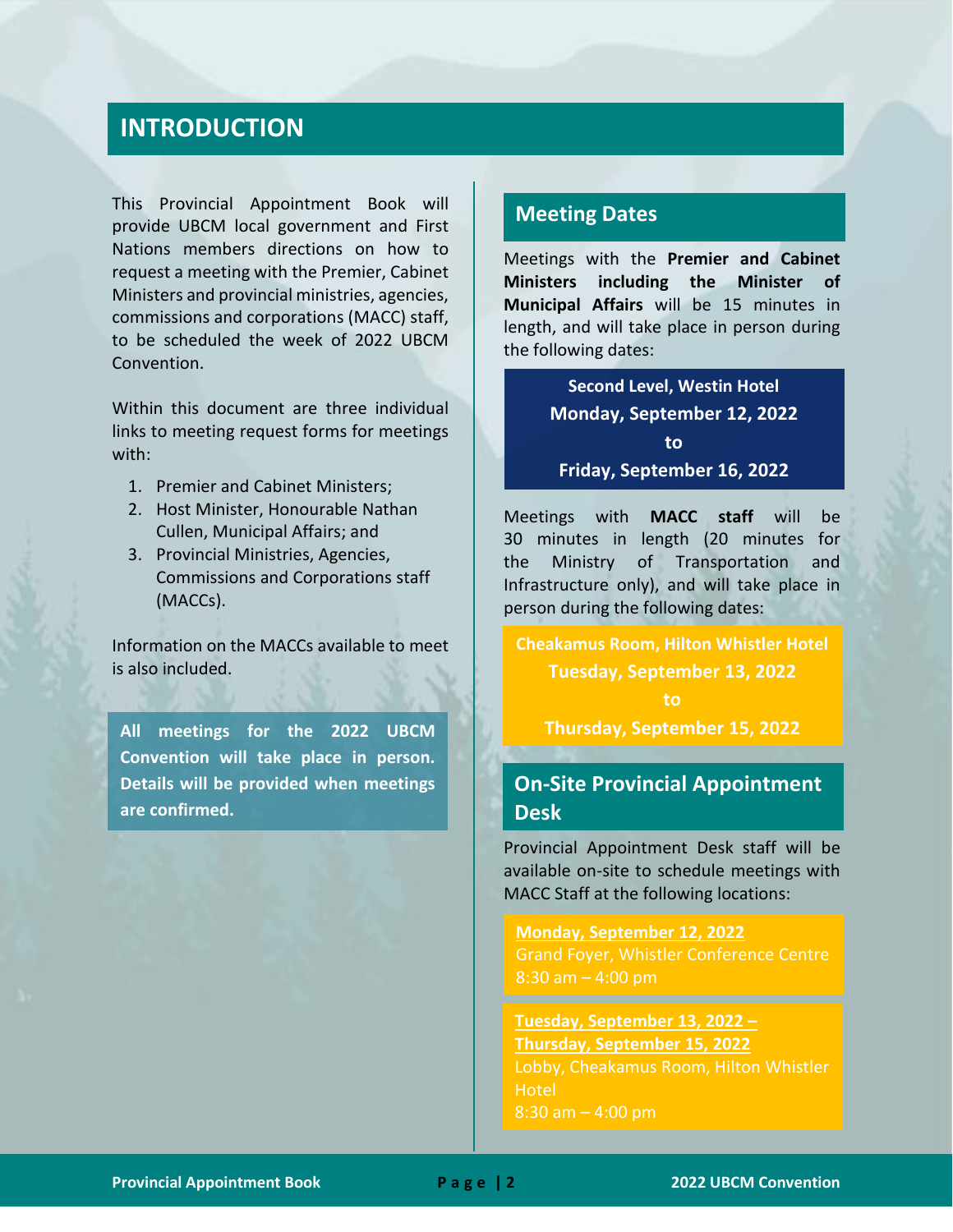#### **MEETING REQUEST INFORMATION AND LINKS**

#### **Honourable John Horgan, Premier and Cabinet Ministers**  (except Minister of Municipal Affairs)

**Click:** [Premier and Cabinet Ministers](https://ubcmreg.gov.bc.ca/)  [Meeting Requests](https://ubcmreg.gov.bc.ca/)

**Invitation Code:** MeetingRequest2022 (case sensitive)

**Deadline: June 24, 2022**

#### **Questions:**

Contact the Premier's UBCM Meeting Request Coordinator, Marlene Behrens by email at: [UBCM.Meetings@gov.bc.ca,](mailto:UBCM.Meetings@gov.bc.ca)

or by telephone at: 250 213-3856

#### **Honourable Nathan Cullen, Minister of Municipal Affairs**

**Click:** [Municipal Affairs Minister's Meeting](https://www.civicinfo.bc.ca/UBCMMeetingRequest/MUNI)  [Requests](https://www.civicinfo.bc.ca/UBCMMeetingRequest/MUNI)

**Deadline: June 24, 2022**

#### **Questions:**

Contact the MUNI Minister's Meeting Coordinator, Katie Carrothers by email at: [MUNI.UBCM.MeetingRequests@gov.bc.ca,](mailto:MUNI.UBCM.MeetingRequests@gov.bc.ca)

or by telephone at: 236 478-0537

#### **Provincial Government (MACC) Staff**

(Ministries, Agencies, Commissions and Corporations)

#### **Click:** [MACC Staff Meeting Requests](https://www.civicinfo.bc.ca/UBCMMeetingRequest/Staff)

**Deadline: August 23, 2022**

#### **Questions:**

Contact the MACC Staff Meeting Coordinator, Eri Moriya, by phone at: 778 698-1686, or the Assistant MACC Staff Meeting Coordinator, Sarah Staszkiel, by phone at 778 405-1784. You may also reach them by email at: [MUNI.UBCM.MeetingRequests@gov.bc.ca,](mailto:MUNI.UBCM.MeetingRequests@gov.bc.ca)

Once meetings are scheduled, confirmation will be sent to UBCM local government and First Nations members **via email**.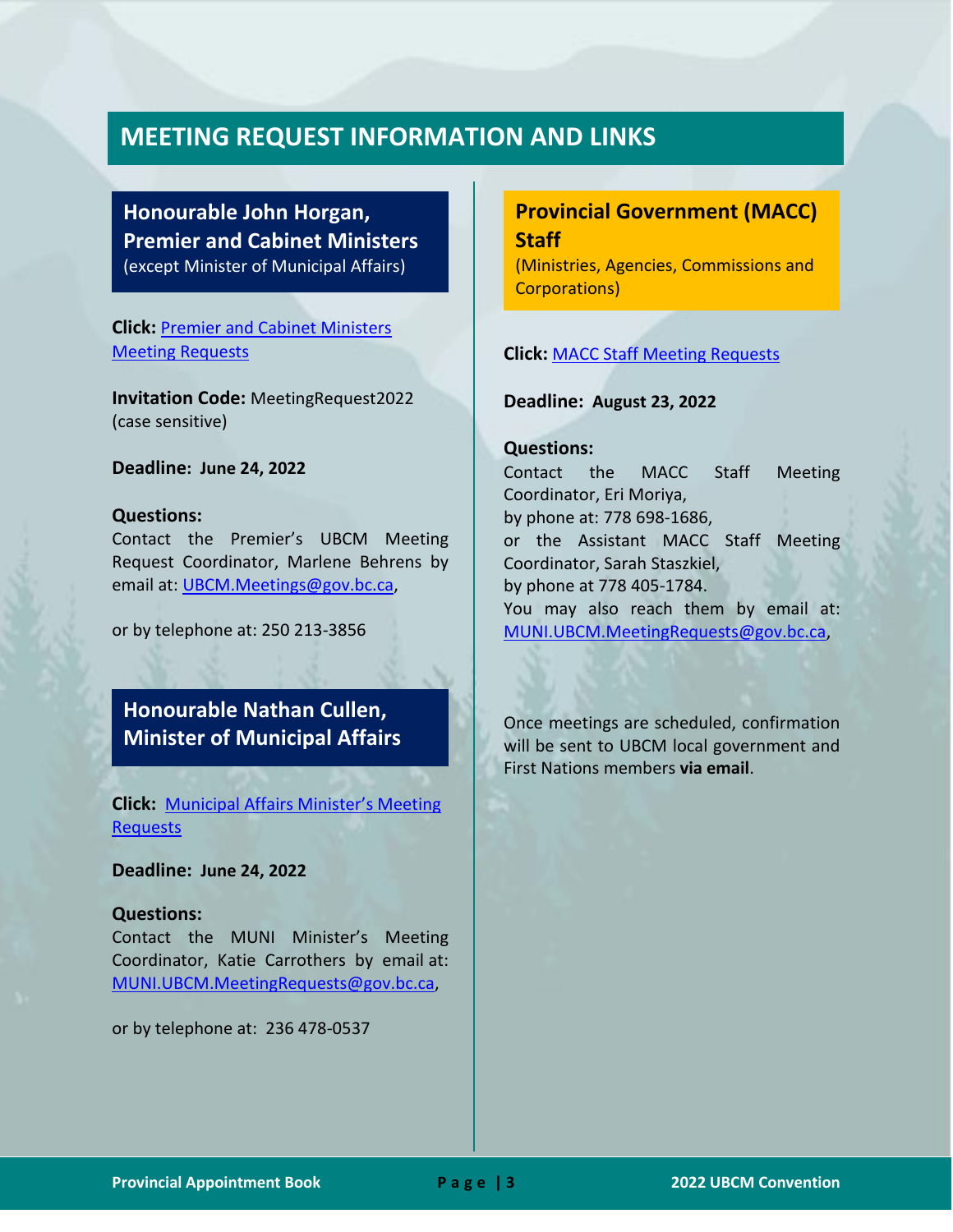# **PROVINCIAL GOVERNMENT MINISTRIES AVAILABLE DURING THE 2022 UBCM CONVENTION**

#### <span id="page-4-0"></span>**MINISTRY OF ADVANCED EDUCATION AND SKILLS TRAINING**

| <b>DIVISION/BRANCH</b>                                                                  | <b>TOPIC</b>                                                                                                                                                                                                                                                                                                                                                                                                                                                                                                                                                                       |
|-----------------------------------------------------------------------------------------|------------------------------------------------------------------------------------------------------------------------------------------------------------------------------------------------------------------------------------------------------------------------------------------------------------------------------------------------------------------------------------------------------------------------------------------------------------------------------------------------------------------------------------------------------------------------------------|
| <b>Finance, Technology</b><br>and Management<br><b>Services Division</b>                | Operating and capital grants to 25 PSIs, FTE and PSI financial health<br>monitoring and reporting, ministry's 10-year capital plan, PSI property<br>acquisition and disposition, manage ministry budget, maintain ministry IT<br>systems and digital information security, Administrative Service Delivery<br>Transformation Initiative, lead ministry's business continuity and<br>emergency response readiness with PSIs. Division responsible for student<br>housing, leading the development of 5000 additional student housing<br>beds on Post-Secondary campuses in B.C.     |
| <b>Governance and</b><br><b>Corporate Planning</b><br><b>Division</b>                   | Post-secondary governance, legislation, degree quality assurance, private<br>career training regulation, data and analytical support, audit, institutional<br>accountability, corporate planning, stakeholder relations, sector labour<br>relations and bargaining, and internal human resources for the ministry.                                                                                                                                                                                                                                                                 |
| <b>Post-Secondary Policy</b><br>and Programs<br><b>Division</b>                         | • 25 public post-secondary institutions (PSIs) and their programs including:<br>Indigenous Education, Adult Education, StudentAid BC including the BC<br>Access Grant, Science, Technology, Engineering and Math (STEM)<br>programs, health and medical education. Enhancing the learner<br>experience through student mental health initiatives, combatting<br>sexualized violence, co-ops, and micro-credentials. The division is also<br>responsible for international education, leading strategic policy/liaison<br>function for the sector, and intergovernmental relations. |
| <b>Workforce</b><br><b>Development</b> and<br><b>Skills Training</b><br><b>Division</b> | Development and management of targeted labour market programs and,<br>policies, including the Community Workforce Response Grant, the BC<br>Employer Training Grant, and Indigenous skills training and partnerships,<br>the dissemination of labour market information, and oversight of<br>SkilledTradesBC (formerly the Industry Training Authority) to help British<br>Columbians advance their skills and employment and support employers<br>to meet their workforce needs.                                                                                                  |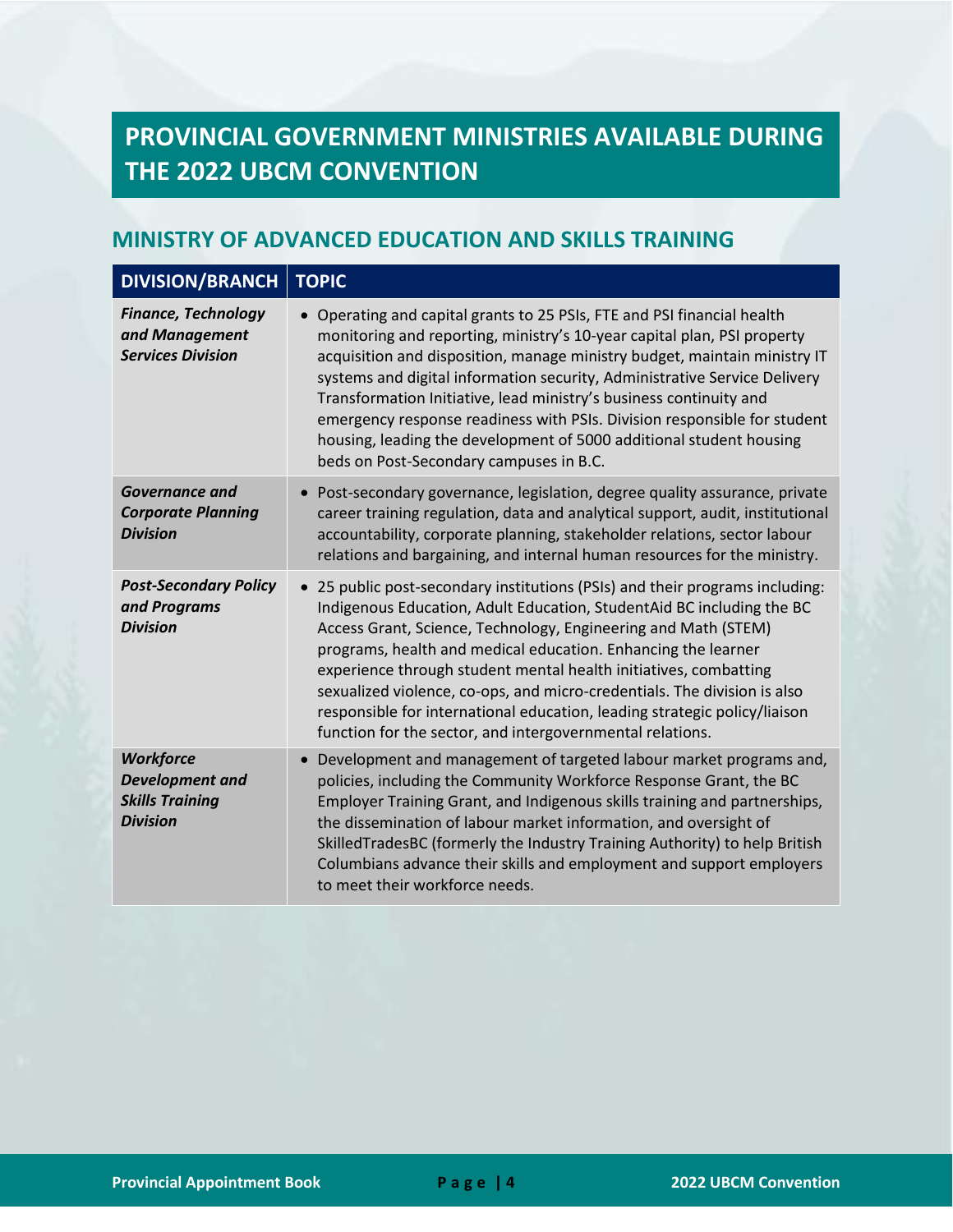## <span id="page-5-0"></span>**MINISTRY OF AGRICULTURE AND FOOD**

| <b>DIVISION/BRANCH   TOPIC</b>                                   |                                                                                                                                                                                                                                                                                                                                                                                                                                                                                                                                                                                                                                                                    |
|------------------------------------------------------------------|--------------------------------------------------------------------------------------------------------------------------------------------------------------------------------------------------------------------------------------------------------------------------------------------------------------------------------------------------------------------------------------------------------------------------------------------------------------------------------------------------------------------------------------------------------------------------------------------------------------------------------------------------------------------|
| <b>Business Risk</b><br><b>Management Branch</b>                 | • Helps producers manage risks such as weather hazards, natural disasters,<br>wildlife, diseases, pests and market declines, that cause income losses<br>and lead to financial instability. The Branch delivers three programs to<br>help farmers manage financial risk: Production Insurance - offers<br>insurance protection for agricultural crops against weather perils; Agri-<br>Stability - protects farm enterprises from the financial impacts of<br>significant margin declines which can be caused by increasing input costs<br>or reduced agricultural revenues; and Wildlife Damage Compensation -<br>compensates farmers for losses due to wildlife. |
| <b>Corporate, Policy and</b><br><b>Priorities Branch</b>         | • Responsible for providing corporate planning, resources and services to<br>the Executive and ministry including ministry data reporting and<br>dissemination, policy, legislation, for agriculture and seafood. Also<br>responsible for the ministry's emergency management planning and<br>preparedness activities, develops ministry climate change policy and<br>provides support and coordination on climate related issues.                                                                                                                                                                                                                                 |
| <b>Extension and</b><br><b>Support Services</b><br><b>Branch</b> | • Provides extension and support services to enhance sector growth,<br>competitiveness, sustainability, and adaptability. Working with industry<br>associations (livestock, horticulture, aquaculture, and shellfish), local<br>governments, academic partners and the farming community, the Branch<br>leads environmental, climate change and traceability programming,<br>supports agriculture planning, provides sector knowledge and technical<br>expertise, facilitates emergency preparedness and response and supports<br>industry to meet existing and emerging market and regulatory<br>requirements.                                                    |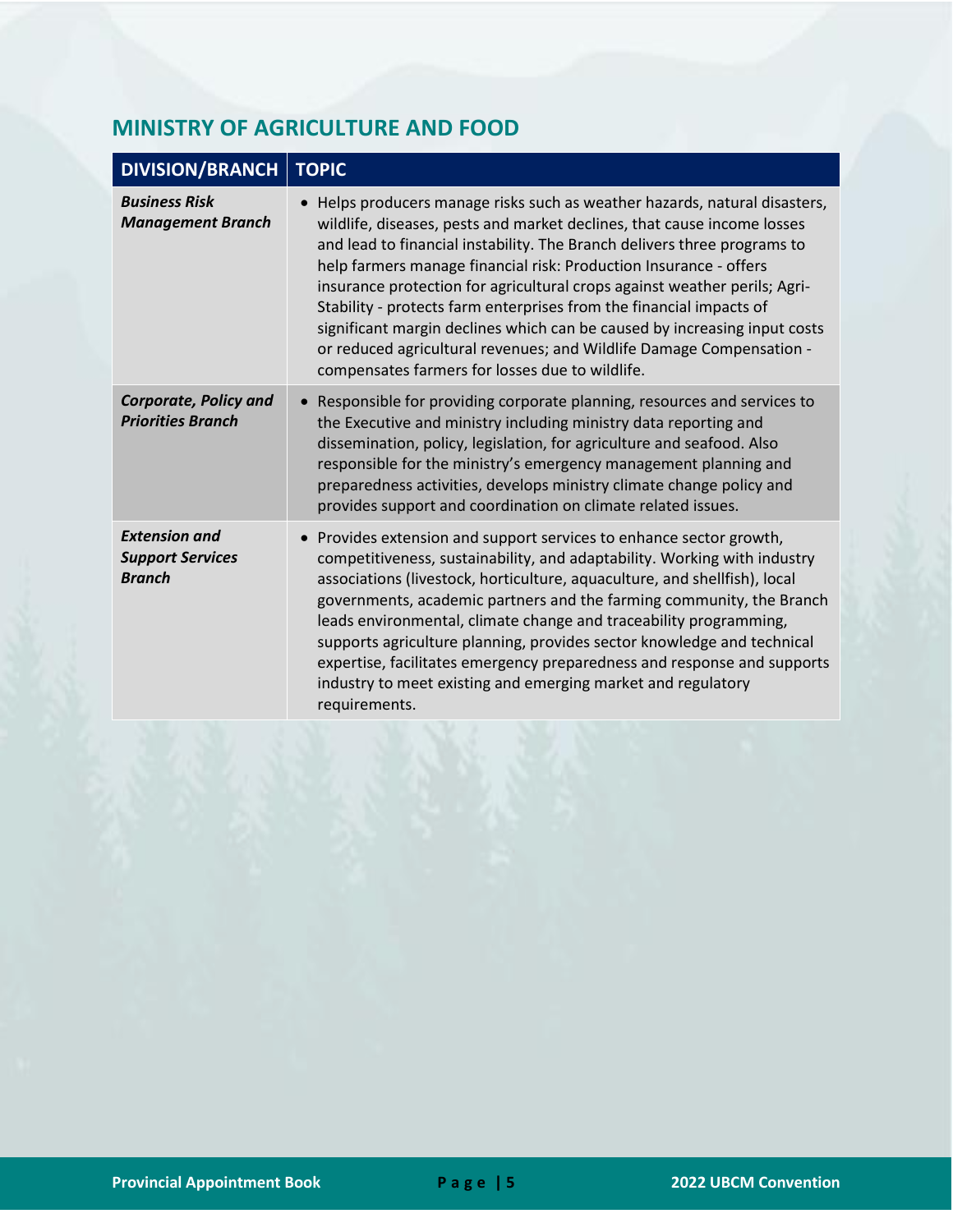## **MINISTRY OF AGRICULTURE AND FOOD CONTINUED…**

| <b>Food and Beverage</b><br><b>Branch</b>       | • Supports agriculture, food and beverage sector production, businesses<br>and organizations through a wide variety of economic development and<br>food system services and programs. Leads market, business, and value<br>chain activities to support food and beverage producers, processors,<br>Indigenous communities, and regional economies as well as key<br>initiatives including Feed BC, Buy BC, BC Food Hub Network and the<br>integration of regenerative agriculture practices utilizing Agritech as an<br>enabler. Working closely with ministry branches including Extension and<br>Support Services Branch and other provincial and federal agencies, the<br>branch helps activate and grow the next generation of agriculture and<br>food leaders and Indigenous entrepreneurs, food and beverage<br>production and processors; with an added focus of ensuring that<br>production and processing practices are sustainable and enabling of a<br>resilient food system by utilizing regenerative practices and championing<br>the advancement and adoption of innovative developments and Agritech<br>to use agriculture as a tool to address climate change. |
|-------------------------------------------------|--------------------------------------------------------------------------------------------------------------------------------------------------------------------------------------------------------------------------------------------------------------------------------------------------------------------------------------------------------------------------------------------------------------------------------------------------------------------------------------------------------------------------------------------------------------------------------------------------------------------------------------------------------------------------------------------------------------------------------------------------------------------------------------------------------------------------------------------------------------------------------------------------------------------------------------------------------------------------------------------------------------------------------------------------------------------------------------------------------------------------------------------------------------------------------|
| <b>Food Safety</b><br><b>Inspection Branch</b>  | Responsible for administration, compliance and enforcement of<br>provincial legislation related to slaughter of meat, and food safety related<br>to processing of seafood products. Also responsible for administration of<br>food safety programs for farmers, ranchers and food processors under<br>the federal/provincial/ territorial Canadian Agricultural Partnerships<br>(CAP) agreement.                                                                                                                                                                                                                                                                                                                                                                                                                                                                                                                                                                                                                                                                                                                                                                               |
| <b>Labour Unit</b>                              | • Works closely with the Ministry of Labour to improve food security and<br>the safety of temporary foreign workers (TFWs) and domestic farm<br>workers (DFWs) in farming communities. The Labour Unit is responsible<br>for ministry oversight, coordination, and direction regarding all labour<br>initiatives. The Labour Unit is responsible for developing a<br>comprehensive Agriculture Labour Strategy and action plan which<br>includes all facets of agriculture labour supply, demand, training,<br>accommodations, etc. focused on farm labour currently relying on TFWs<br>and DFWs. The Labour Unit coordinates with other ministries, federal and<br>local government representatives, and industry associations to support<br>labour-related issues and inform future direction and action plans.                                                                                                                                                                                                                                                                                                                                                              |
| <b>Plant and Animal</b><br><b>Health Branch</b> | Supports the sustainability of animal and plant agriculture, while serving<br>to protect the well-being of the people of the province through<br>surveillance, regulatory compliance, risk assessment, and the<br>development of strategies to address identified risks. The Plant and<br>Animal Health Branch consists of three key programs: The Animal Health<br>Centre, the Livestock Management and Regulatory Unit, and the Plant<br>Health Unit.                                                                                                                                                                                                                                                                                                                                                                                                                                                                                                                                                                                                                                                                                                                        |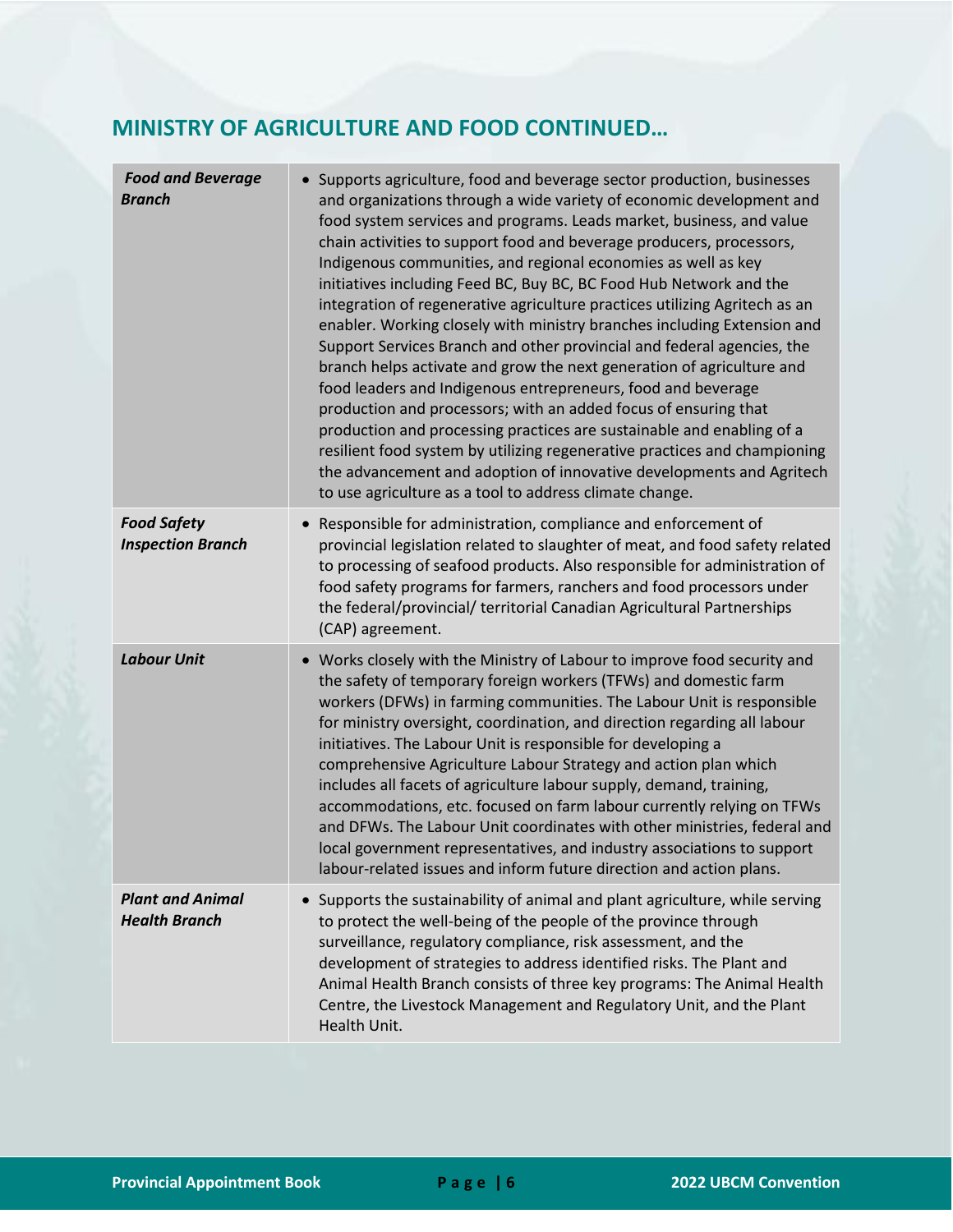#### <span id="page-7-0"></span>**ATTORNEY GENERAL AND MINISTER RESPONSIBLE FOR HOUSING**

## **DIVISION/BRANCH TOPIC**

#### *Office of Housing and Construction Standards*

| <b>Building and Safety</b><br><b>Standards Branch</b>           | • Buildings, Construction, and Technical Systems: The regulatory<br>framework for buildings and technical systems, including development of<br>building, plumbing, fire, electrical, gas, elevator, and energy codes, safety<br>standards for technical systems, homeowner protection (e.g., home<br>warranties), oversight of certain industry professionals and trades (e.g.,<br>home builder licensing and mandatory building official qualifications),<br>and policy advice relating to the built environment, including climate<br>leadership and accessibility for new buildings. Liaison with BC Housing<br>Licensing and Consumer Services, Technical Safety BC, Building Officials<br>Association of BC, National Research Council and Accessibility Standards<br>Canada.<br>• Technical requirements for existing buildings related to CleanBC, climate<br>adaptation, and disaster mitigation (e.g. earthquakes, flooding, and<br>wildfires).<br>Nationally harmonized technical requirements to make new buildings<br>more accessible. |
|-----------------------------------------------------------------|----------------------------------------------------------------------------------------------------------------------------------------------------------------------------------------------------------------------------------------------------------------------------------------------------------------------------------------------------------------------------------------------------------------------------------------------------------------------------------------------------------------------------------------------------------------------------------------------------------------------------------------------------------------------------------------------------------------------------------------------------------------------------------------------------------------------------------------------------------------------------------------------------------------------------------------------------------------------------------------------------------------------------------------------------|
| <b>Homelessness Policy</b><br>and Partnerships<br><b>Branch</b> | Homelessness policy and program development such as Rent Banks,<br>Homeless Counts, Integrated Data Project, coordinated encampment<br>response. Leading engagement and facilitation across government with<br>partners and stakeholders towards a more coordinated and effective<br>approached to addressing homelessness as well as leading government's<br>efforts to address homelessness by delivering a homelessness strategy.                                                                                                                                                                                                                                                                                                                                                                                                                                                                                                                                                                                                               |
| <b>Housing and Policy</b><br><b>Branch</b>                      | Housing policy and program development, including market and non-<br>market housing, supportive housing and homelessness; liaison with BC<br>Housing, which partners with local government, non-profit and private<br>developers to build affordable housing; legislation governing strata<br>properties, as well as tracking actions in the Homes for BC: A 30-Point<br>Plan For Housing Affordability. Long-term residential leases; Crown<br>grants for housing.                                                                                                                                                                                                                                                                                                                                                                                                                                                                                                                                                                                |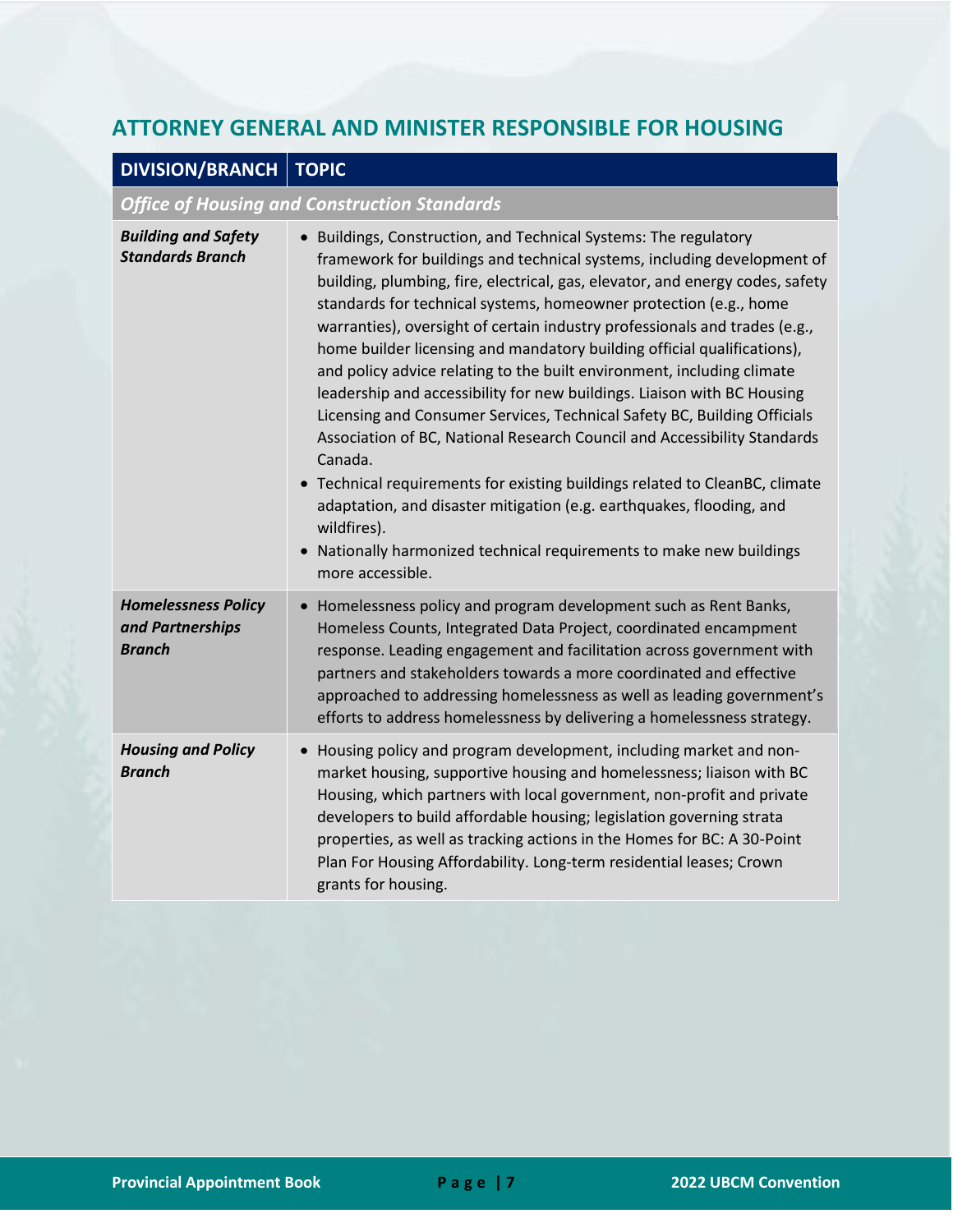# **ATTORNEY GENERAL AND MINISTER RESPONSIBLE FOR HOUSING CONTINUED…**

| <b>Multiculturalism and</b><br><b>Anti-Racism Branch</b> | • Anti-Racism Data legislation.<br>• Anti-Racism Act, Multiculturalism Grant program.<br>Legacy Initiatives.<br>Report on Multiculturalism.<br>• Resilience BC anti-racism network and provincial coordination on anti-<br>racism and anti-hate initiatives.<br>Multicultural Advisory Council (MAC).<br><b>Proclamations Program.</b><br>Anti-Racism Training (Institutional Change Initiative). |
|----------------------------------------------------------|---------------------------------------------------------------------------------------------------------------------------------------------------------------------------------------------------------------------------------------------------------------------------------------------------------------------------------------------------------------------------------------------------|
| <b>Residential Tenancy</b><br><b>Branch</b>              | • The regulatory framework for landlords and tenants, including<br>conventional residential and manufactured home park tenancies;<br>information services and disputes resolution for landlord and tenant<br>disputes.                                                                                                                                                                            |

#### <span id="page-8-0"></span>**MINISTRY OF CHILDREN AND FAMILY DEVELOPMENT**

| <b>Deputy Minister's</b><br>• The Strategic Services Branch provides expertise to enable the large-<br><b>Office and Executive</b><br>scale, cross divisional and complex transformation envisioned in the<br><b>Operations, Strategic</b><br>ministry's Strategic Framework. The branch leads: | <b>DIVISION/BRANCH   TOPIC</b> |                                                                                                                                                |
|-------------------------------------------------------------------------------------------------------------------------------------------------------------------------------------------------------------------------------------------------------------------------------------------------|--------------------------------|------------------------------------------------------------------------------------------------------------------------------------------------|
| Project management and lean services - supports strategic<br>$\circ$<br>initiatives and continuous improvement; and<br>Change management - champions organizational change and<br>$\circ$<br>effective implementation.                                                                          | <b>Services Branch</b>         | Strategic planning and engagement - directs planning, reporting,<br>$\circ$<br>internal, external and web-based communications and engagement; |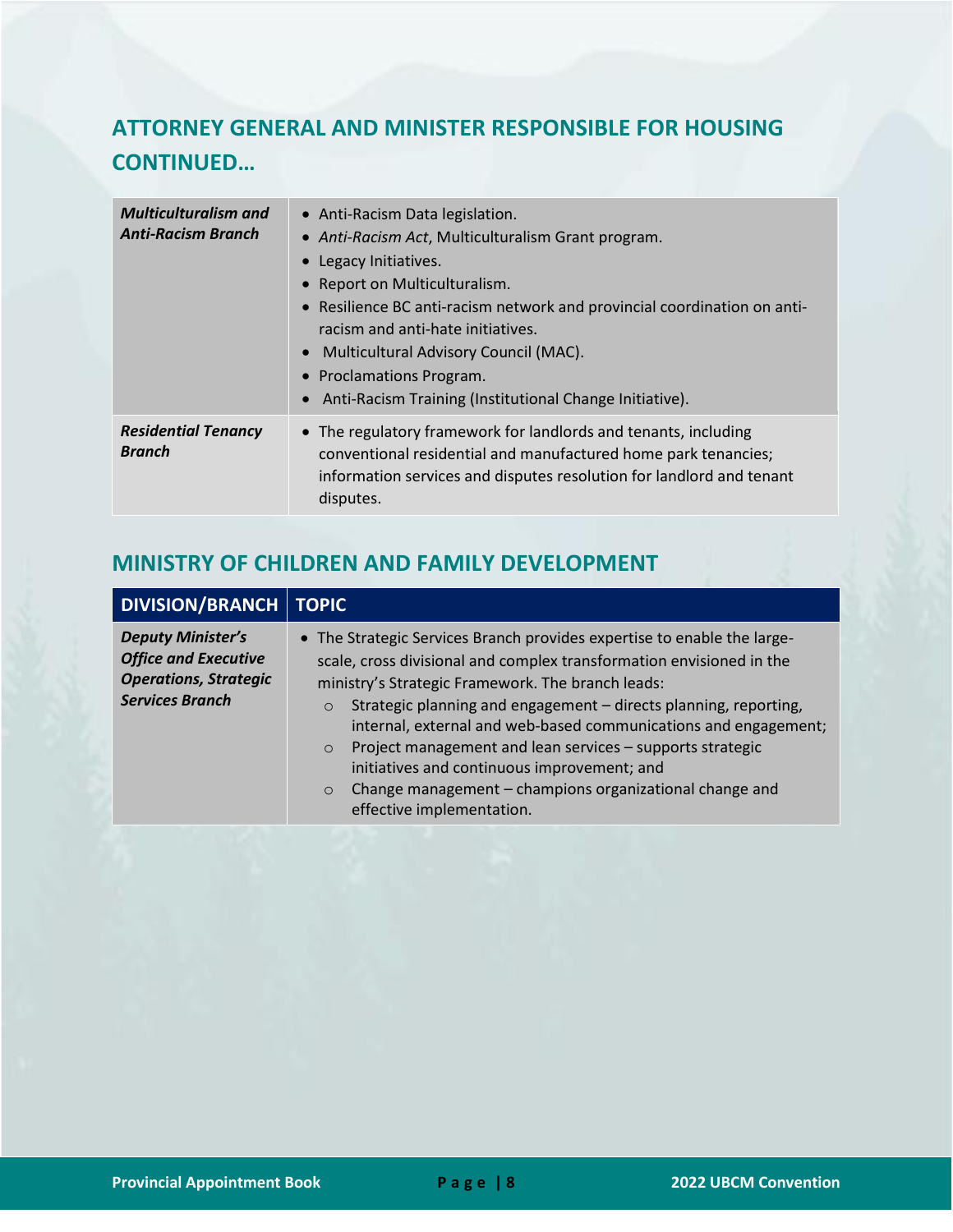#### **MINISTRY OF CHILDREN AND FAMILY DEVELOPMENT CONTINUED…**

| <b>Service Delivery</b><br><b>Division</b>                                                                                                                                            | • Service Delivery Division is responsible for delivering community services<br>to children, youth and families across the province, including adoption<br>and guardianship, child and youth mental health, children and youth with<br>support needs, (including specialized provincial services, Autism<br>Information Services, and Provincial Deaf and Hard of Hearing Services)<br>child protection and family services, resources, Services to Adults with<br>Developmental Disabilities, Specialized Intervention and Youth Justice,<br>and forensics Early Years, and supporting youth transitioning to<br>adulthood.<br>• Our professional and support staff work closely with families, extended<br>families, Delegated Aboriginal Agencies, First Nations, Métis and Inuit<br>partners, foster caregivers, community social service agencies, service<br>providers and ministry partners in pursuit of our ministry's vision.           |
|---------------------------------------------------------------------------------------------------------------------------------------------------------------------------------------|---------------------------------------------------------------------------------------------------------------------------------------------------------------------------------------------------------------------------------------------------------------------------------------------------------------------------------------------------------------------------------------------------------------------------------------------------------------------------------------------------------------------------------------------------------------------------------------------------------------------------------------------------------------------------------------------------------------------------------------------------------------------------------------------------------------------------------------------------------------------------------------------------------------------------------------------------|
| <b>Strategic Integration,</b><br><b>Policy and Legislation</b><br>Division / Child<br>Welfare,<br><b>Reconciliation and</b><br><b>CYMH Policy and</b><br><b>Strategic Integration</b> | • The Child Welfare, Reconciliation and CYMH Policy and Strategic<br>Integration branch is responsible for identifying opportunities, risks and<br>system-wide challenges to cross-ministry integration. Develops strategic<br>and operational policy to improve mental health outcomes for children,<br>youth and their families, as well as leads the research, development and<br>implementation for the network of care (including the Specialized Homes<br>and Support Services Transformation). Leads the development of<br>strategic policy to advance systemic change in support of Indigenous<br>reconciliation, including amendments to the CFCSA to uphold Indigenous<br>jurisdiction over child and family services. Responsible for the<br>development of, and revisions to, operational child welfare policy in<br>support of prevention, family preservation, child protection,<br>guardianship, adoption, youth and young adults. |
| <b>Strategic Integration,</b><br><b>Policy and Legislation</b><br>Division / Policy,<br><b>Legislation and</b><br><b>Litigation</b>                                                   | • The Policy, Legislation and Litigation Branch leads legislation, litigation,<br>and cross-divisional strategic policy and research. The branch also serves<br>as the hub for external research and legal support.                                                                                                                                                                                                                                                                                                                                                                                                                                                                                                                                                                                                                                                                                                                               |
| <b>Strategic Integration,</b><br><b>Policy and Legislation</b><br><b>Division / Strategic</b><br><b>Initiatives</b>                                                                   | • The Strategic Initiatives Branch is responsible for the development of<br>strategic complex, large-scale and cross-divisional projects, including<br>improving supports for youth and young adults transitioning from care,<br>and prevention and family supports. The branch also leads the Service<br>Frameworks for each of these areas.                                                                                                                                                                                                                                                                                                                                                                                                                                                                                                                                                                                                     |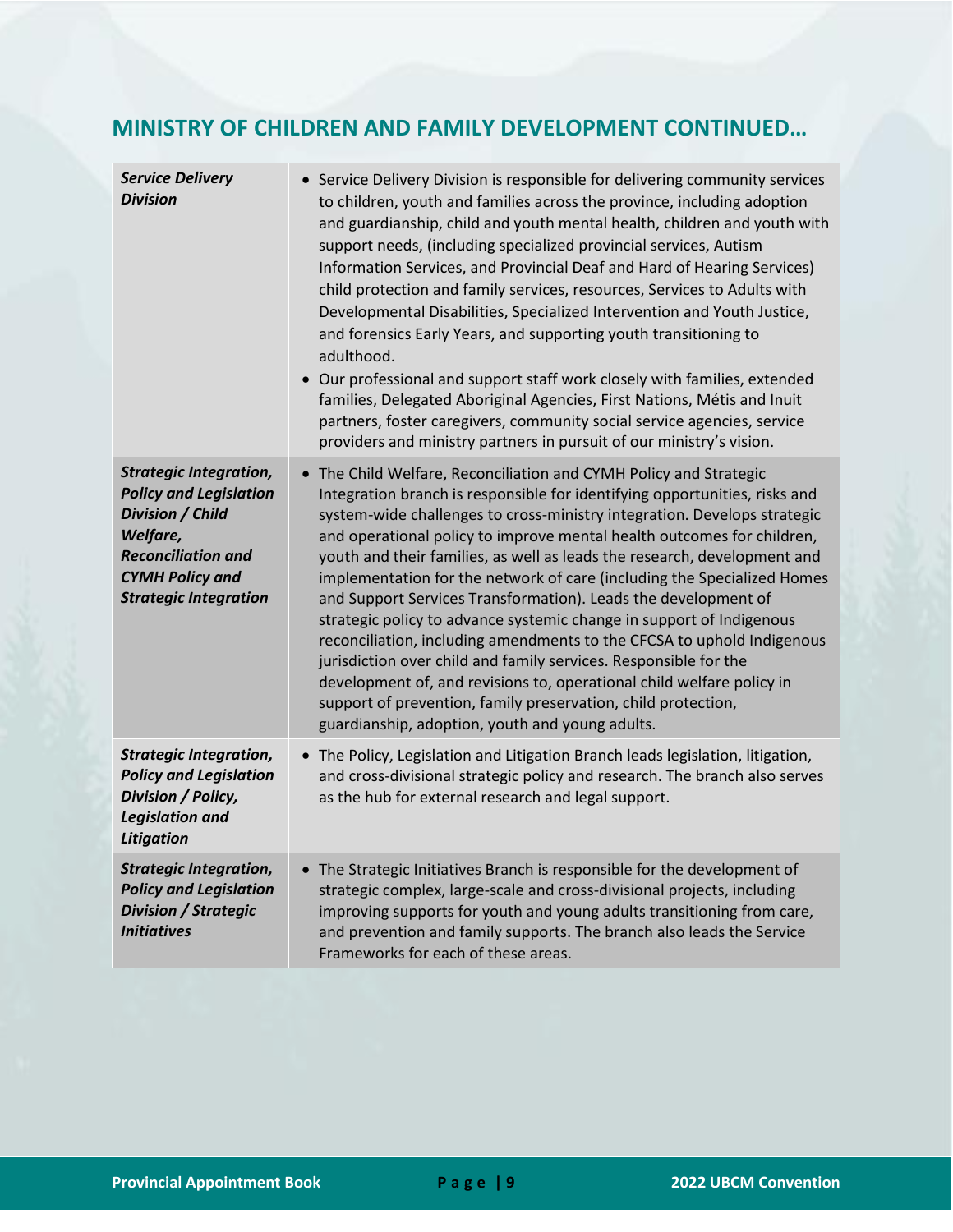## <span id="page-10-0"></span>**MINISTRY OF CITIZENS' SERVICES**

| <b>DIVISION/BRANCH</b>                               | <b>TOPIC</b>                                                                                                                                                                                                                                                                                                                                                                                                                                                                                                                                                                                                                                                                                                                                                                                                                                                                                                                                                                                                                                                                                                                                                                                             |
|------------------------------------------------------|----------------------------------------------------------------------------------------------------------------------------------------------------------------------------------------------------------------------------------------------------------------------------------------------------------------------------------------------------------------------------------------------------------------------------------------------------------------------------------------------------------------------------------------------------------------------------------------------------------------------------------------------------------------------------------------------------------------------------------------------------------------------------------------------------------------------------------------------------------------------------------------------------------------------------------------------------------------------------------------------------------------------------------------------------------------------------------------------------------------------------------------------------------------------------------------------------------|
| <b>Government Digital</b><br><b>Experience</b>       | • Provides technical infrastructure that enables gov.bc.ca; manages high<br>priority web content, including COVID-19 and vaccination information,<br>flooding information, Ukraine support.<br>Executes various methods for gathering feedback from citizens about the<br>policies, programs and services including designing services or<br>information collaboratively and/or surveying or gathering feedback<br>online or in person.<br>• Creates standards to make government's web site accessible and ensure<br>that the site is plain language, easy to navigate and read and includes<br>preparing content for high priorities in multiple languages.<br>The Division also delivers digital policy advice and technology services to<br>Government Communications and Public Engagement (GCPE) to support<br>its day-to-day operations.                                                                                                                                                                                                                                                                                                                                                          |
| <b>Office of Chief</b><br><b>Information Officer</b> | • The OCIO supports the transformation of government services through<br>integration, collaboration and innovation. It leads strategy, policy and<br>standards that support digital government and information management<br>including information technology, IT security, integrated data, privacy<br>and the management of the Information Management/IT investment<br>portfolio for the province.<br>• The OCIO provides leadership and expertise for the expansion,<br>coordination and provisioning of telecommunications services, vendor<br>management, innovation, and technology that enable the digital<br>transformation of government work environments and communities in<br>every corner of the province.<br>• The OCIO is responsible for the province's technology infrastructure and<br>provides a range of corporate enablers to support digital service delivery<br>and business transformation for government and Broader Public Sector<br>organizations.<br>• It provides corporate information management services to government<br>including: Freedom of Information; proactive disclosures of information;<br>privacy, records management and elements of information security. |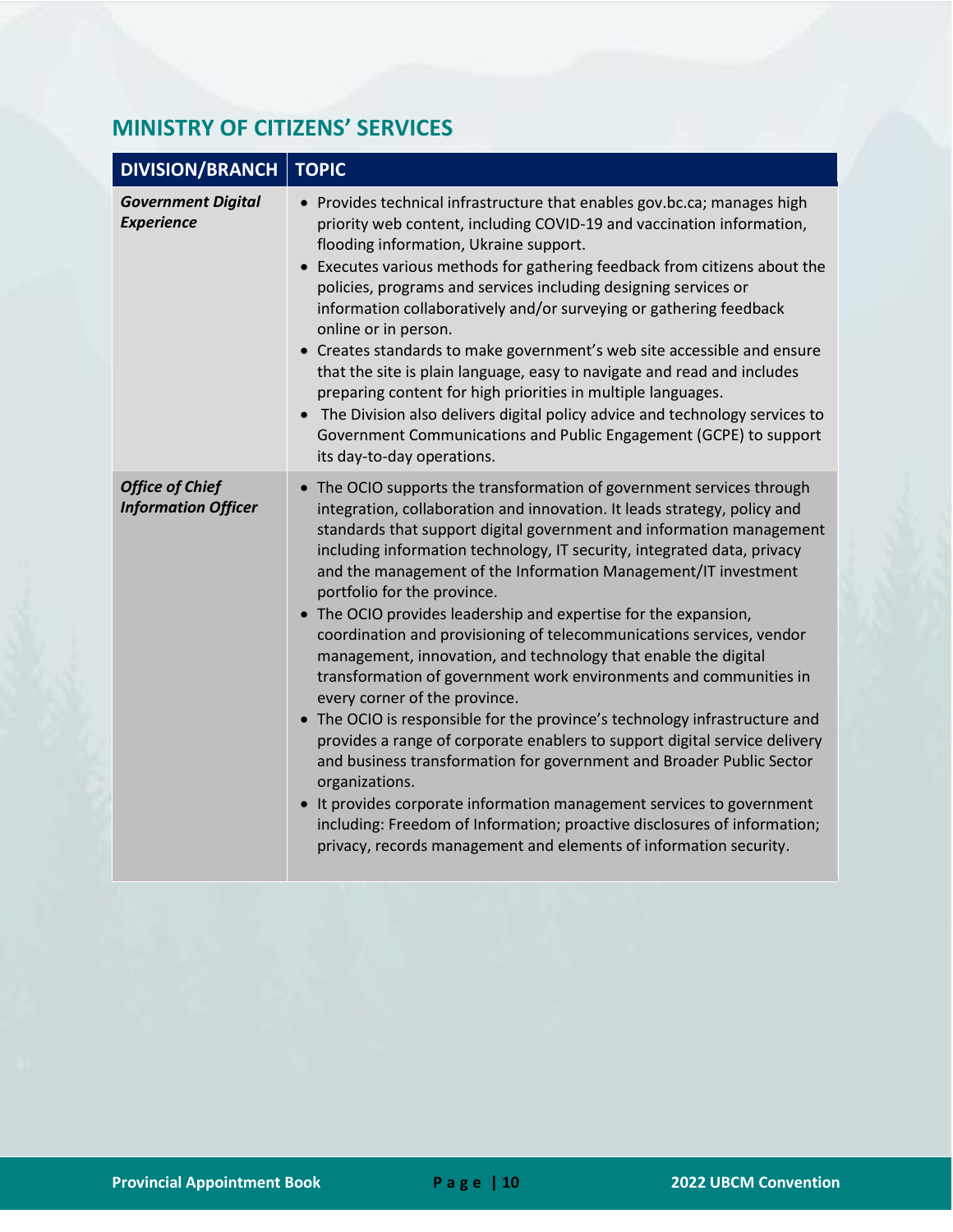## **MINISTRY OF CITIZENS' SERVICES CONTINUED…**

| <b>OCIO Connectivity</b>                | • The Division provides guidance on planning for telecommunications<br>infrastructure investment to municipal and regional governments and<br>oversees the Connecting British Columbia and the Connecting<br>Communities BC funding programs.<br>• Programming supports local governments, First Nations and regional<br>districts by assisting with connectivity planning and helping communities<br>to better understand how to achieve greater economic, environmental,<br>public safety and social benefits enabled through high-speed internet.<br>• Public Safety Broadband is a Canadian initiative led by the federal<br>government to establish a secure, high-speed and mobile wireless<br>communications network. The network can be used by first responders<br>and public safety personnel to communicate, access, and share<br>information during day-to-day operations, weather-related incidents,<br>natural disasters, emergencies, and major events.                                                                                                                                                                                                                                                                                                                                                                                                                                                                                                                                                                                                                                                                                                                                                                                                                                                                                                                                                                                                                                                                                                                                                                             |
|-----------------------------------------|----------------------------------------------------------------------------------------------------------------------------------------------------------------------------------------------------------------------------------------------------------------------------------------------------------------------------------------------------------------------------------------------------------------------------------------------------------------------------------------------------------------------------------------------------------------------------------------------------------------------------------------------------------------------------------------------------------------------------------------------------------------------------------------------------------------------------------------------------------------------------------------------------------------------------------------------------------------------------------------------------------------------------------------------------------------------------------------------------------------------------------------------------------------------------------------------------------------------------------------------------------------------------------------------------------------------------------------------------------------------------------------------------------------------------------------------------------------------------------------------------------------------------------------------------------------------------------------------------------------------------------------------------------------------------------------------------------------------------------------------------------------------------------------------------------------------------------------------------------------------------------------------------------------------------------------------------------------------------------------------------------------------------------------------------------------------------------------------------------------------------------------------------|
| <b>Procurement and</b><br><b>Supply</b> | • The Division plays a leadership role in government procurement and<br>supply services. These activities serve the provincial government, the<br>broader public sector, the public and, in some cases, municipalities. For<br>example, municipalities use BC Bid to provide vendors with information<br>on upcoming procurement operations and Asset Investment Recovery to<br>dispose of municipal surplus assets in a convenient, environmentally<br>friendly manner that returns a fair market value to the municipality.<br>• Procurement Services Branch (PSB) is the lead contact for the Single<br>Point of Access (SPA) initiative; a federal initiative in which all<br>Municipalities, Advanced Education, Schools and Hospitals will be<br>required to post all of their procurement activity on a Single Point of<br>Contact web site so that we comply with the requirements of the<br>Comprehensive Economic and Trade Agreement (CETA). Compliance by<br>all provinces and Territories is required by September 2022.<br>• PSB is also the lead for coordinating access to the Federal National<br>Memorandum of Understanding (NMUA) which grants access to<br>provinces and territories to numerous Corporate Supply Agreements<br>created by the Federal Government.<br>The new modernized BC Bid is government's online procurement tool for<br>accessing and competing on public sector procurement opportunities.<br>Used by hundreds of publicly funded organizations, such as Crown<br>Corporations, health authorities and municipalities, the modernized<br>application will make it easier for businesses of all sizes to take<br>advantage of public sector contracts available.<br>Procurement Transformation Branch (PTB), in collaboration with the<br>$\bullet$<br>Ministry of Indigenous Relations and Reconciliation (MIRR), is forming an<br>External Advisory Committee under the Indigenous Procurement<br>Initiative (IPI) to determine actions to take in order to reduce barriers to<br>government procurement opportunities and better support participation<br>by Indigenous businesses and communities. |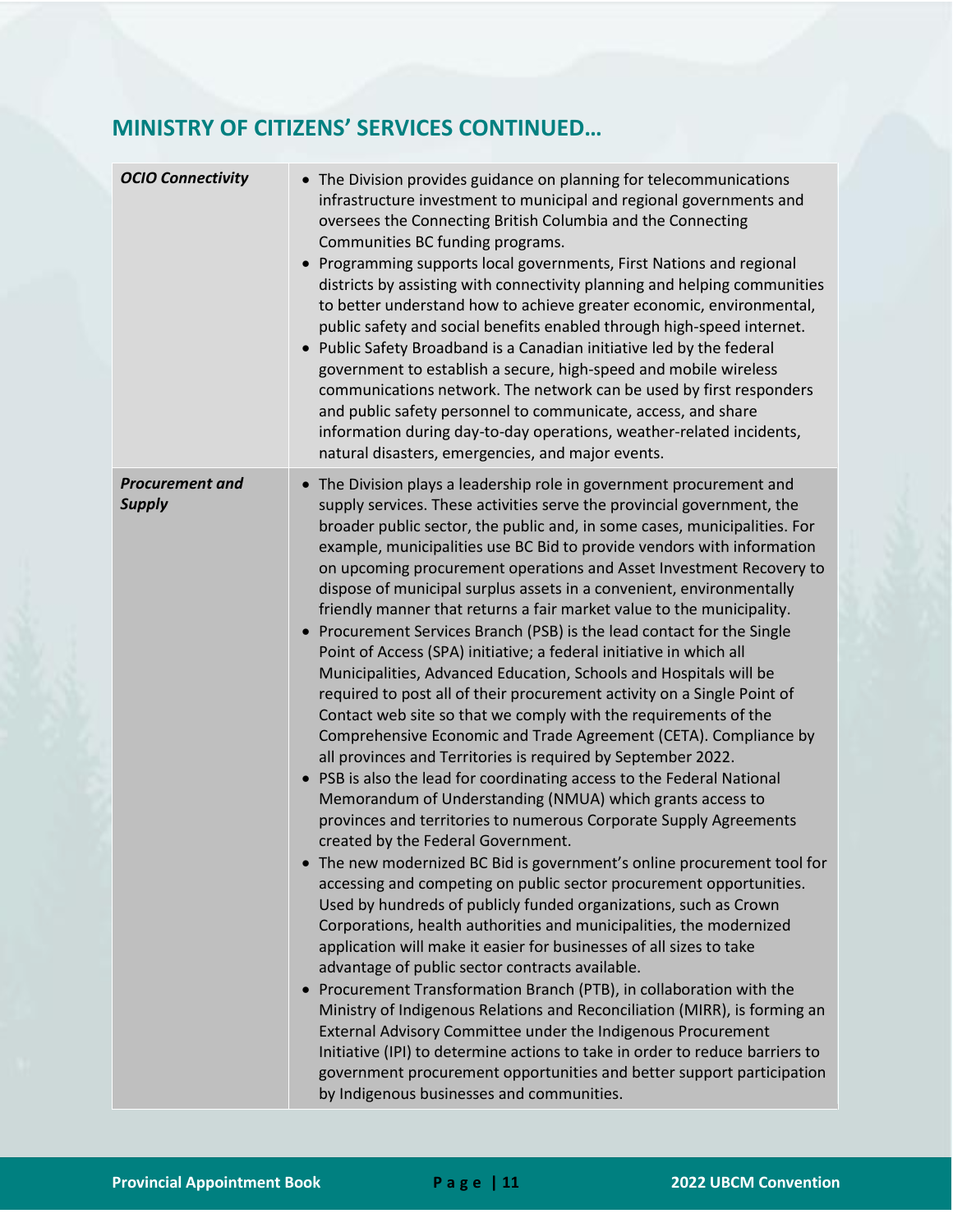## **MINISTRY OF CITIZENS' SERVICES CONTINUED…**

| <b>Real Property</b> | • The Real Property Division provides everything needed to design, set up<br>and manage a government workplace. RPD is responsible for the<br>province's real estate portfolio (excluding schools, post-secondary<br>institutions and hospitals), office space inventory, parking, related<br>legislation, furniture procurement, project and construction<br>management, and real estate services for special-purpose facilities (such<br>as courthouses, laboratories and correctional facilities). RPD provides<br>cost-effective services for environmental management, leasing, facilities<br>management, strategic real estate advice, acquisitions, dispositions and<br>workplace planning. RPD's client base includes ministry (mandated) as<br>well as broader sector (voluntary) customers.                                                                                            |
|----------------------|--------------------------------------------------------------------------------------------------------------------------------------------------------------------------------------------------------------------------------------------------------------------------------------------------------------------------------------------------------------------------------------------------------------------------------------------------------------------------------------------------------------------------------------------------------------------------------------------------------------------------------------------------------------------------------------------------------------------------------------------------------------------------------------------------------------------------------------------------------------------------------------------------|
| <b>Service BC</b>    | • Service BC (SBC) is government's chief provider of services to B.C.<br>residents and businesses. Through a provincial network of 65 service<br>centres and the SBC Provincial Contact Centre, SBC provides<br>approximately 300 government services on behalf of more than 40<br>partner ministries and agencies. The Division enables the design and<br>delivery of accessible, responsive, and cost-effective services, making it<br>easier for residents and businesses to interact with government.<br>The BC Corporate Registries branch facilitates and supports commerce in<br>the province through administration and verification of business,<br>personal property, and manufactured home registrations. The Provincial<br>Identity Information Management Program delivers trusted, secure<br>identity service to support access to digital government services and<br>information. |

## <span id="page-12-0"></span>**MINISTRY OF EDUCATION AND CHILD CARE**

| <b>DIVISION/BRANCH</b>                     | <b>TOPIC</b>                                                                                                                                                                                                                                                                                                                                                                                                                                                                                                                                                                                                                                                                                                                                                                                                                                                                                                                                                                                                                                            |
|--------------------------------------------|---------------------------------------------------------------------------------------------------------------------------------------------------------------------------------------------------------------------------------------------------------------------------------------------------------------------------------------------------------------------------------------------------------------------------------------------------------------------------------------------------------------------------------------------------------------------------------------------------------------------------------------------------------------------------------------------------------------------------------------------------------------------------------------------------------------------------------------------------------------------------------------------------------------------------------------------------------------------------------------------------------------------------------------------------------|
| <b>Capital Management</b><br><b>Branch</b> | The Capital Management Branch establishes and administers the Ministry<br>of Education and Child Care's Capital Programs, estimated with at \$12.65<br>billion committed over 2022 and 2024, annually and includes via the<br>following programs areas: Annual Facilities Grant, Seismic Mitigation,<br>New and Additional Schools, Replacement Schools, Routine Capital<br>Investment, Building Envelope Program, Bus Replacement Program and<br>the Carbon Neutral Capital Program. The Branch establishes the sets<br>priorities and programs for capital investment and engages public school<br>districts in identifying local capital priorities for funding on an annual<br>basis. Capital Objectives, the priorities for capital investment across the<br>province through the ministry's Capital Planning process, The Branch also<br>establishes the Capital Standards, defines the scope of capital<br>investments, establishes contractual relationship with school districts,<br>enforces contractual requirements and processes payments. |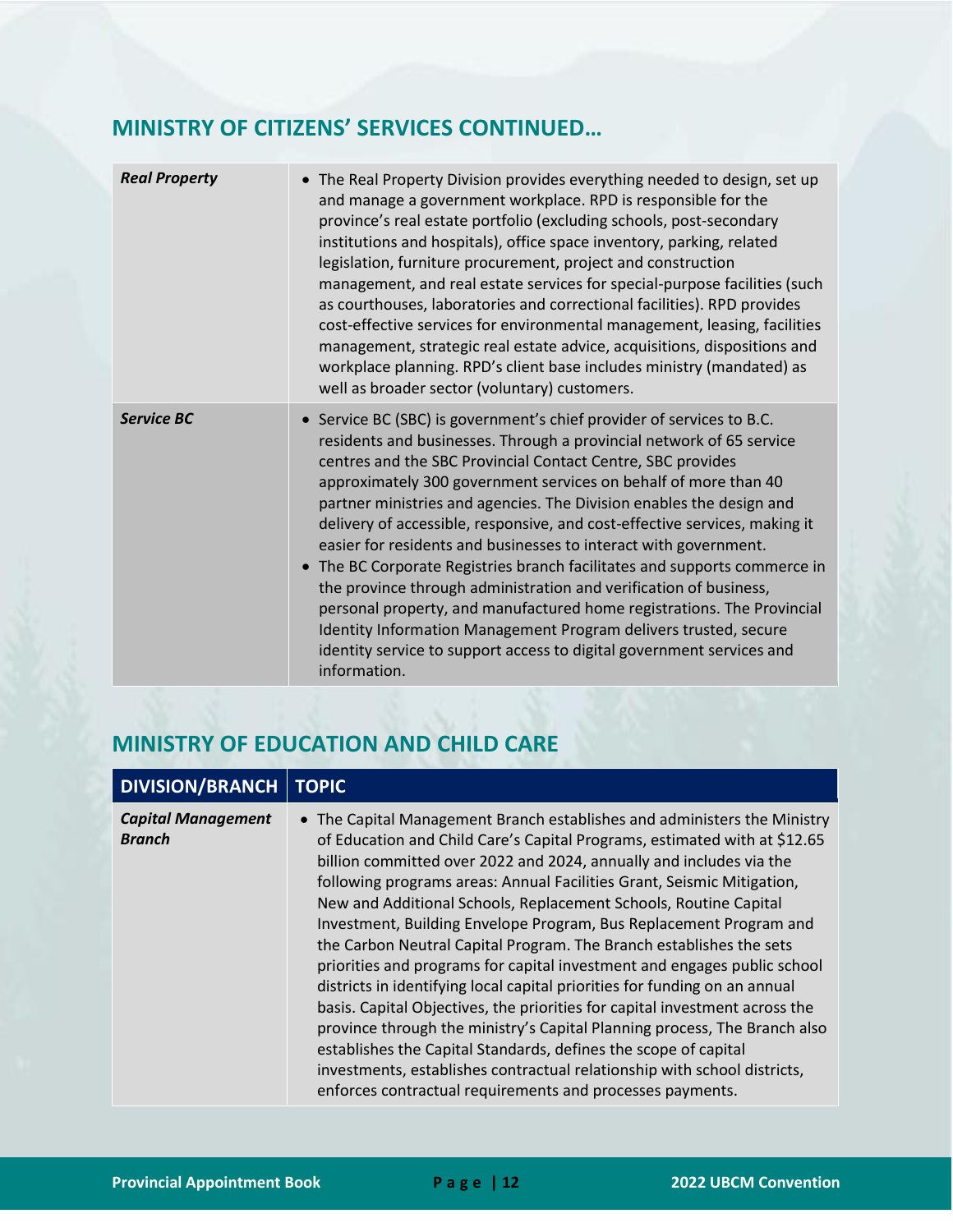## **MINISTRY OF EDUCATION AND CHILD CARE CONTINUED…**

| <b>Child Care Division</b>                                   | • The Child Care Division leads the development and implementation of<br>B.C.'s Childcare BC plan and has operational accountability for<br>government's child care funding programs and registry of Early<br>Childhood Educators.<br>Childcare BC:<br>o New Spaces Fund.<br>O UBCM Child Care New Spaces Grants.<br>O UBCM Child Care Planning Grants.<br>○ BC Maintenance Fund.<br>○ Start-up Grants.<br>o Child Care Fee Reduction Initiative.<br>○ Affordable Child Care Benefit.<br>○ Child Care Operating Funding.<br>○ Young Parent Program.<br>o Early Childhood Educator (ECE) Wage Enhancement.<br>o Funding for ECE Bursaries.<br>○ ECE Registry.<br>o Aboriginal Head Start.<br>• Aboriginal / Support Child Development funding/strategy. |
|--------------------------------------------------------------|--------------------------------------------------------------------------------------------------------------------------------------------------------------------------------------------------------------------------------------------------------------------------------------------------------------------------------------------------------------------------------------------------------------------------------------------------------------------------------------------------------------------------------------------------------------------------------------------------------------------------------------------------------------------------------------------------------------------------------------------------------|
| <b>Funding and Financial</b><br><b>Accountability Branch</b> | • The Funding and Financial Accountability Branch has oversight for the<br>allocation and management of over \$7.25 billion of operating and special<br>purpose funding to B.C.'s 60 Boards of Education, as well as independent<br>School Authorities, and oversees the budgeting and financial reporting of<br>all 60 school districts. Included in this are policies related to improving<br>financial management and accountability in the K-12 public school<br>sector. The Branch also plays a leadership role in the implementation of<br>various elements of the BC Tripartite Education Agreement with Canada<br>and the First Nations Education Steering Committee.                                                                          |
| <b>Resource</b><br><b>Management Division</b>                | The Resource Management Division is responsible for the oversight and<br>management of approximately \$78.2 billion in operating funding to the<br>K-12 sector; the K-12 funding formula; and school district shared services<br>initiatives and child care initiatives and programs. In addition, the<br>division is responsible for the ministry's overall budget and financial<br>oversight and a wide range of corporate services: financial services;<br>strategic human resources; risk management; and planning/reporting.                                                                                                                                                                                                                      |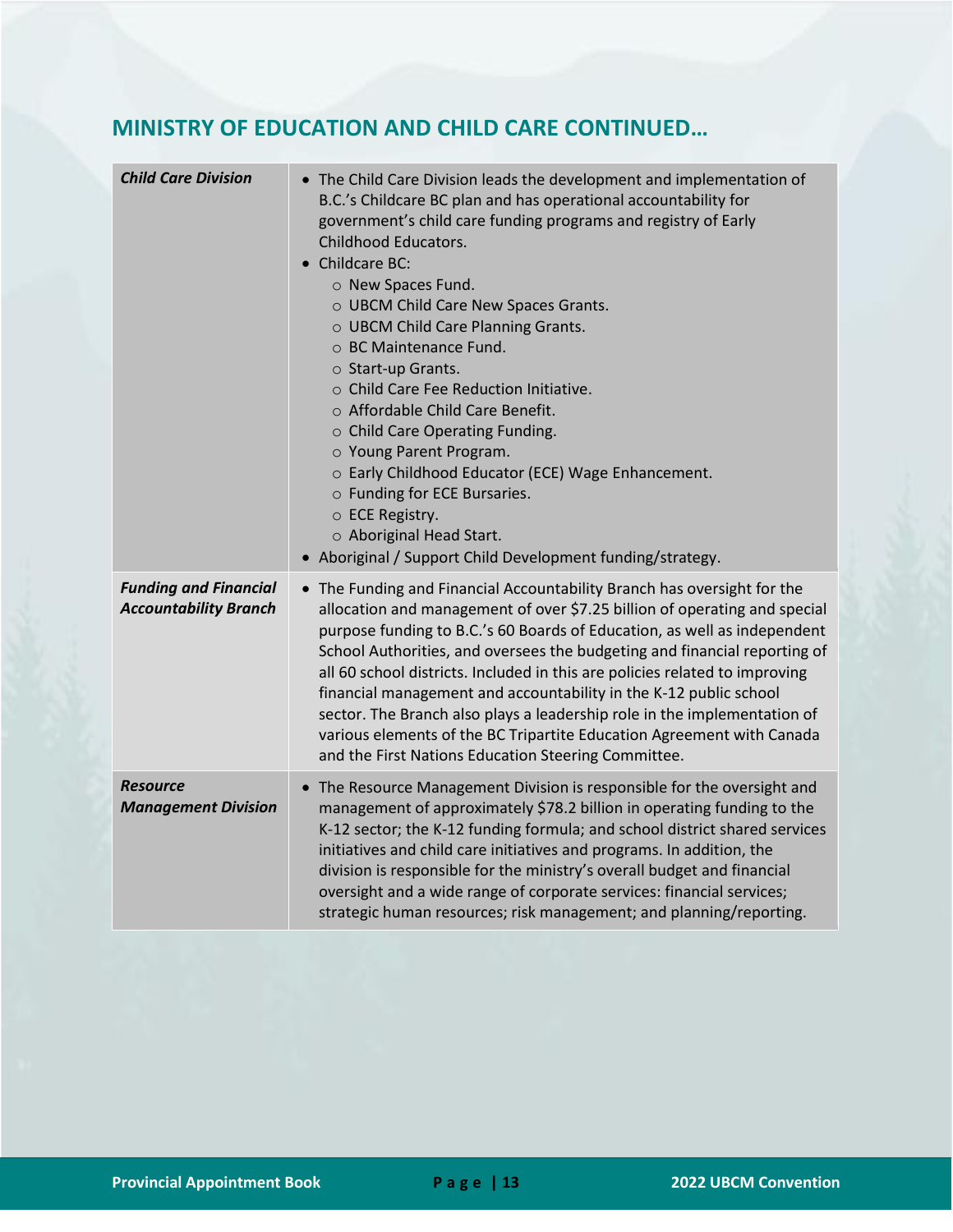## <span id="page-14-0"></span>**MINISTRY OF ENERGY, MINES AND LOW CARBON INNOVATION**

|  | DIVISION/BRANCH   TOPIC |  |
|--|-------------------------|--|
|--|-------------------------|--|

| <b>Electricity and</b><br><b>Alternative Energy</b><br><b>Division</b> | • The Division is responsible for British Columbia's electricity and<br>alternative energy sectors, including BC Hydro. These sectors are made<br>up of diverse interests that develop electricity generation, transmission<br>and distribution infrastructure, clean or renewable energy sources,<br>including biomass, biogas, hydrogen, geothermal, hydro, solar, ocean,<br>wind and low-carbon transportation fuels, and advance energy<br>efficiency.<br>• The Division focuses on increasing electrification and energy efficiency<br>across the economy, reducing the carbon intensity of transportation<br>fuels, expanding electric vehicle infrastructure, and implementing<br>programs to reduce energy use and greenhouse gas emissions in the<br>residential, commercial and industrial sectors. In association with the<br>Ministry of Environment and Climate Change Strategy, the Division has<br>responsibility for policies, programs, regulations and legislation to<br>support legislated short and long-term, province-wide greenhouse gas<br>reduction targets, including: Greenhouse Gas Reduction Act (Renewable<br>and Low Carbon Fuel Requirements), the Zero-Emission Vehicle Act, the<br>Utilities Commission Act, and the Clean Energy Act.<br>• The Division is responsible for B.C.'s low-carbon energy market<br>transformation, driving a range of actions to support all stages of clean<br>energy development and adoption. The Division also administers the<br>Innovative Clean Energy (ICE) Fund, a special account used to further the<br>energy and environmental priorities of the government.<br>• The Division is responsible for co-leading the Indigenous Clean Energy<br>Opportunities (ICEO) process with the First Nations Energy and Mining<br>Council and are seeking to engage with First Nations rights holders and<br>organizations in a collaborative dialogue to:<br>o position First Nations to fully participate in current and future<br>opportunities in British Columbia's clean energy sector; and<br>o align the province's strategic clean energy policy and legislation with<br>the United Nations Declaration on the Rights of Indigenous people.<br>• Implementation of the BC Hydrogen Strategy and administration of the<br>BC Hydrogen Office. |
|------------------------------------------------------------------------|---------------------------------------------------------------------------------------------------------------------------------------------------------------------------------------------------------------------------------------------------------------------------------------------------------------------------------------------------------------------------------------------------------------------------------------------------------------------------------------------------------------------------------------------------------------------------------------------------------------------------------------------------------------------------------------------------------------------------------------------------------------------------------------------------------------------------------------------------------------------------------------------------------------------------------------------------------------------------------------------------------------------------------------------------------------------------------------------------------------------------------------------------------------------------------------------------------------------------------------------------------------------------------------------------------------------------------------------------------------------------------------------------------------------------------------------------------------------------------------------------------------------------------------------------------------------------------------------------------------------------------------------------------------------------------------------------------------------------------------------------------------------------------------------------------------------------------------------------------------------------------------------------------------------------------------------------------------------------------------------------------------------------------------------------------------------------------------------------------------------------------------------------------------------------------------------------------------------------------------------------------------------------------------------------------------------|
| <b>LNG Canada</b><br><b>Implementation</b><br><b>Secretariat</b>       | • This Division is responsible for the effective implementation of LNG<br>Canada and its associated pipeline, Coastal GasLink by liaising with<br>federal, provincial, municipal governments, Indigenous Nations and the<br>companies on key implementation issues management.                                                                                                                                                                                                                                                                                                                                                                                                                                                                                                                                                                                                                                                                                                                                                                                                                                                                                                                                                                                                                                                                                                                                                                                                                                                                                                                                                                                                                                                                                                                                                                                                                                                                                                                                                                                                                                                                                                                                                                                                                                      |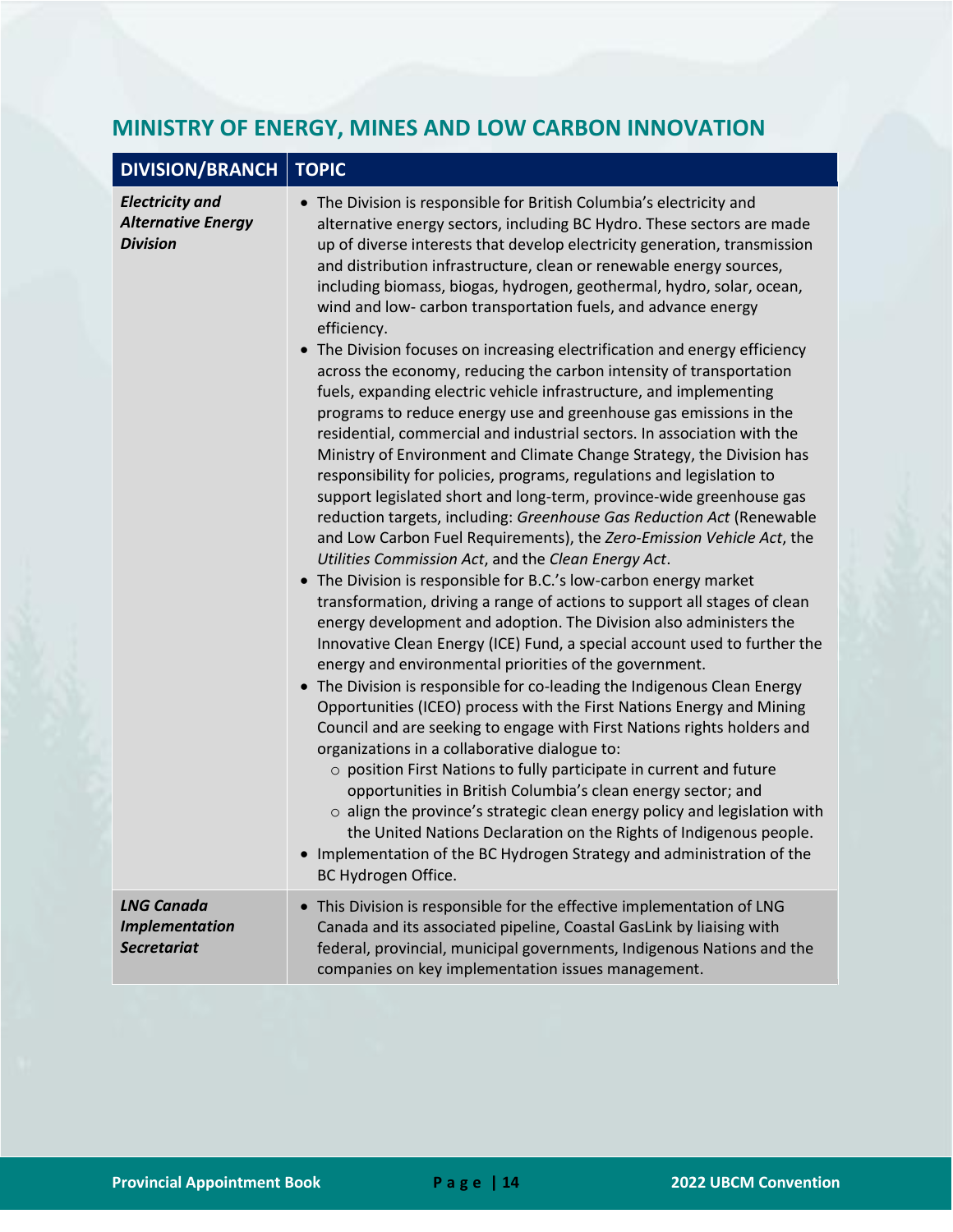# **MINISTRY OF ENERGY, MINES AND LOW CARBON INNOVATION CONTINUED…**

| <b>Mines</b><br><b>Competitiveness and</b><br><b>Authorizations</b><br><b>Division</b> | • Responsible for managing authorizations, geoscience and policy for the<br>mining cycle from early mineral exploration, development of major and<br>regional mines, and mine closure and reclamation. Supports the<br>competitiveness of B.C.'s mining sector helps position B.C. as an<br>attractive jurisdiction for investment, providing a fair, effective and<br>transparent authorizations, and focusing on regulatory certainty,<br>Indigenous reconciliation and partnerships, world-class geoscience,<br>innovation and leading environmental standards.                                                                                                                                                                                                                                                                                                                                                          |
|----------------------------------------------------------------------------------------|-----------------------------------------------------------------------------------------------------------------------------------------------------------------------------------------------------------------------------------------------------------------------------------------------------------------------------------------------------------------------------------------------------------------------------------------------------------------------------------------------------------------------------------------------------------------------------------------------------------------------------------------------------------------------------------------------------------------------------------------------------------------------------------------------------------------------------------------------------------------------------------------------------------------------------|
| <b>Mines Health, Safety</b><br>and Enforcement<br><b>Division</b>                      | • The Division was created in 2019 and is responsible for mine worker<br>health and safety, compliance verification and enforcement, and<br>investigations of serious incidents at mines.<br>Oversees the regulation of abandoned mines.<br>Manages the ongoing review and revision of the Health, Safety and<br>Reclamation Code for Mines in B.C.<br>Oversees policy and Indigenous engagement in its core business areas.<br>• The Division includes the Chief Auditor, responsible for conducting audits<br>evaluating effectiveness of B.C.'s mining regulatory framework.                                                                                                                                                                                                                                                                                                                                             |
| <b>Strategic and</b><br><b>Indigenous Affairs</b><br><b>Division</b>                   | Supports mandate delivery of the Ministry of Energy, Mines and Low<br>Carbon Innovation (EMLI) and EMLI's Divisions on its energy, mining and<br>natural gas mandates.<br>Supports EMLI efforts to advance reconciliation with Indigenous Nations<br>including: supporting the negotiation of revenue sharing and<br>accommodation agreements and Reconciliation Agreements, engaging<br>with Indigenous Nations on strategic policy matters. This work is<br>consistent with Government's objectives under the Declaration on the<br>Rights of Indigenous Peoples Act and ensures that First Nations actively<br>participate in natural resource development in their Traditional<br>Territories.<br>• Corporate oversight and coordination of policies, intergovernmental<br>relations and reporting requirements by SIAD to ensure that EMLI takes a<br>strategic approach to the delivery of its programs and services. |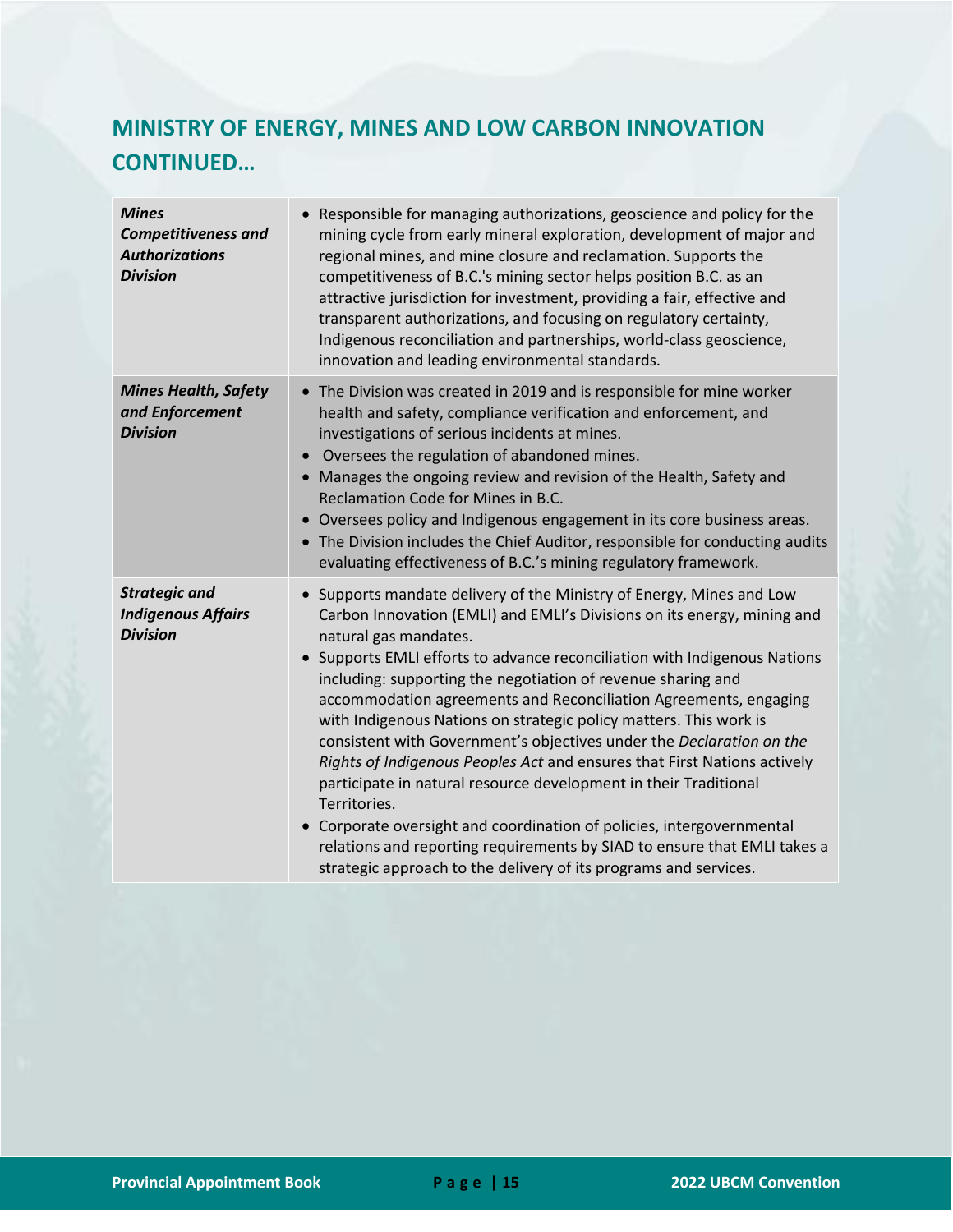## **MINISTRY OF ENERGY, MINES AND LOW CARBON INNOVATION CONTINUED…**

| <b>Oil and Gas Division</b>                        | • This Division is accountable for the management and responsible<br>development of the province's oil and gas resources. This includes<br>issuing and administrating Crown petroleum and natural gas subsurface<br>tenures, as well as the revenues associated with those tenures;<br>maintaining petroleum geology databases and systems; incenting<br>infrastructure that supports resource development and contributes to<br>lowering carbon intensity; undertaking analysis to develop and<br>implement policies and programs, including the province's royalty<br>regime. The Division is responsible for identifying, stimulating and<br>facilitating development and market opportunities, such as development<br>of the province's liquefied natural gas industry and other industries that<br>add value to British Columbia's oil and gas resources.<br>• The Division develops policy, provincial statutes and regulations that<br>apply to the oil and gas sector; and represents the province's interests<br>before energy regulatory tribunals. This includes facilitating and leading<br>the development and implementation of intra-provincial natural gas<br>pipelines and related infrastructure and facilitating the development and<br>implementation of interprovincial oil pipelines and related infrastructure<br>projects.<br>• The Division assesses and collaborates across-government on Indigenous<br>reconciliation initiatives and environmental monitoring and research<br>programs, conducts oil and gas resource assessments, manages resource<br>development planning, manages cumulative effects, guides modernized<br>land use planning, and develops environmental practices and initiates<br>and administers oil and natural gas restoration programs.<br>The Division in association with the Ministry of Environment and Climate<br>$\bullet$<br>Change Strategy, has responsibility for policies, programs, regulations<br>and legislation to support achieving greenhouse gas reduction targets as<br>it relates to the oil and gas sector, including methane emissions targets<br>and advancing carbon capture, utilization and storage. |
|----------------------------------------------------|-------------------------------------------------------------------------------------------------------------------------------------------------------------------------------------------------------------------------------------------------------------------------------------------------------------------------------------------------------------------------------------------------------------------------------------------------------------------------------------------------------------------------------------------------------------------------------------------------------------------------------------------------------------------------------------------------------------------------------------------------------------------------------------------------------------------------------------------------------------------------------------------------------------------------------------------------------------------------------------------------------------------------------------------------------------------------------------------------------------------------------------------------------------------------------------------------------------------------------------------------------------------------------------------------------------------------------------------------------------------------------------------------------------------------------------------------------------------------------------------------------------------------------------------------------------------------------------------------------------------------------------------------------------------------------------------------------------------------------------------------------------------------------------------------------------------------------------------------------------------------------------------------------------------------------------------------------------------------------------------------------------------------------------------------------------------------------------------------------------------------------------------------------------------------------------|
| Woodfibre<br><b>Implementation</b><br><b>Group</b> | Responsible for facilitating the development and implementation of the<br>Woodfibre LNG facility by liaising with federal, provincial, municipal<br>governments and First Nations. Providing a central point of contact for<br>the proponent of Woodfibre LNG on regulatory and issues management.                                                                                                                                                                                                                                                                                                                                                                                                                                                                                                                                                                                                                                                                                                                                                                                                                                                                                                                                                                                                                                                                                                                                                                                                                                                                                                                                                                                                                                                                                                                                                                                                                                                                                                                                                                                                                                                                                  |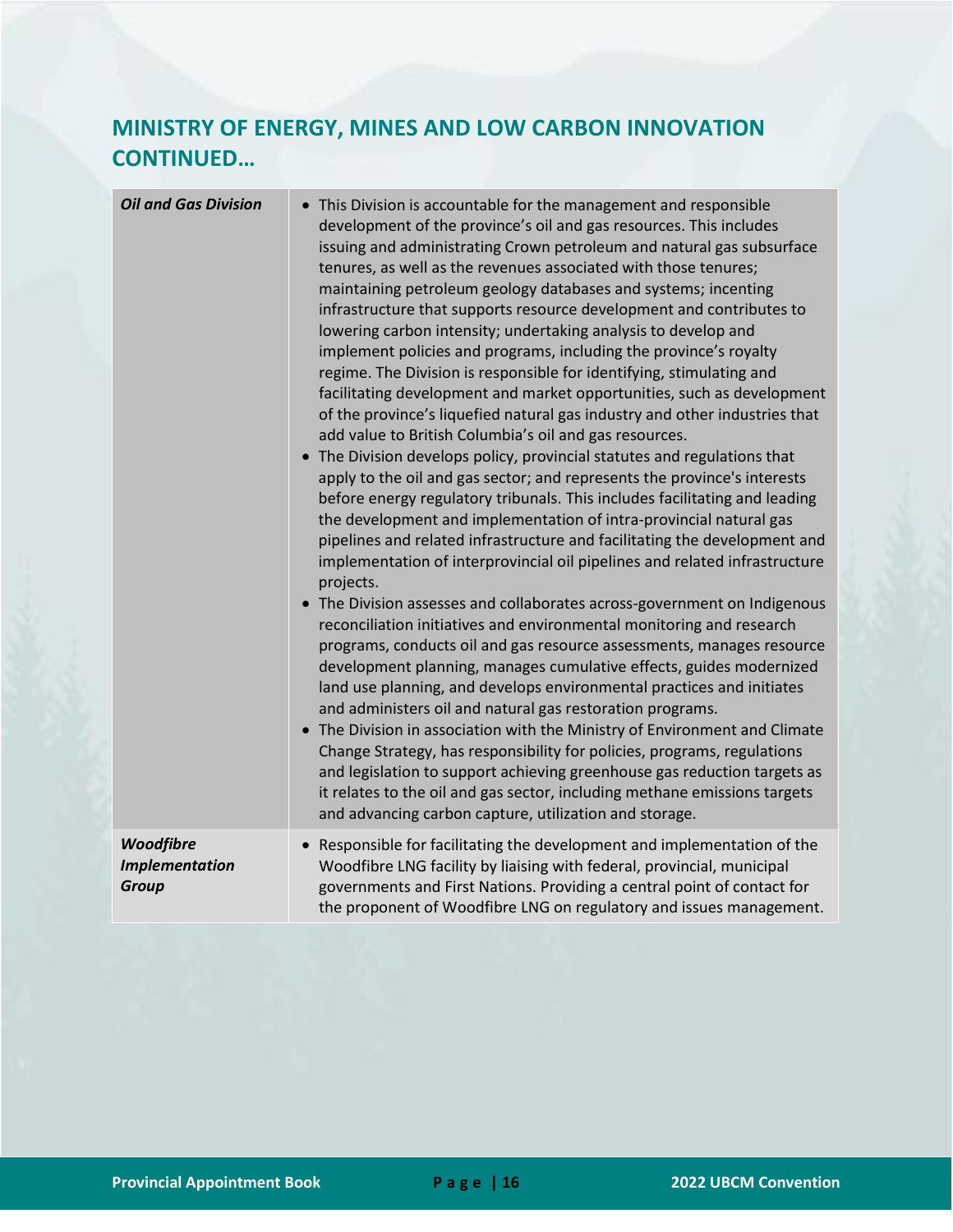#### <span id="page-17-0"></span>**MINISTRY OF ENVIRONMENT AND CLIMATE CHANGE STRATEGY**

| <b>DIVISION/BRANCH</b>                                 | <b>TOPIC</b>                                                                                                                                                                                                                                                                                                                                                                                                                                                                                                                                                                                                                                                                                                                                                                                                                                                                                                                          |
|--------------------------------------------------------|---------------------------------------------------------------------------------------------------------------------------------------------------------------------------------------------------------------------------------------------------------------------------------------------------------------------------------------------------------------------------------------------------------------------------------------------------------------------------------------------------------------------------------------------------------------------------------------------------------------------------------------------------------------------------------------------------------------------------------------------------------------------------------------------------------------------------------------------------------------------------------------------------------------------------------------|
| <b>BC Parks, Recreation</b><br><b>Sites and Trails</b> | Responsible for all matters (policy, planning and management) of<br>conservation, recreation and cultural values in the province's parks and<br>protected areas, and for developing, maintaining, and managing a<br>network of recreation sites and recreation trails on Crown land<br>throughout the province.                                                                                                                                                                                                                                                                                                                                                                                                                                                                                                                                                                                                                       |
| <b>Climate Change</b><br><b>Strategy</b>               | Province-wide coordination and management of systems to address and<br>respond to climate change including: CleanBC, CleanBC Roadmap to<br>2030, CleanBC Communities Fund, CleanBC Industry Fund, CleanBC<br>Industrial Incentive Program, B.C. Offset Program, Climate Preparedness<br>and Adaptation Strategy, Carbon Neutral Government (Public Sector<br>Organizations - schools, universities and colleges and hospitals), Climate<br>Solutions Council, GHG Provincial Inventory, including the community<br>GHG Inventory and new Local Government Climate Action Program.<br>Climate action pieces of legislation related to climate change including:<br>Greenhouse Gas Industrial Reporting and Control Act, Climate Change<br>Accountability Act, Renewable and Low Carbon Fuel Requirements Act,<br>Vehicle Emissions Standards Act, Clean Energy Act, Greenhouse Gas<br>Reduction - Emissions Standards, and Carbon Tax. |
| <b>Compliance and</b><br><b>Enforcement</b>            | • Conservation Officer Service: A natural resource law enforcement agency<br>responsible for enforcing federal and provincial statutes, public safety as<br>it relates to human-wildlife conflict and interactions, commercial<br>environmental and industrial investigations and compliance and<br>enforcement activities. Compliance and enforcement for industrial,<br>commercial activities and sectors regulated under the Environmental<br>Management Act regarding discharges to the environment, and under<br>the Integrated Pest Management Act as it relates to pesticide use and<br>storage; compliance planning.                                                                                                                                                                                                                                                                                                          |
| <b>Environmental</b><br><b>Assessment Office</b>       | Review, compliance, and enforcement of major projects to assess their<br>potential effects, in coordination with federal or provincial agencies. The<br>Environmental Assessment Act is the legal framework for B.C.'s<br>environmental assessment process.                                                                                                                                                                                                                                                                                                                                                                                                                                                                                                                                                                                                                                                                           |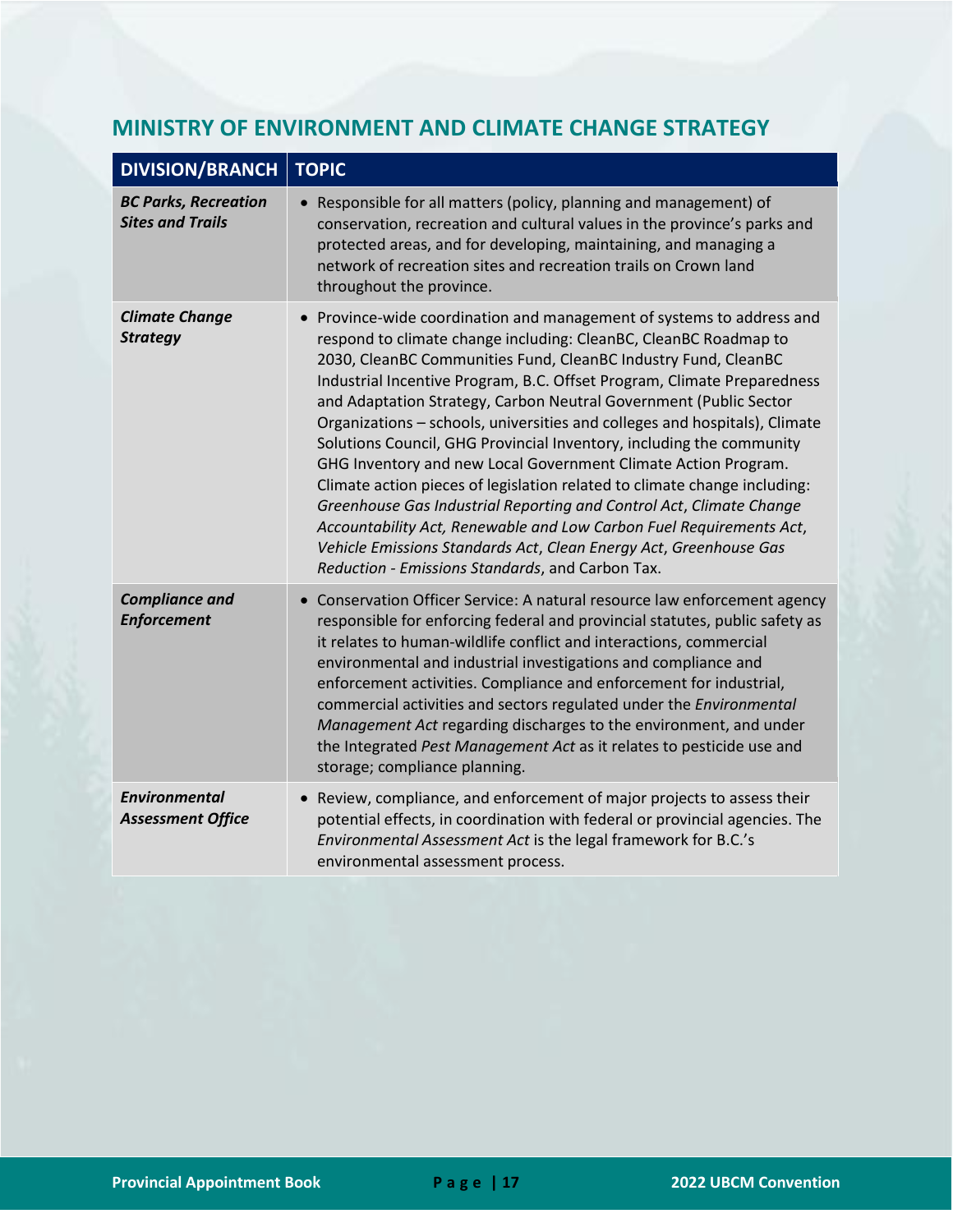## **MINISTRY OF ENVIRONMENT AND CLIMATE CHANGE STRATEGY CONTINUED…**

| <b>Environmental</b><br><b>Protection Division</b> | • Air quality, reducing toxins, pollution prevention, environmental<br>emergencies/provincial spill response, Environmental Management Act,<br>contaminated sites, brownfields, hazardous and industrial waste,<br>Integrated Pest Management Act, extended producer responsibility,<br>recycling, Provincial Plastics Action Plan, organics infrastructure funding<br>programs, Clean Coast Clean Waters fund, Recycled Plastics<br>Manufacturing Stimulus Fund, bonding financial assurance, circular<br>economy, waste management (incineration, landfilling, municipal liquid<br>and solid waste), permitting and compliance reporting for industrial<br>operations' emissions; First Nations and stakeholder outreach on water<br>legislation; policy for water conservation; source water protection; water<br>quality monitoring; Lake Monitoring Program; groundwater hydrology;<br>groundwater protection; monitoring and network management for<br>surface water and groundwater quantity and quality; State of<br>Environment Reporting; snow survey; ambient air quality; water<br>stewardship outreach; environmental and natural resource sector<br>laboratory (analytical chemistry); services and provincial laboratory<br>quality assurance and standards; Natural Resource Sector library<br>services; corporate Indigenous relations and partnership development. |
|----------------------------------------------------|--------------------------------------------------------------------------------------------------------------------------------------------------------------------------------------------------------------------------------------------------------------------------------------------------------------------------------------------------------------------------------------------------------------------------------------------------------------------------------------------------------------------------------------------------------------------------------------------------------------------------------------------------------------------------------------------------------------------------------------------------------------------------------------------------------------------------------------------------------------------------------------------------------------------------------------------------------------------------------------------------------------------------------------------------------------------------------------------------------------------------------------------------------------------------------------------------------------------------------------------------------------------------------------------------------------------------------------------------------------------------------------|
| <b>Strategic Services</b>                          | • Overarching environmental policy and legislation; intergovernmental<br>relations; Business Improvement and Service Plan; ministry-wide<br>integration and delivery of digital and service transformation<br>opportunities; advice and recommendations on cross-cutting Indigenous<br>initiatives, Indigenous relationship practices evaluation, strategies, and<br>guiding principles development for partnerships with Indigenous<br>Nations.                                                                                                                                                                                                                                                                                                                                                                                                                                                                                                                                                                                                                                                                                                                                                                                                                                                                                                                                     |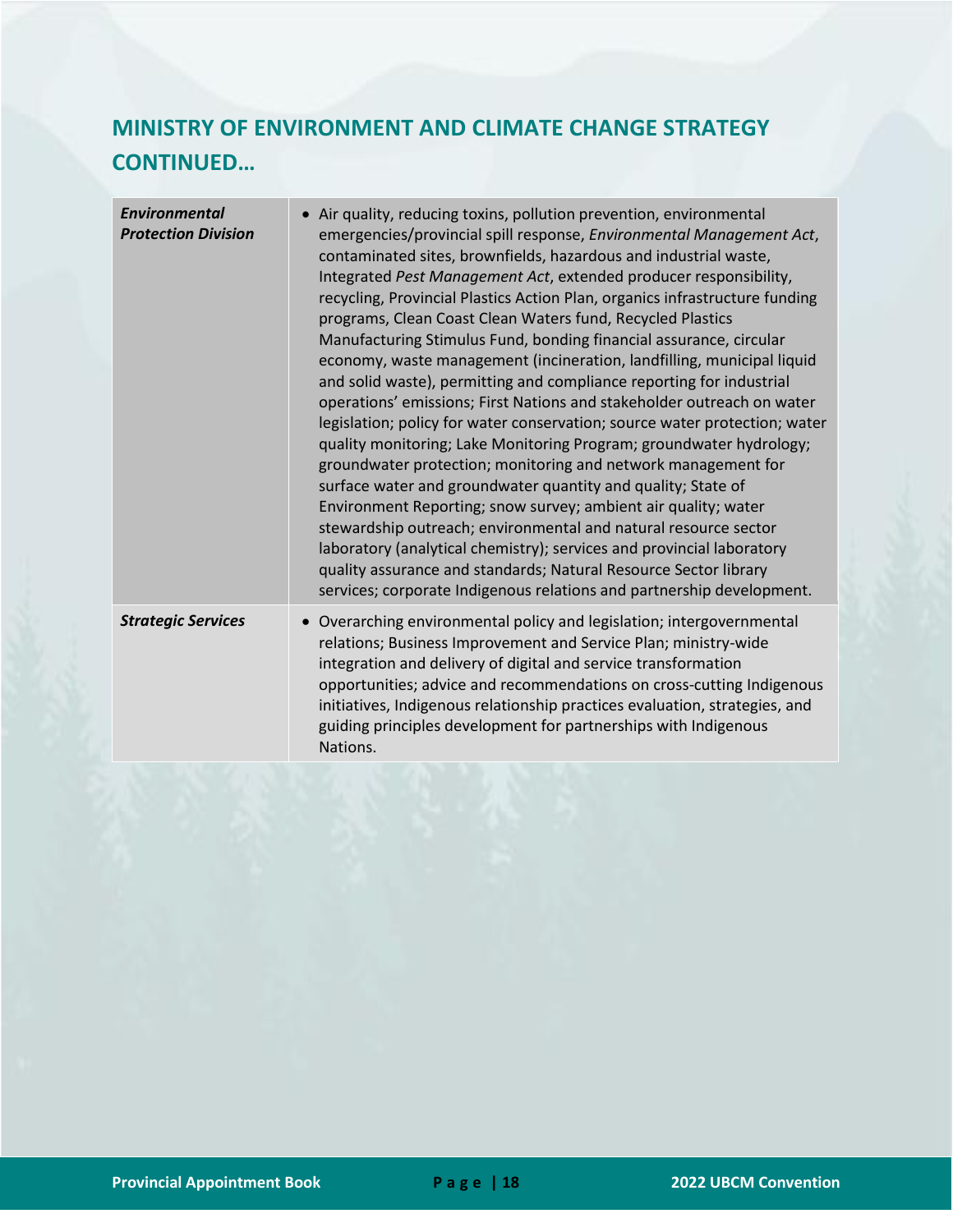#### <span id="page-19-0"></span>**MINISTRY OF FINANCE**

| <b>DIVISION/BRANCH</b>                                                                                  | <b>TOPIC</b>                                                                                                                                                                                                                                                                                                                                                                                                                                                                                                                                                                                                                                                                                                                                                      |
|---------------------------------------------------------------------------------------------------------|-------------------------------------------------------------------------------------------------------------------------------------------------------------------------------------------------------------------------------------------------------------------------------------------------------------------------------------------------------------------------------------------------------------------------------------------------------------------------------------------------------------------------------------------------------------------------------------------------------------------------------------------------------------------------------------------------------------------------------------------------------------------|
| <b>Crown Agencies</b><br><b>Secretariat</b>                                                             | • Oversight of governance, training, corporate accountability and<br>appointments to all Crown Corporations, agencies, boards, and<br>commissions.<br>• Strategic oversight and support to specific Crowns, agencies or<br>organizations, including:<br>o The BC Lottery Corporation (BCLC), including BCLC's oversight of<br>casinos and community gaming facilities.<br>o The Liquor Distribution Branch (LDB) sales and policy, including BC<br>Liquor Stores and provincially authorized legal cannabis retail.<br>o BC Housing, in collaboration with the Attorney General and the<br>Minister Responsible for Housing ministry.<br>o Insurance Corporation of BC (ICBC) providing direct support to the<br>Minister of Public Safety and Solicitor General. |
|                                                                                                         | **For Minister meeting requests for the Insurance Corporation of BC please direct<br>these to the Ministry of Public Safety and Solicitor General.                                                                                                                                                                                                                                                                                                                                                                                                                                                                                                                                                                                                                |
|                                                                                                         | **For staff meeting requests for the Insurance Corporation of BC please see their<br>description in the Provincial Agencies, Commissions and Corporations section.                                                                                                                                                                                                                                                                                                                                                                                                                                                                                                                                                                                                |
|                                                                                                         | **For Minister meeting requests for BC Housing, please direct these to the Attorney<br><b>General and Minister Responsible for Housing.</b>                                                                                                                                                                                                                                                                                                                                                                                                                                                                                                                                                                                                                       |
|                                                                                                         | **For staff meeting requests for BC Housing, please see their description in the<br>Provincial Agencies, Commissions and Corporations section.                                                                                                                                                                                                                                                                                                                                                                                                                                                                                                                                                                                                                    |
| <b>Policy and Legislation</b><br><b>Division / Financial</b><br>and Corporate<br><b>Services Branch</b> | • Anti-money laundering in real estate and the financial sector, including<br>beneficial ownership transparency initiatives.                                                                                                                                                                                                                                                                                                                                                                                                                                                                                                                                                                                                                                      |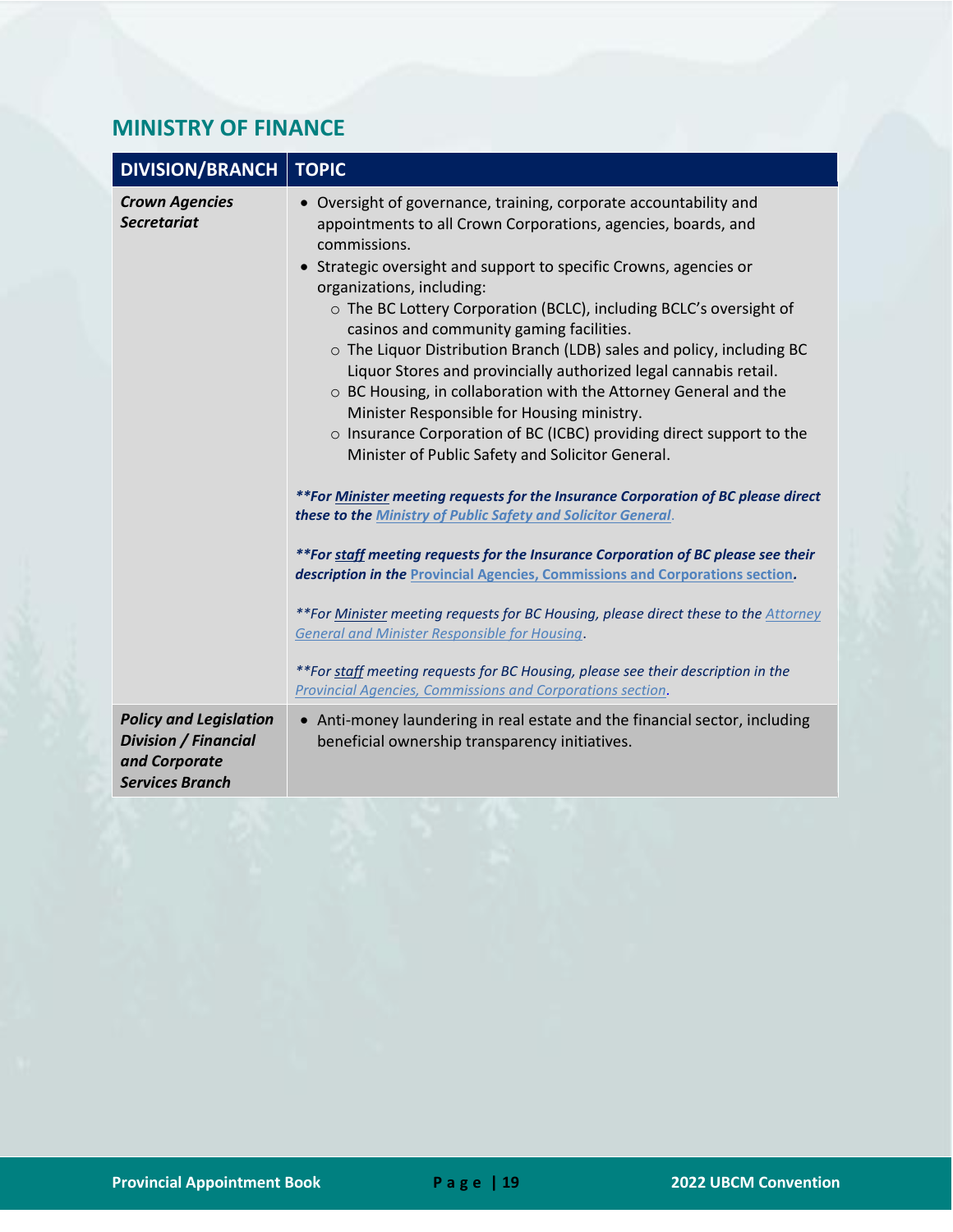## **MINISTRY OF FINANCE CONTINUED…**

| <b>Policy and Legislation</b><br>Division /<br>Intergovernmental<br><b>Fiscal Relations</b> | • Federal-provincial fiscal relations (e.g., intergovernmental transfers).<br>o Support Premier's participation at Premiers' and First Ministers'<br>tables.<br>o Support Finance Minister's participation at provincial-territorial and<br>federal-provincial-territorial Finance Minsters' tables.<br>Joint federal-provincial social policy priorities (e.g., income security and<br>pensions).<br>• Cannabis revenue sharing.<br>Local government fiscal relations, with Municipal Affairs.<br>First Nations fiscal relations, with Indigenous Relations and<br>Reconciliation. |
|---------------------------------------------------------------------------------------------|-------------------------------------------------------------------------------------------------------------------------------------------------------------------------------------------------------------------------------------------------------------------------------------------------------------------------------------------------------------------------------------------------------------------------------------------------------------------------------------------------------------------------------------------------------------------------------------|
| <b>Policy &amp; Legislation</b><br><b>Division / Property</b><br><b>Assessment Services</b> | Provincial property assessment policy/legislation including:<br>o Valuation of development properties and tax implications on small<br>businesses.<br>o Assessment methodology for Crown leased lands.<br>o Impacts of assessment on housing affordability.<br>• Assessment appeals and impacts on municipal revenues.                                                                                                                                                                                                                                                              |
| <b>Policy and Legislation</b><br><b>Division / Tax Policy</b><br><b>Branch</b>              | Provincial tax policy, including:<br>o Provincial property taxes (school, rural, police).<br>O Property Transfer Tax.<br>$\circ$ Speculation and Vacancy Tax.<br>$\circ$ Provincial Sales Tax.<br>$\circ$ Carbon Tax.<br>○ Motor Fuel Tax.<br>o Provincial Income Tax.<br>$\circ$ Indigenous Taxation.<br>○ Employer Health Tax.                                                                                                                                                                                                                                                    |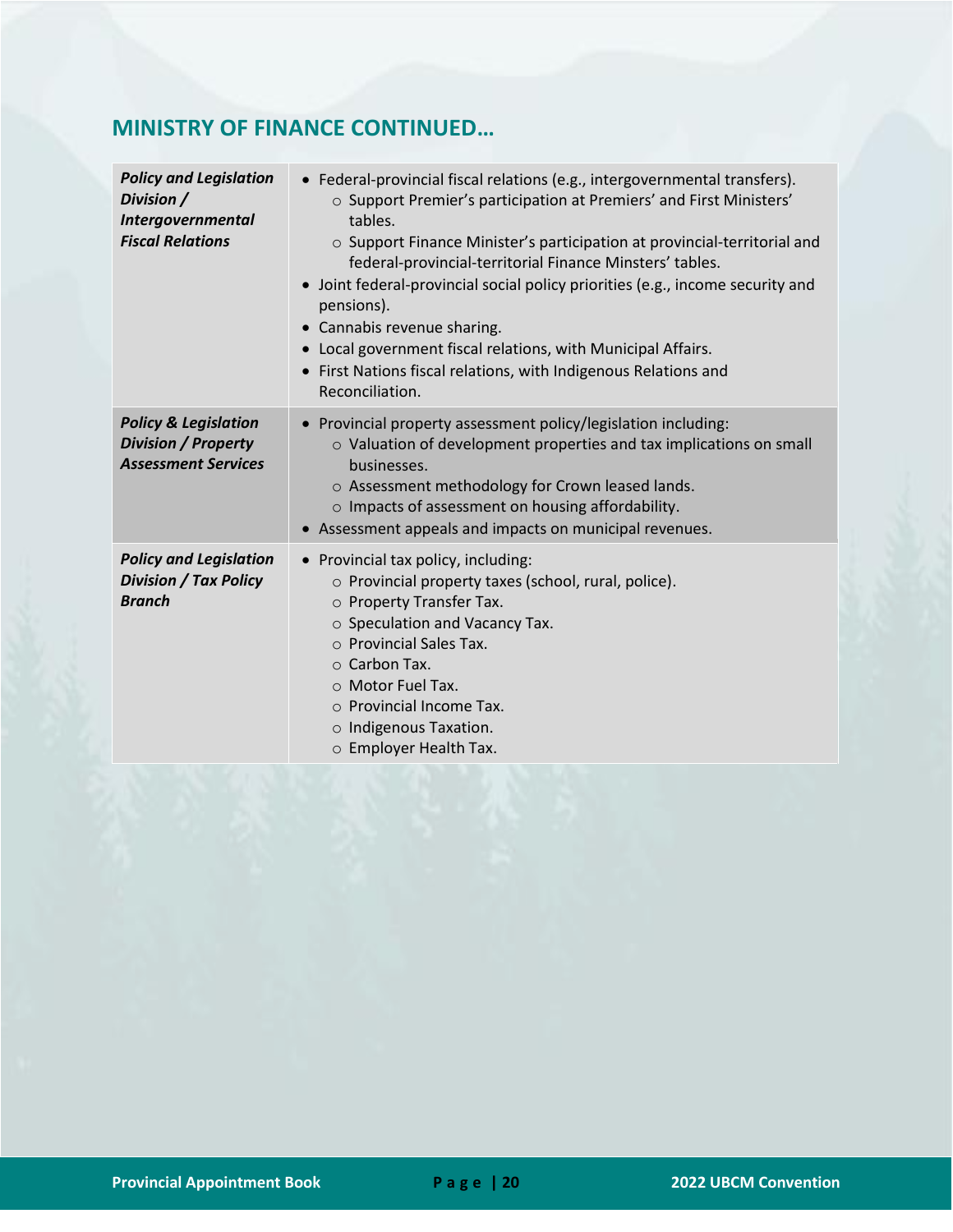#### <span id="page-21-0"></span>**MINISTRY OF FORESTS**

| <b>DIVISION/BRANCH</b>                                   | <b>TOPIC</b>                                                                                                                                                                                                                                                                                                                                                                                                                                                                                                                                                                                                                                                                                                                                                                                                                                                                                                                                                                                                                                                                                                                                                                                                                    |
|----------------------------------------------------------|---------------------------------------------------------------------------------------------------------------------------------------------------------------------------------------------------------------------------------------------------------------------------------------------------------------------------------------------------------------------------------------------------------------------------------------------------------------------------------------------------------------------------------------------------------------------------------------------------------------------------------------------------------------------------------------------------------------------------------------------------------------------------------------------------------------------------------------------------------------------------------------------------------------------------------------------------------------------------------------------------------------------------------------------------------------------------------------------------------------------------------------------------------------------------------------------------------------------------------|
| <b>BC Timber Sales</b>                                   | BC Timber Sales (BCTS) manages about 20 per cent of the province's<br>allowable annual cut for Crown timber supporting the BC Timber Market<br>Pricing System and generating economic prosperity for British<br>Columbians through the safe, sustainable development and auction of<br>Crown timber. BCTS operates in 33 communities and directly supports on<br>average 7,000 jobs across B.C.                                                                                                                                                                                                                                                                                                                                                                                                                                                                                                                                                                                                                                                                                                                                                                                                                                 |
| <b>BC Wildfire Service</b>                               | • Wildfire Suppression, Wildfire Prevention and Community Resiliency<br>Initiative.                                                                                                                                                                                                                                                                                                                                                                                                                                                                                                                                                                                                                                                                                                                                                                                                                                                                                                                                                                                                                                                                                                                                             |
| <b>Forest and Range</b><br><b>Sector Policy Division</b> | Economics, Trade, Export Policy, Softwood Lumber, Timber Pricing,<br>Competitiveness and Compensation policy, Resource worker safety, value<br>added, range policy and planning, modernizing forest policy, BC Timber<br>Sales provincial operations.                                                                                                                                                                                                                                                                                                                                                                                                                                                                                                                                                                                                                                                                                                                                                                                                                                                                                                                                                                           |
| <b>Integrated Resource</b><br><b>Operations Division</b> | • Archaeology; Compliance and Enforcement; Fish and Wildlife, Water<br>Management, Engineering, Forest Tenures, Crown land Opportunities,<br><b>Restoration and Lands.</b>                                                                                                                                                                                                                                                                                                                                                                                                                                                                                                                                                                                                                                                                                                                                                                                                                                                                                                                                                                                                                                                      |
| <b>Office of the Chief</b><br><b>Forester</b>            | • The Office of the Chief Forester provides provincial leadership for forest<br>management and stewardship. Activities that occur within the Office of<br>the Chief Forester include: continuous improvement of policies,<br>legislation and practices, acquisition and update of forest inventory,<br>spatial analysis and reporting of timber and non-timber values, allowable<br>annual cut determination, silviculture, seed supply, forest health, land<br>based research, climate change, carbon management, integrated<br>planning, forest genetic resource management, developing the bio<br>economy and strategic old growth support. All these activities are carried<br>out to achieve sustainable management of B.C.'s forests and maintain a<br>balance between a healthy environment and economic sustainability.<br>This Division is comprised of the Office of the Chief Forester and six<br>branches: Forest Analysis and Inventory Branch, Forest Improvement and<br>Research Management Branch, Forest Carbon and Climate Services<br>Branch, Forest Investment and Reporting Branch and Forest Science,<br>Planning and Practices Branch and Innovation, Bioeconomy and<br>Indigenous Opportunities Branch. |
| <b>Regional Operations</b>                               | Resource management coordination, and implementation, Crown land<br>water, fish and wildlife and forest authorizations, community forest<br>agreements, urban deer, clean energy projects, First Nations<br>consultation, ecosystem-based management, range, BC Timber Sales,<br>Interior forest sector renewal, flood and fire response and recovery.<br>Invasive Species and Ecosystem Restoration.                                                                                                                                                                                                                                                                                                                                                                                                                                                                                                                                                                                                                                                                                                                                                                                                                           |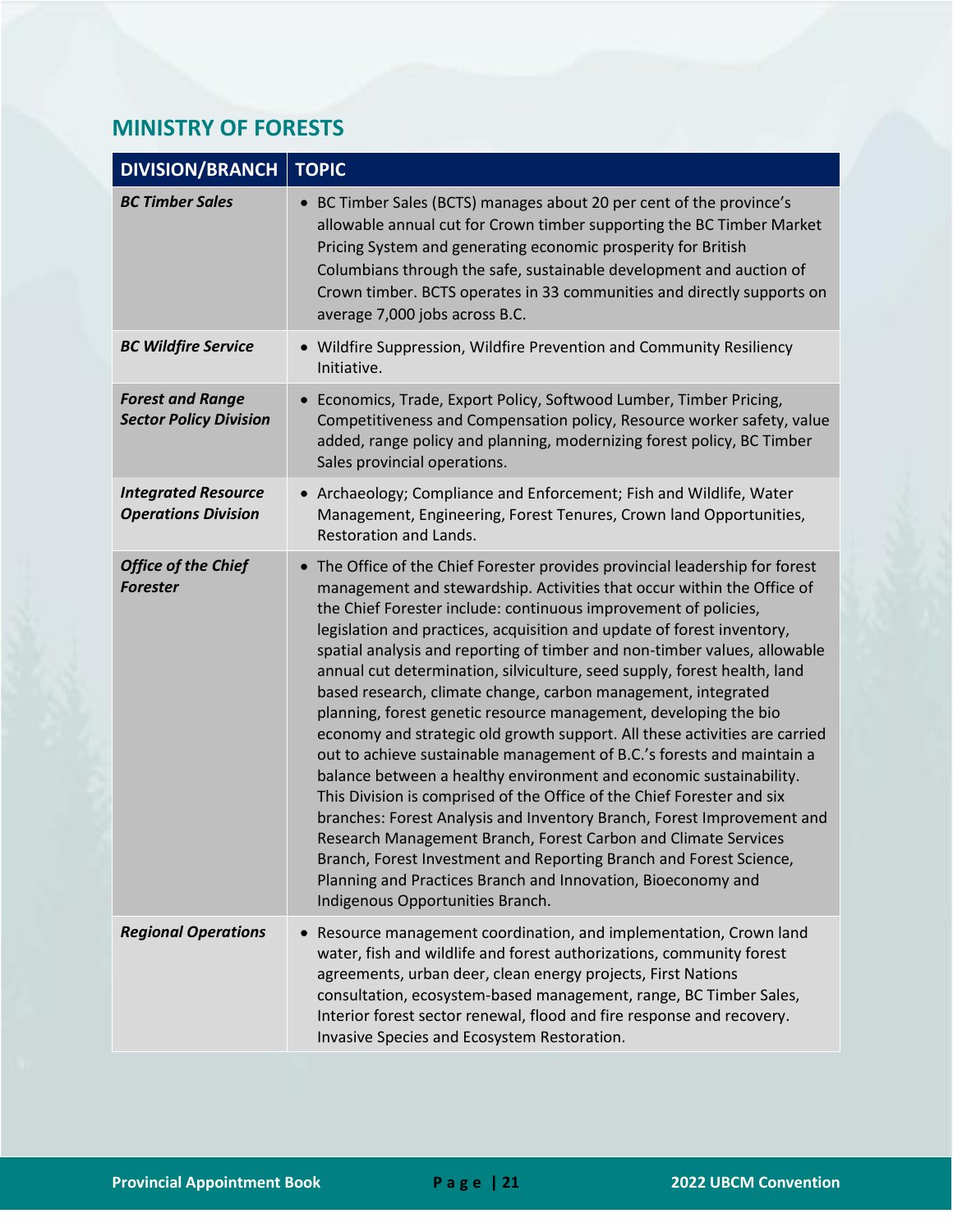#### <span id="page-22-0"></span>**MINISTRY OF HEALTH**

| <b>DIVISION/BRANCH</b>                                                      | <b>TOPIC</b>                                                                                                                                                                                                                                                                                                                                                                                                                                                                                                                                                                                                                                                                                                              |
|-----------------------------------------------------------------------------|---------------------------------------------------------------------------------------------------------------------------------------------------------------------------------------------------------------------------------------------------------------------------------------------------------------------------------------------------------------------------------------------------------------------------------------------------------------------------------------------------------------------------------------------------------------------------------------------------------------------------------------------------------------------------------------------------------------------------|
| <b>Finance and</b><br><b>Corporate Services</b>                             | Supports programs and health authorities by managing and ensuring a<br>consistent approach to financial and corporate services planning, policy,<br>performance oversight/reporting, and critical financial and corporate<br>services issues management.<br>• Services provided include, Health Authority Regional Grants Decision<br>Support, Finance and Decision Support, Capital Services Management,<br>and Audit and Investigations.                                                                                                                                                                                                                                                                                |
| <b>Health Sector</b><br><b>Workforce and</b><br><b>Beneficiary Services</b> | Responsible for operational delivery of beneficiary and diagnostic<br>services and workforce strategies that contribute to effectively meeting<br>patient and population health needs and improving patient outcomes<br>through the efficient delivery of health services.                                                                                                                                                                                                                                                                                                                                                                                                                                                |
| <b>Hospital and</b><br><b>Provincial Health</b><br><b>Services</b>          | Focuses on implementing specialized community and surgical services<br>and programs, provincial health service, and regional hospital-based<br>services, and provides provincial oversight of Medical Assistance in Dying<br>(MAiD).<br>• Works towards service transformation across the acute and provincial<br>health sector and streamlines bilateral efforts between the ministry and<br>health authorities by bringing together key mandated initiatives.<br>• Works on continuing to implement the Surgical Renewal Commitment to<br>address and improve patients access and wait times for surgical and<br>diagnostic imaging services while also increasing surgical and diagnostic<br>capacity in the province. |
| <b>Office of Indigenous</b><br><b>Health</b>                                | • Works in partnership with B.C. First Nations, Métis and urban Indigenous<br>partners, regional health authorities, across provincial ministries, and<br>with Indigenous Services Canada to ensure the implementation of key<br>strategic priorities and commitments regarding Indigenous health and<br>wellness.<br>Key focus: Using the Recommendations of the In Plain Sight report as a<br>blueprint for action to address Indigenous-specific racism and<br>discrimination across the B.C. health care system.                                                                                                                                                                                                      |
| <b>Population and Public</b><br><b>Health</b>                               | Focuses on improving the overall health and well-being of the population<br>by promoting good health and wellness, preventing disease, injury and<br>illness, and protecting people from harm.                                                                                                                                                                                                                                                                                                                                                                                                                                                                                                                            |
| <b>Seniors Services</b>                                                     | Responsibility for Home Health, Long-Term care and Assisted Living policy<br>development and implementation.<br>Ministry policy and actions related to the Assisted Living Registry<br>operations and oversight.                                                                                                                                                                                                                                                                                                                                                                                                                                                                                                          |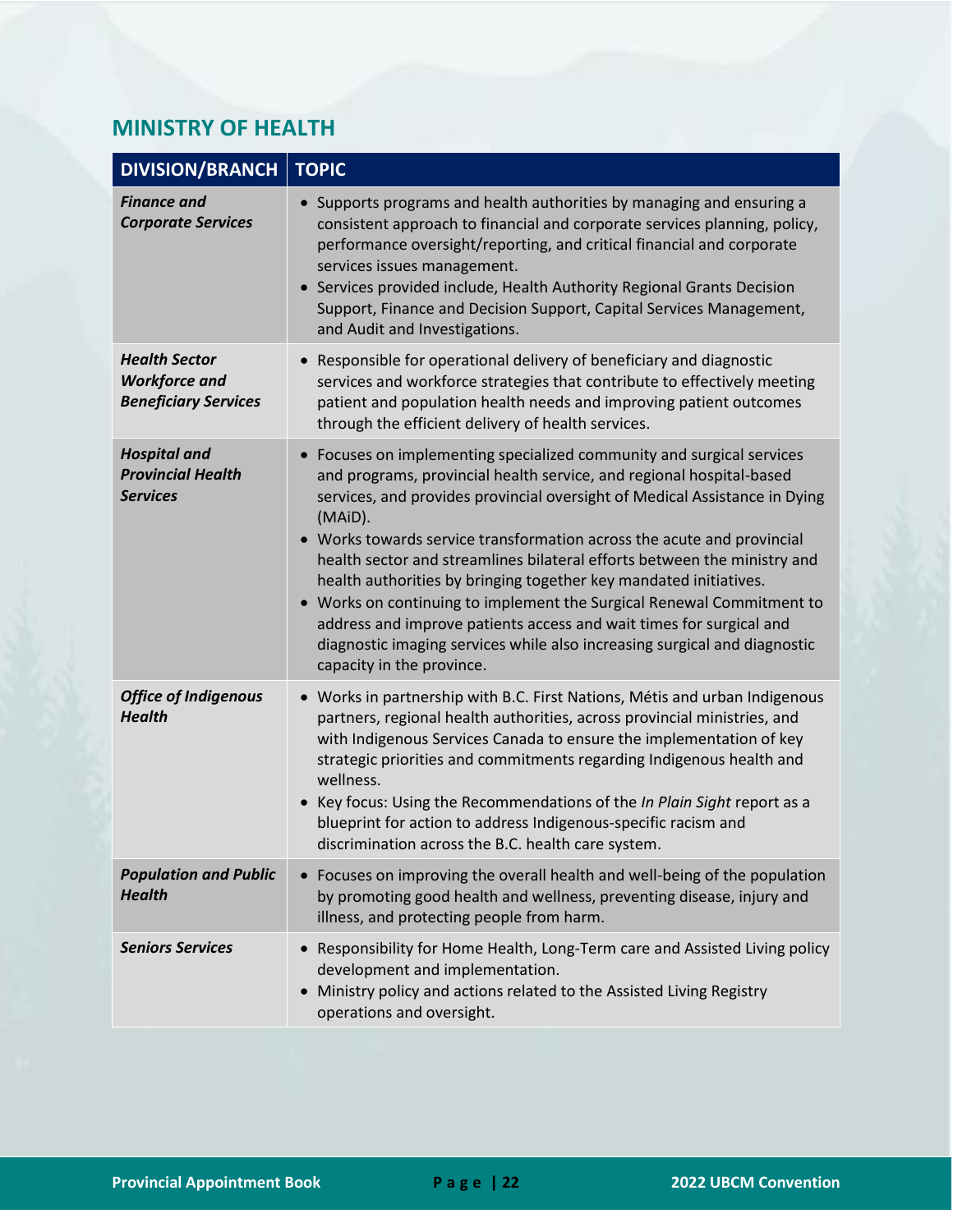## **MINISTRY OF HEALTH CONTINUED…**

| <b>Primary Care</b> | • Responsible for primary care policy direction, strategy development<br>implementation, results monitoring, quality improvement and evaluation<br>oversight. The current priorities of the division are: Increasing<br>attachment and access through Primary care networks; Urgent and<br>primary care centres; Community health centres; First Nations Led<br>Primary Care Initiatives, Interdisciplinary team based primary care<br>services both in person and virtual; integration of primary care services<br>with specialized community services programs. |
|---------------------|-------------------------------------------------------------------------------------------------------------------------------------------------------------------------------------------------------------------------------------------------------------------------------------------------------------------------------------------------------------------------------------------------------------------------------------------------------------------------------------------------------------------------------------------------------------------|
|                     | • The Division also includes HealthLink BC due to its role as a key<br>community services enabler of primary care.                                                                                                                                                                                                                                                                                                                                                                                                                                                |

#### <span id="page-23-0"></span>**MINISTRY OF INDIGENOUS RELATIONS AND RECONCILIATION**

| <b>DIVISION/BRANCH</b>                                                           | <b>TOPIC</b>                                                                                                                                                                                                                                                                                                                                                                                                                                                                                                                                                                                                                                                                                                                          |
|----------------------------------------------------------------------------------|---------------------------------------------------------------------------------------------------------------------------------------------------------------------------------------------------------------------------------------------------------------------------------------------------------------------------------------------------------------------------------------------------------------------------------------------------------------------------------------------------------------------------------------------------------------------------------------------------------------------------------------------------------------------------------------------------------------------------------------|
| <b>Negotiations and</b><br><b>Regional Operations</b><br><b>Division</b>         | Leads provincial engagement with First Nations to advance reconciliation<br>$\bullet$<br>initiatives, including negotiating and implementing agreements with First<br>Nations partners in conjunction with other provincial agencies, federal<br>and local government, and working with stakeholders to ensure the<br>success of reconciliation initiatives.                                                                                                                                                                                                                                                                                                                                                                          |
| <b>Reconciliation</b><br><b>Transformation and</b><br><b>Strategies Division</b> | • Leads provincial development and implementation of strategic<br>reconciliation initiatives, such as the Declaration on the Rights of<br>Indigenous People Act.<br>• Facilitates collaboration and partnership between Indigenous and non-<br>Indigenous peoples, stakeholders, and all levels of government to build<br>capacity and support outcomes that advance reconciliation at the local,<br>regional and provincial levels.<br>• Provides strategic advice and coordination to support Indigenous<br>economic development and sustainability as a means to advance self-<br>determination.                                                                                                                                   |
| <b>Strategic Partnerships</b><br>and Initiatives<br><b>Division</b>              | • Leads and supports the development and implementation of key<br>strategies to strengthen the socio-economic conditions of Indigenous<br>people in B.C.<br>• Leads B.C.'s efforts in socio-cultural reconciliation with Indigenous<br>communities and the development of provincial strategies for improving<br>outcomes for Métis and urban Indigenous populations<br>• Leads community engagement and the coordination of the provincial<br>response to residential school sites in B.C.<br>• Supports the negotiation of land packages and project manages the<br>transfer of provincial Crown land to First Nations as part of provincial<br>agreements.<br>• Leads the provincial efforts to bring modern treaties into effect. |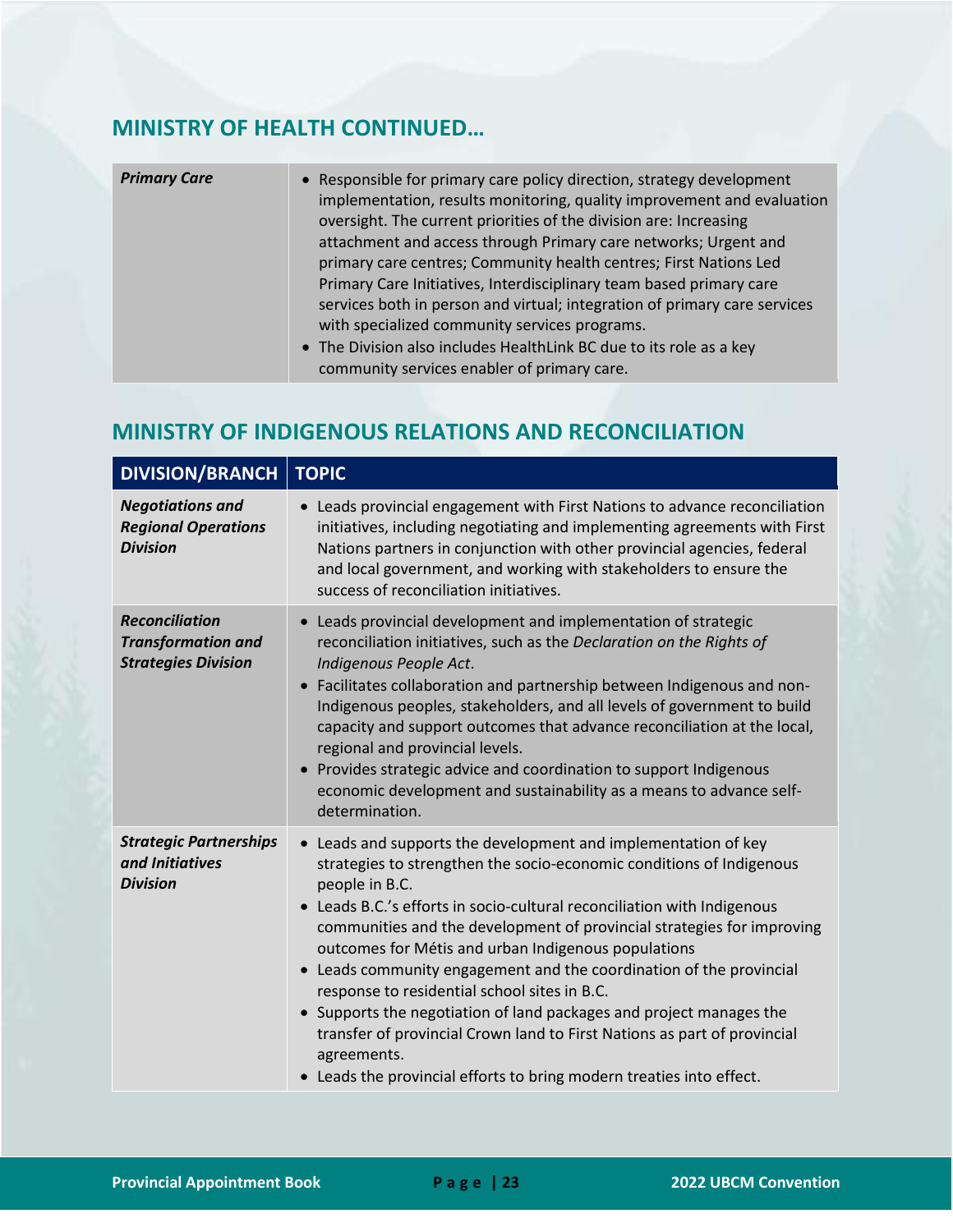## <span id="page-24-0"></span>**MINISTRY OF JOBS, ECONOMIC RECOVERY AND INNOVATION**

| <b>DIVISION/BRANCH</b>                                                                | <b>TOPIC</b>                                                                                                                                                                                                                                                                                                                                                                                                                                                                                                                                                                                                                                                                                                                                                                                                                                                                                                                                                                                                                                                                                                                                                                                                                                                                                                                                                                                                                                                                                                                                                                                                                                                                                                                                                                                                                                                                                                                                                                                                                                                                                                                                                                                                                                                                                                                                                                                                                                                                                                                                                                                                                                                                                                                                                                                                               |
|---------------------------------------------------------------------------------------|----------------------------------------------------------------------------------------------------------------------------------------------------------------------------------------------------------------------------------------------------------------------------------------------------------------------------------------------------------------------------------------------------------------------------------------------------------------------------------------------------------------------------------------------------------------------------------------------------------------------------------------------------------------------------------------------------------------------------------------------------------------------------------------------------------------------------------------------------------------------------------------------------------------------------------------------------------------------------------------------------------------------------------------------------------------------------------------------------------------------------------------------------------------------------------------------------------------------------------------------------------------------------------------------------------------------------------------------------------------------------------------------------------------------------------------------------------------------------------------------------------------------------------------------------------------------------------------------------------------------------------------------------------------------------------------------------------------------------------------------------------------------------------------------------------------------------------------------------------------------------------------------------------------------------------------------------------------------------------------------------------------------------------------------------------------------------------------------------------------------------------------------------------------------------------------------------------------------------------------------------------------------------------------------------------------------------------------------------------------------------------------------------------------------------------------------------------------------------------------------------------------------------------------------------------------------------------------------------------------------------------------------------------------------------------------------------------------------------------------------------------------------------------------------------------------------------|
| <b>Small Business and</b><br><b>Economic</b><br><b>Development</b><br><b>Division</b> | Delivers on-the-ground regional and rural economic development and<br>diversification, directly assisting rural communities in accessing funding,<br>implementing projects, supporting business retention and expansion,<br>investor readiness, and sector development. This work includes<br>supporting communities responding to economic shocks (such as mill or<br>mine closures).<br>Government lead on implementation of Recommendation #14 in the Old<br>Growth Strategic Review ("Support forest-sector workers and communities<br>as they adapt to changes resulting from a new forest management<br>system"). Leads implementation of Forest Worker and Community<br>Supports programs, as well as other established programs such as the<br>Forest Employment Program and the Community Transition Rapid<br>Response.<br>Provides economic recovery assistance for disaster impacted<br>communities, including immediate on-the-ground services for transition<br>support; economic recovery services and economic recovery funding for<br>impacted communities to assess business impacts, and support economic<br>development including new opportunities.<br>Responsible for Rural Resident Attraction and Retention Pilots (ending<br>March 2023) supporting the advancement of business retention and<br>expansion, using existing tools, resources, and best practices.<br>Provides rural development policy advice and support within government.<br>Economic analysis and policy, including LNG economic and workforce<br>impacts and opportunities; Business growth and scale-up, including the<br>B.C. supplier development pilot; Better Regulations for British<br>Columbians; and Business and Economics Implications Framework.<br>Supports the development and delivery of policies, programs and<br>initiatives supporting inclusive economic recovery, local, regional and<br>Indigenous economic development, outreach, engagement and<br>community investment readiness.<br>• Small business initiatives, programs, resources and available supports<br>including the Small Business Roundtable; Mobile Business Licences; BizPal<br>and Sector and Regulatory Competitiveness.<br>Leads the development and delivery of policies, programs and initiatives<br>supporting local, regional and Indigenous economic development and<br>community investment readiness.<br>Support the COVID Industry Engagement Table which focuses on ways to<br>reduce the transmission of COVID-19 in workplaces, and to provide input<br>and advice to the government on the impacts and effectiveness of new<br>public health measures and restrictions.<br>Focus on increasing Indigenous participation in the economy, promoting<br>Indigenous businesses and entrepreneurs, and industry partnerships. |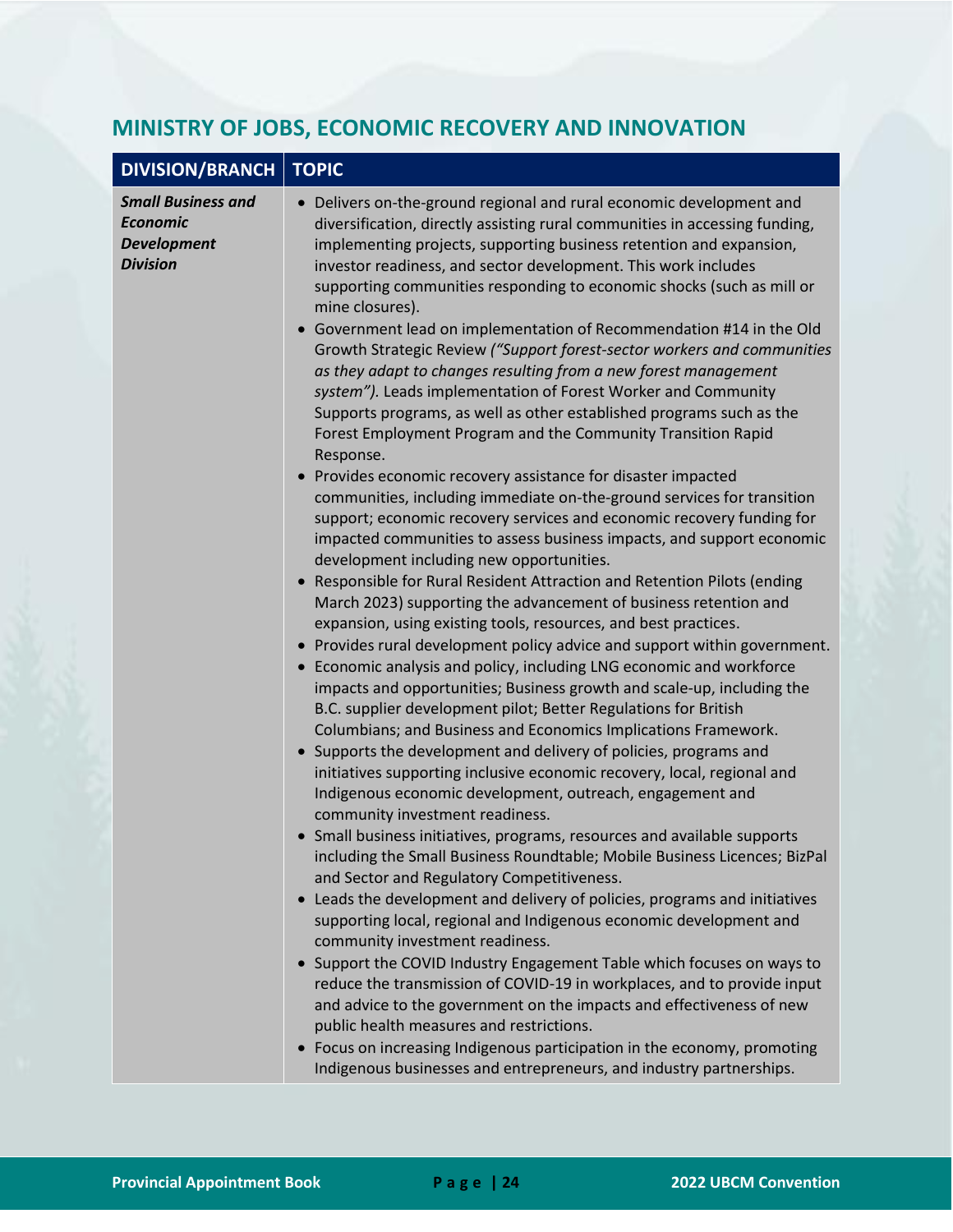# **MINISTRY OF JOBS, ECONOMIC RECOVERY AND INNOVATION CONTINUED…**

| <b>Investment</b> and<br><b>Innovation Division</b> | • Leads the development and implementation of strategy and policy in<br>support of provincial technology, innovation and related investment<br>initiatives.<br>Develops partnerships with investors to match project financing needs<br>with strategic sources of capital.<br>Responsible for InBC - a \$500 million strategic investment fund with a<br>"triple bottom line" mandate that invests in high-growth potential<br>businesses to help them scale up.<br>Facilitates investments through the Major Investments Office:<br>o Assesses the technical, financial, and strategic scope of investment<br>opportunities to determine the appropriate level of ministry<br>engagement.<br>o Engages with potential investors who have a viable project<br>opportunity and provides customized support to enable the<br>investment to advance in B.C.<br>o Works closely with the Ministry of Energy, Mines, and Low Carbon<br>Innovation to boost B.C. as a global exporter of climate solutions,<br>carbon capture, storage, and other low carbon technologies.<br>o Leads and/or collaborates on complex cross ministry/government<br>activities or strategic initiatives, including economic recovery.<br>o Develops partnerships with investors to match project financing<br>needs with strategic sources of capital.<br>o Develops relationships with industry associations, investors, and<br>other investment focused stakeholders to identify projects that could<br>benefit from the branch's involvement.<br>o Leads the ministry's investment evaluation process.<br>• Establishing Integrated Marketplaces to amplify B.C. innovation and to<br>connect B.C. businesses with customers seeking technology solutions<br>that will solve business problems (initially focused on the transportation<br>and clean tech sector).<br>• Establishment of the (Environment, Social, Governance) ESG Centre of |
|-----------------------------------------------------|-------------------------------------------------------------------------------------------------------------------------------------------------------------------------------------------------------------------------------------------------------------------------------------------------------------------------------------------------------------------------------------------------------------------------------------------------------------------------------------------------------------------------------------------------------------------------------------------------------------------------------------------------------------------------------------------------------------------------------------------------------------------------------------------------------------------------------------------------------------------------------------------------------------------------------------------------------------------------------------------------------------------------------------------------------------------------------------------------------------------------------------------------------------------------------------------------------------------------------------------------------------------------------------------------------------------------------------------------------------------------------------------------------------------------------------------------------------------------------------------------------------------------------------------------------------------------------------------------------------------------------------------------------------------------------------------------------------------------------------------------------------------------------------------------------------------------------------------------------------------------------------------------------------------------|
|                                                     | Excellence in B.C. to enable B.C. businesses to leverage their ESG<br>advantage and to attract ESG investment capital to B.C.<br>Development of a Life Sciences Biomanufacturing Strategy to position<br>$\bullet$<br>B.C. as a hub for the biotechnology sector.                                                                                                                                                                                                                                                                                                                                                                                                                                                                                                                                                                                                                                                                                                                                                                                                                                                                                                                                                                                                                                                                                                                                                                                                                                                                                                                                                                                                                                                                                                                                                                                                                                                       |
|                                                     |                                                                                                                                                                                                                                                                                                                                                                                                                                                                                                                                                                                                                                                                                                                                                                                                                                                                                                                                                                                                                                                                                                                                                                                                                                                                                                                                                                                                                                                                                                                                                                                                                                                                                                                                                                                                                                                                                                                         |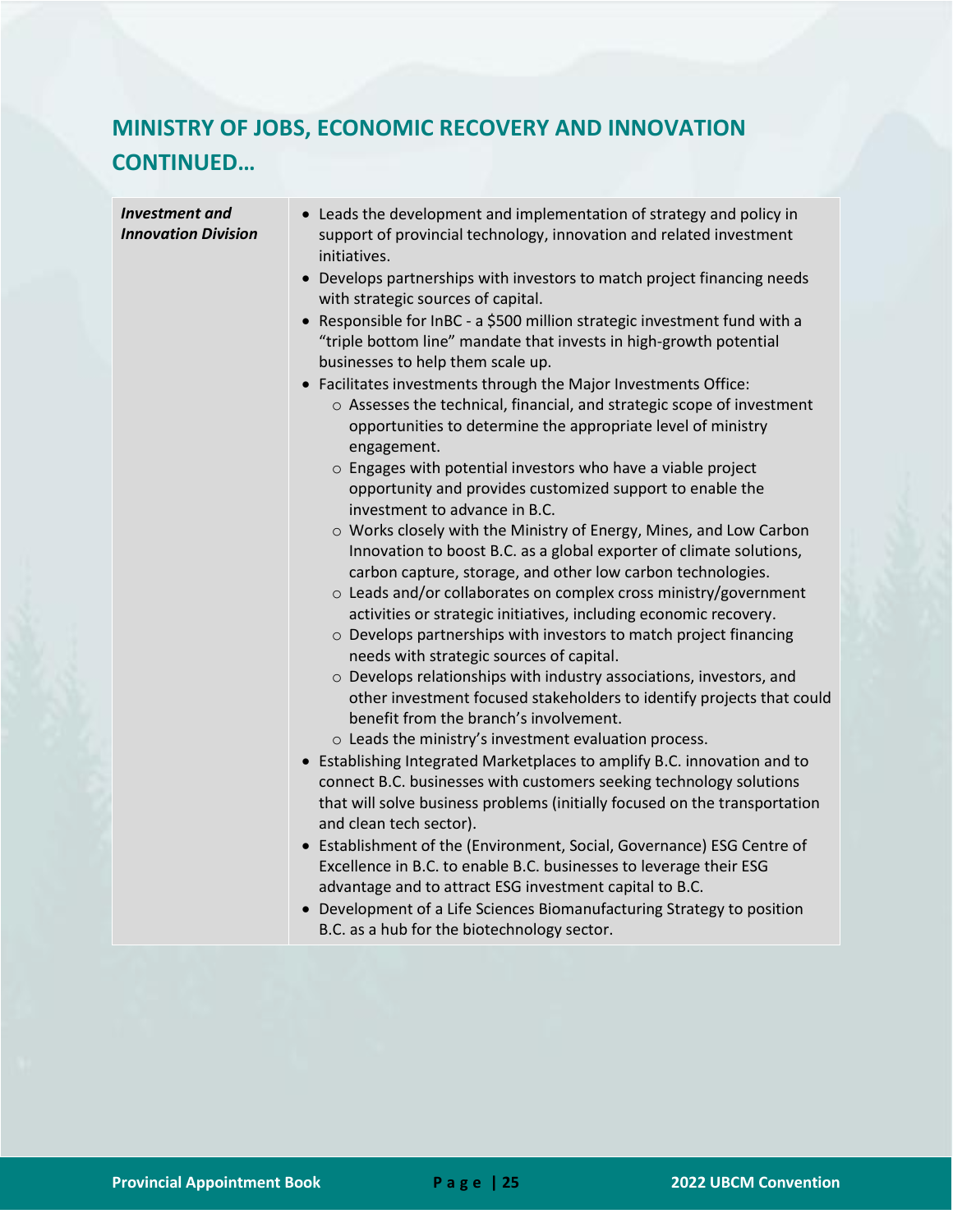## **MINISTRY OF JOBS, ECONOMIC RECOVERY AND INNOVATION CONTINUED…**

| <b>Trade and Industry</b><br><b>Development Division</b> | • Delivers "StrongerBC" initiatives that help B.C. businesses adapt and<br>recover from the impacts of COVID-19 (Agritech, Manufacturing, Supply<br>Chain).                                                                                                         |
|----------------------------------------------------------|---------------------------------------------------------------------------------------------------------------------------------------------------------------------------------------------------------------------------------------------------------------------|
|                                                          | • Develops programming and strategies for major and emerging sectors of<br>B.C.'s economy.                                                                                                                                                                          |
|                                                          | • Spurs economic opportunities through Canada's free trade agreements<br>and our own international networks in support of diversified and growing<br>exports and investment attraction.                                                                             |
|                                                          | • Drives prosperity and global opportunities for B.C. businesses in<br>collaboration with Global Affairs Canada in the USA, Europe and Asia.                                                                                                                        |
|                                                          | • Develops and delivers events and outreach to support awareness and<br>networking for B.C. businesses in B.C. and overseas.                                                                                                                                        |
|                                                          | • Manages international and industry focused domestic marketing efforts<br>in order to promote B.C. internationally as an attractive place to do<br>business.                                                                                                       |
|                                                          | Delivers and coordinates trade readiness and trade services programs<br>serving communities across the province including indigenous<br>communities, helping develop prosperous exporting companies positively<br>impacting these communities.                      |
|                                                          | • Supports the delivery of the Export Navigator Program.                                                                                                                                                                                                            |
|                                                          | • Supports the delivery of the Agritech Concierge Program and co-lead for<br>implementation of the recommendations of the Food Security Task<br>Force.                                                                                                              |
|                                                          | • Develops and delivers initiatives to attract and retain international<br>investors and businesses, including support for site selection, aligning<br>efforts with B.C. communities and federal partners to optimize the best<br>investment opportunities for B.C. |
|                                                          | • Advances and defends B.C. interests in international and domestic trade<br>negotiations, agreements, and disputes.                                                                                                                                                |
|                                                          | Monitors, analyzes, and communicates trends in investment, exports,<br>and policy, connecting to the B.C. industry development context, and<br>providing the evidence base for sound strategy development and<br>decision making.                                   |
|                                                          | • Leads the development of a Trade Diversification Strategy and an<br>Industrial and Manufacturing Strategy.                                                                                                                                                        |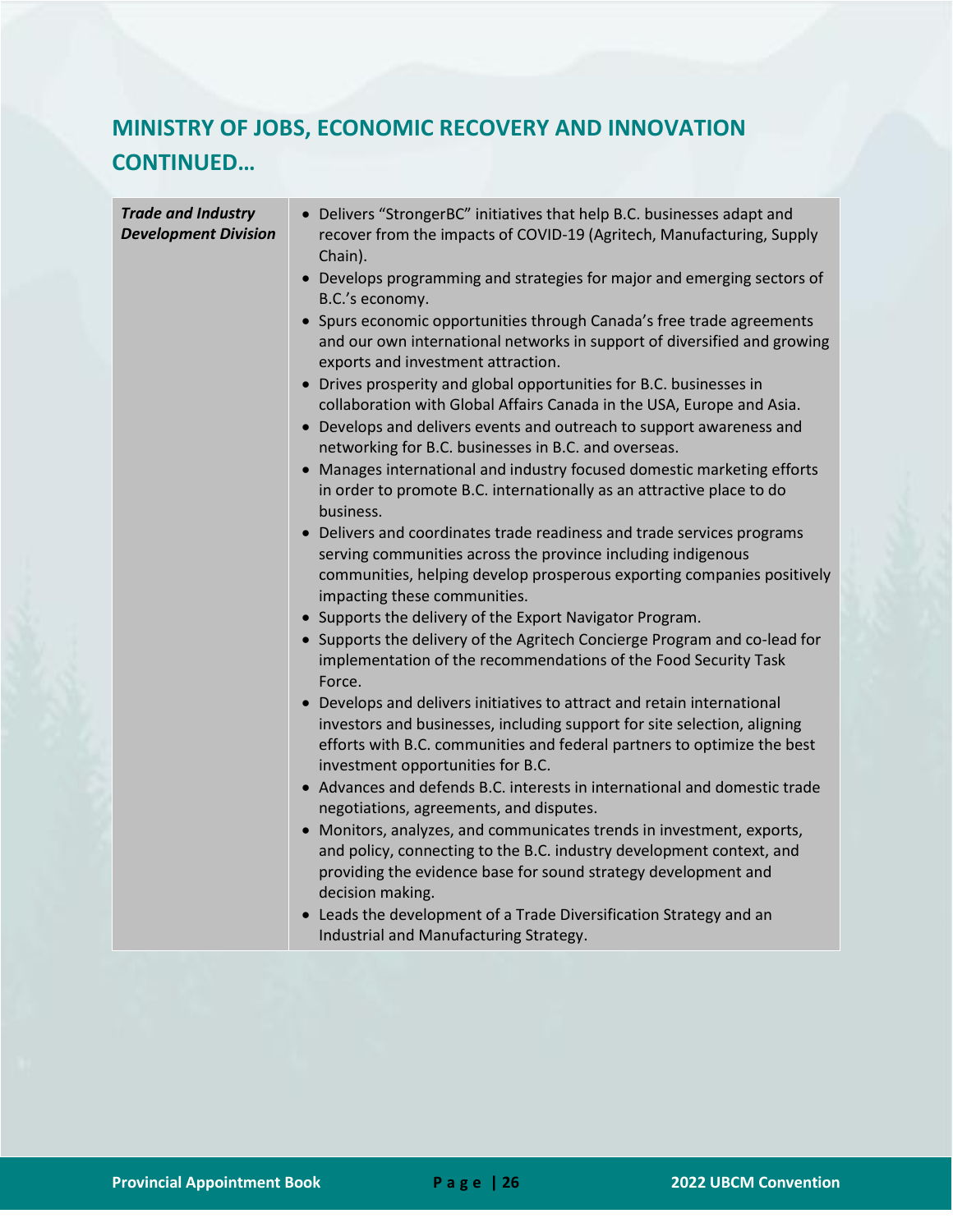# **MINISTRY OF JOBS, ECONOMIC RECOVERY AND INNOVATION CONTINUED…**

| Innovation,<br><b>Technology and</b><br><b>Investment Capital</b><br><b>Division</b> | • B.C.'s technology and innovation policy and programming, including<br>responsibility for Innovate BC.<br>Intellectual Property.<br>Coordination of the province's StrongerBC economic plan and associated<br>programming.<br>Province's participation in the Digital Supercluster and Quantum<br>Algorithms Institute.<br>• Venture Capital Tax Credit.<br>• Secretariat for StrongerBC, Economic Plan coordination, tracking and<br>reporting.<br>• BC Knowledge Development Fund.<br>Cannabis economic development.<br>Clean technology, hydrogen and low carbon innovation.            |
|--------------------------------------------------------------------------------------|---------------------------------------------------------------------------------------------------------------------------------------------------------------------------------------------------------------------------------------------------------------------------------------------------------------------------------------------------------------------------------------------------------------------------------------------------------------------------------------------------------------------------------------------------------------------------------------------|
| <b>Office of Mass Timber</b><br><b>Implementation</b>                                | • The Office is tasked with leading the expansion and use of mass timber in<br>B.C. buildings. Working towards transitioning the forestry sector to high<br>value over high-volume production.<br>Expected outcomes include opportunities for local workers, strong<br>partnerships with First Nations and greater economic opportunity while<br>making a significant contribution to advancing CleanBC, advancing the<br>Mass Timber Action Plan, cross-government and external partner co-<br>ordination and collaboration and supporting the Minister's Mass Timber<br>Advisory Council. |

#### <span id="page-27-0"></span>**MINISTRY OF LABOUR**

| DIVISION/BRANCH                        | <b>TOPIC</b>                                                                                                                                                                                                                                                                                                                                                                                                                                                                          |
|----------------------------------------|---------------------------------------------------------------------------------------------------------------------------------------------------------------------------------------------------------------------------------------------------------------------------------------------------------------------------------------------------------------------------------------------------------------------------------------------------------------------------------------|
| <b>Employment</b><br><b>Standards</b>  | • Administration of the <i>Employment Standards Act</i> to ensure employees<br>receive basic standards of compensation and conditions of employment,<br>including the minimum wage. Provide fair and efficient procedures for<br>resolving employment standards disputes between employees and<br>employers. Responsible for the Employment Standards Branch and the<br>Employment Standards Tribunal. Responsible for enforcement of the<br>Temporary Foreign Worker Protection Act. |
| <b>Forest Worker</b><br><b>Support</b> | • Delivery of the Bridging to Retirement program which supports forestry<br>workers, contractors and their employees impacted by Old Growth<br>deferrals who are 55+ to transition to retirement in their communities<br>and also enables workers in working forestry operations to voluntarily<br>retire, with employer participation.                                                                                                                                               |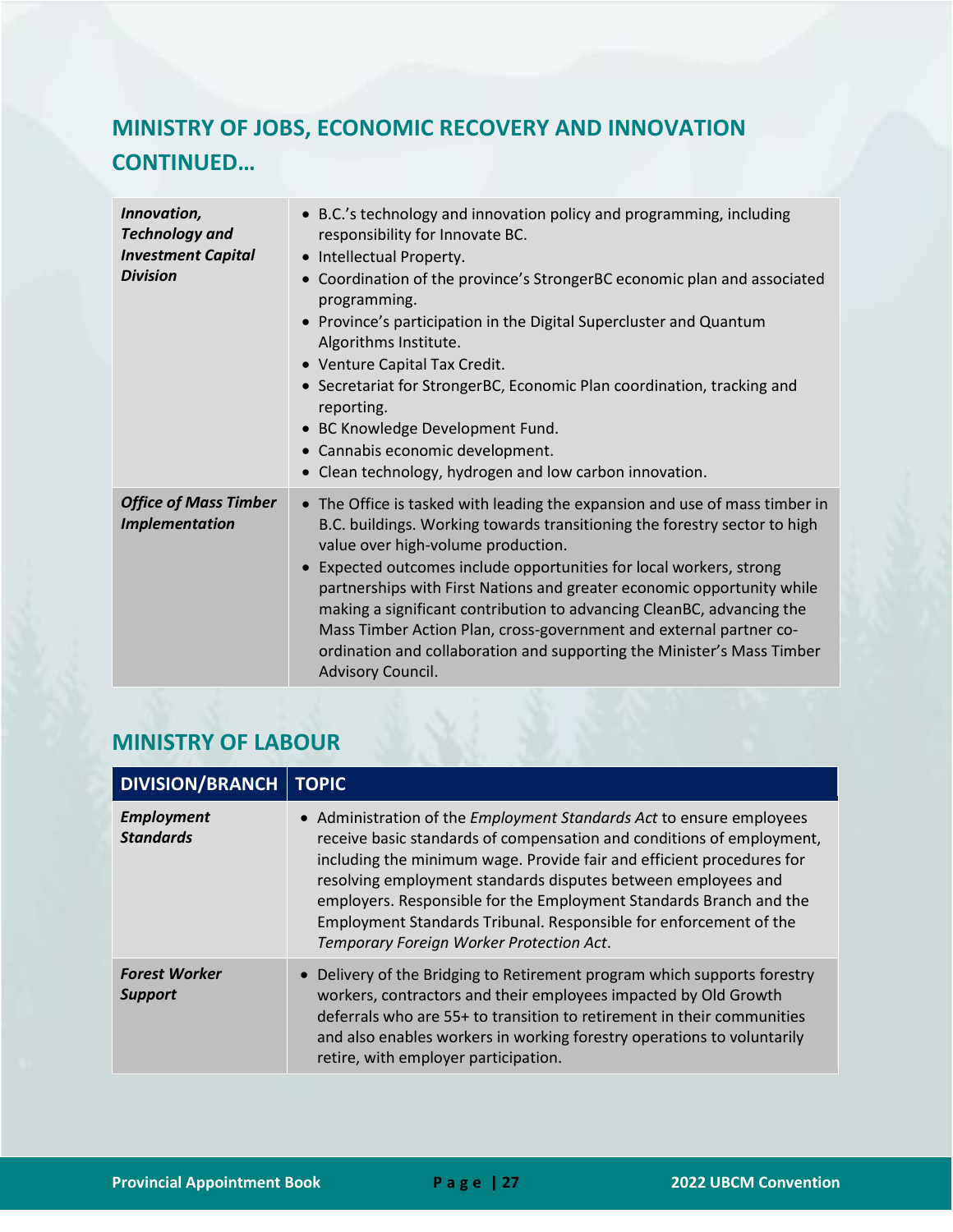#### **MINISTRY OF LABOUR CONTINUED…**

| <b>Labour Relations</b>                | • Administration of the Labour Relations Code through the independent<br>quasi-judicial B.C. Labour Relations Board. The ministry also promotes<br>stable labour relations by monitoring collective bargaining disputes and<br>providing formal and informal assistance to the parties. Also, responsible<br>for the Fire and Police Services Collective Bargaining Act and the Fire<br>Department Act.                                                                                               |
|----------------------------------------|-------------------------------------------------------------------------------------------------------------------------------------------------------------------------------------------------------------------------------------------------------------------------------------------------------------------------------------------------------------------------------------------------------------------------------------------------------------------------------------------------------|
| <b>Workers'</b><br><b>Compensation</b> | • Administration of the Workers Compensation Act through WorkSafeBC<br>(provincial Workers' Compensation Board). WorkSafeBC provides<br>compensation services, health care and vocational rehabilitation to<br>injured workers. WorkSafeBC also has authority to develop, enact and<br>enforce the Occupational Health and Safety Regulation. The ministry is<br>also responsible for the Employers' Advisers Office, the Workers'<br>Advisers Office, and the Workers' Compensation Appeal Tribunal. |

## <span id="page-28-0"></span>**MINISTRY OF LAND, WATER AND RESOURCE STEWARDSHIP**

| <b>DIVISION/BRANCH</b>                                                       | <b>TOPIC</b>                                                                                                                                                                                                                                                                                                                                                                                                                                                                                                                                                                                                                  |
|------------------------------------------------------------------------------|-------------------------------------------------------------------------------------------------------------------------------------------------------------------------------------------------------------------------------------------------------------------------------------------------------------------------------------------------------------------------------------------------------------------------------------------------------------------------------------------------------------------------------------------------------------------------------------------------------------------------------|
| <b>Authorizations and</b><br><b>SDM Solutions</b>                            | • A broad initiative to review legislation, provincial policy, tools, supports<br>and standards needed to support statutory decision making and effective<br>permitting and authorizations that are timely, transparent and fair.                                                                                                                                                                                                                                                                                                                                                                                             |
| <b>Cumulative Effects</b><br><b>NRS Solutions</b>                            | Building a cumulative effects management system in response to the<br>Yahey court case that can be leveraged elsewhere in the province<br>regionally.                                                                                                                                                                                                                                                                                                                                                                                                                                                                         |
| <b>Natural Resource</b><br><b>Information and</b><br><b>Digital Services</b> | • Provides essential Information Management (IM) services to the sector<br>by way of the creation, maintenance, and publication of foundational<br>datasets and geospatial information as well as providing custom<br>analytics. This work provides essential context and intelligence to support<br>decision making across the natural resource ministries and beyond. The<br>IM offerings include ready-made, authoritative, spatial information about<br>the shape, landscape, environment, and condition of B.C. as well as<br>offering on-demand custom analysis, visualization, and mapping products<br>for the sector. |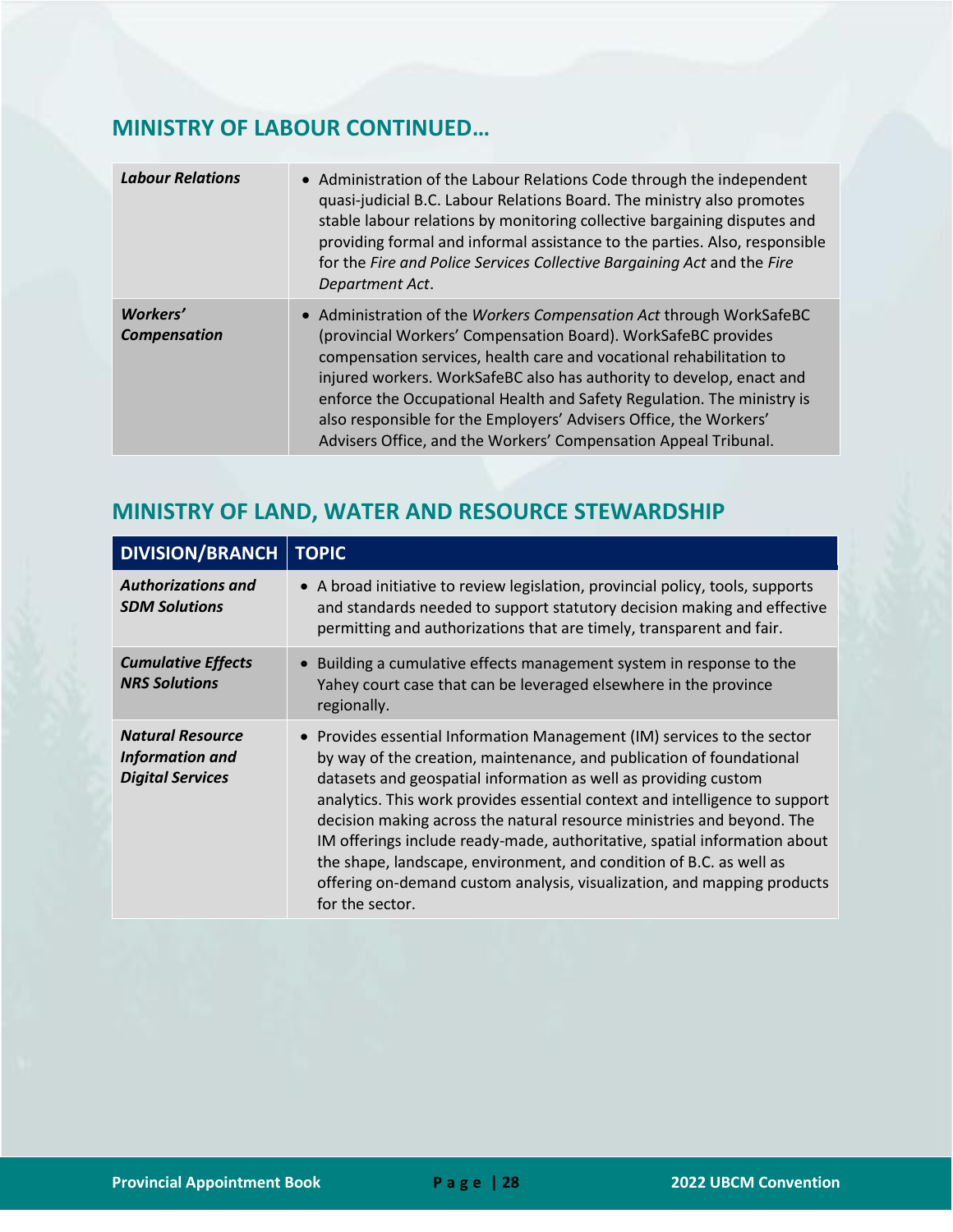# **MINISTRY OF LAND, WATER AND RESOURCE STEWARDSHIP CONTINUED…**

| <b>Land Use Policy,</b><br><b>Planning and</b><br><b>Terrestrial</b><br><b>Ecosystems</b> | • Responsible for leading B.C.'s land management strategies to ensure that<br>land use decisions support the province's goals for reconciliation with<br>Indigenous Nations, conservation of wildlife and habitat and economic<br>growth. This includes leading regional land use and reconciliation forums<br>including:<br>o Advancing land use objectives and strategies that guide tactical and<br>operational activities.<br>o Setting land use objectives, connecting objectives to implementation,<br>tracking outcomes and revising objectives and strategies based on<br>monitoring.<br>o Monitoring ecosystem conditions to feed into land use planning and<br>decision making.<br>Responsible for delivering the following programs:<br>o Modernized Land Use Planning delivered in partnership with Indigenous<br>Nations.<br>o Collaborative Indigenous Stewardship Forums.<br>o Together for Wildlife Strategy.<br>o Cumulative Effects Framework.<br>o Species at Risk Recovery and the Provincial Caribou Recovery Program.<br>o Recommendations within the Old Growth Report.<br>• Chairing Regional Management Committees.                                                                                               |
|-------------------------------------------------------------------------------------------|--------------------------------------------------------------------------------------------------------------------------------------------------------------------------------------------------------------------------------------------------------------------------------------------------------------------------------------------------------------------------------------------------------------------------------------------------------------------------------------------------------------------------------------------------------------------------------------------------------------------------------------------------------------------------------------------------------------------------------------------------------------------------------------------------------------------------------------------------------------------------------------------------------------------------------------------------------------------------------------------------------------------------------------------------------------------------------------------------------------------------------------------------------------------------------------------------------------------------------------------|
| <b>Reconciliation and</b><br><b>Natural Resource</b><br><b>Sector Policy</b>              | • This Division provides leadership in developing a "roadmap" for the natural<br>resource sector to support the effective operationalization and<br>implementation of the Declaration on the Rights of Indigenous Peoples Act,<br>including working with the Declaration Act Secretariat on the alignment of<br>natural resource sector laws and development of sector-specific tools and<br>supports to advance reconciliation more effectively (e.g., policy, legislation,<br>processes, etc.); this will include co-developing a foundation for co-<br>management and shared decision making with Indigenous governments.<br>• Some of the primary objectives of the Reconciliation and Natural Resource<br>Sector Policy Division include:<br>• Strategic land and resource reconciliation policy/frameworks including:<br>o Land and natural resource assets.<br>Governance/co-management.<br>$\circ$<br>Engagement.<br>$\circ$<br>Cross sector policy.<br>• Working with the Declaration Act Secretariat to coordinate alignment of<br>Natural Resource Sector laws.<br>Co-ordinating today's efforts and building future legislative and policy<br>frameworks for cumulative effects, shared decision making and climate<br>change. |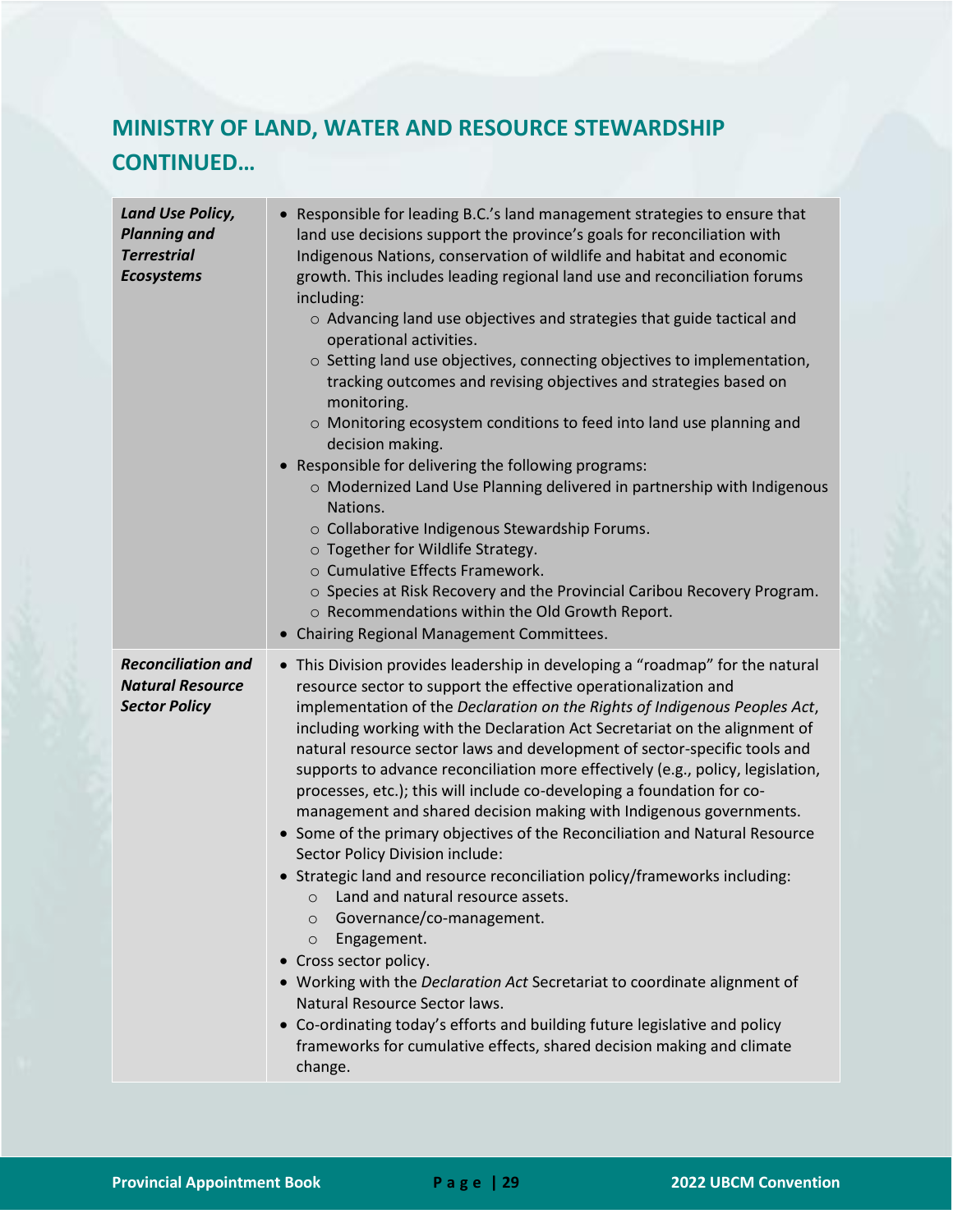## **MINISTRY OF LAND, WATER AND RESOURCE STEWARDSHIP CONTINUED…**

| <b>Water, Fisheries and</b> | • The Water, Fisheries and Coastal Policy & Planning Division brings                                                                                                                                                                                                                                                                                                            |
|-----------------------------|---------------------------------------------------------------------------------------------------------------------------------------------------------------------------------------------------------------------------------------------------------------------------------------------------------------------------------------------------------------------------------|
| <b>Coastal Policy and</b>   | together program areas responsible for the Watershed Security Strategy                                                                                                                                                                                                                                                                                                          |
| <b>Planning</b>             | and associated Fund, Wild Salmon Strategy, and Coastal Marine Strategy.                                                                                                                                                                                                                                                                                                         |
|                             | • It works to support functioning and resilient marine, aquatic, and coastal<br>ecosystems that support a diversity of economic activities and provide<br>the foundation for vibrant and thriving coastal communities and cultures.                                                                                                                                             |
|                             | • The Division provides provincial leadership on water and coordinates<br>government's strategy on 'source to tap' drinking water protection. It is<br>also responsible for watershed-related strategic planning, policy and                                                                                                                                                    |
|                             | science for B.C. and for setting objectives for water quality and<br>sustainability.                                                                                                                                                                                                                                                                                            |
|                             | • The Division supports restoration and rebuilding of wild fish populations<br>and provides leadership for aquatic habitat policy and restoration. It also<br>sets fisheries and aquaculture policy, develops new strategies to protect<br>and revitalize B.C.'s wild salmon populations, and is the provincial lead<br>for interfacing with Fisheries and Oceans Canada (DFO). |
|                             | • The Division is the provincial hub for marine and coastal policy and<br>planning, providing expertise to drive development and implementation<br>of strategic and operational policies and plans that lead the way on<br>collaborative decision-making with First Nations and Canada.                                                                                         |

#### <span id="page-30-0"></span>**MINISTRY OF MENTAL HEALTH AND ADDICTIONS**

| <b>DIVISION/BRANCH</b>                                                   | <b>TOPIC</b>                                                                                                                                                                                                                                                                                                                                                                                                                                                                                                                                                                                                                                                                                                                                                                                                                                                                                                                                                                                                                                                                  |
|--------------------------------------------------------------------------|-------------------------------------------------------------------------------------------------------------------------------------------------------------------------------------------------------------------------------------------------------------------------------------------------------------------------------------------------------------------------------------------------------------------------------------------------------------------------------------------------------------------------------------------------------------------------------------------------------------------------------------------------------------------------------------------------------------------------------------------------------------------------------------------------------------------------------------------------------------------------------------------------------------------------------------------------------------------------------------------------------------------------------------------------------------------------------|
| <b>Child and Youth</b><br><b>Mental Health Policy</b><br><b>Division</b> | • Set strategic direction and lead initiatives related to child and youth<br>mental health and substance use, including the expansion of Foundry<br>Youth Centres, developing a youth substance use system of care,<br>including youth substance treatment beds, and implementing integrated<br>child and youth teams.<br>• Supporting Indigenous-led solutions for mental health and substance use<br>needs through Indigenous partnerships and advancing broader<br>commitments to Indigenous reconciliation, including implementation of<br>the Memorandum of Understanding: Tripartite Partnership to Improve<br>Mental Health and Wellness Services, land-based healing initiatives, and<br>First Nations-run treatment centres.<br>Leading mental health initiatives such as suicide prevention and the<br>expansion of affordable community counselling.<br>Developing programs to serve people with complex mental health and<br>substance use needs, including implementation of complex care housing<br>and community-based mental health crisis response services. |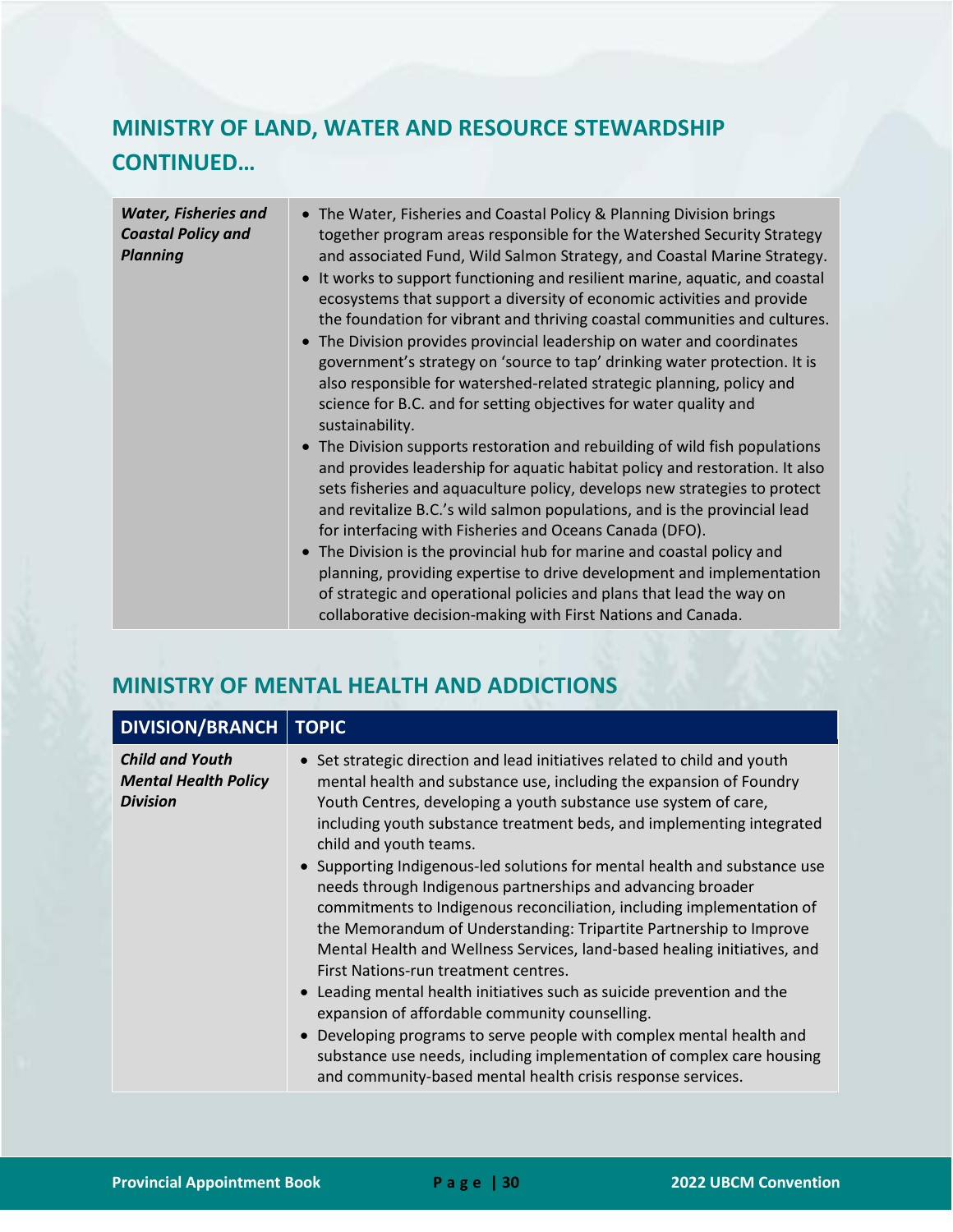#### **MINISTRY OF MENTAL HEALTH AND ADDICTIONS CONTINUED…**

| <b>Substance Use Policy</b><br><b>Division</b> | • Lead for substance use policy, system integration and innovation,<br>including the overdose public health emergency. This includes the full<br>continuum of substance use services and supports from prevention,<br>early intervention, harm reduction as well as treatment and recovery.<br>• Lead for decriminalization in B.C. |
|------------------------------------------------|-------------------------------------------------------------------------------------------------------------------------------------------------------------------------------------------------------------------------------------------------------------------------------------------------------------------------------------|
|                                                | • Lead for public information, social marketing, and anti-stigma<br>campaigns for substance use in the province.                                                                                                                                                                                                                    |
|                                                | • Leads and/or supports initiatives and provides strategic advice on<br>workplace mental health. Works collaboratively with community<br>partners, unions, and employer groups to ensure employees and<br>leaders have the tools and training they need to foster psychologically                                                   |
|                                                | healthy and safe workplaces.                                                                                                                                                                                                                                                                                                        |

#### <span id="page-31-0"></span>**MINISTRY OF MUNICIPAL AFFAIRS**

| <b>DIVISION/BRANCH</b>                                                                    | <b>TOPIC</b>                                                                                                                                                                                                                                                                                                                                                                                                                                                                                                                               |
|-------------------------------------------------------------------------------------------|--------------------------------------------------------------------------------------------------------------------------------------------------------------------------------------------------------------------------------------------------------------------------------------------------------------------------------------------------------------------------------------------------------------------------------------------------------------------------------------------------------------------------------------------|
| <b>Local Government Division</b>                                                          |                                                                                                                                                                                                                                                                                                                                                                                                                                                                                                                                            |
| <b>Governance Structures</b><br><b>Governance Services</b><br><b>Governance Relations</b> | • Incorporation, restructure, boundary extensions, structure-related<br>legislation and processes, and local and regional governance.<br>• Local government administration, elections, governance operations-<br>related legislative requirements/powers and local and regional services.<br>• Local government First Nations/Indigenous relations, Crown<br>Grant/Nominal Rent Tenure sponsorships, Business Improvement<br>Areas, and Resort Associations.                                                                               |
| Infrastructure and<br><b>Engineering</b>                                                  | • Asset management, drinking water, wastewater, stormwater, solid<br>waste, green energy, community, recreation and other capital grants,<br>infrastructure planning grants and programs [Investing in Canada<br>Infrastructure Program (Environmental Quality; Community, Culture<br>and Recreation, Rural and Northern Communities, CleanBC<br>Communities Fund, COVID-19 Resilience Infrastructure Stream),<br>Community Economic Recovery Infrastructure Program, Clean Water<br>and Wastewater Fund and NBCF-Small Communities Fund]. |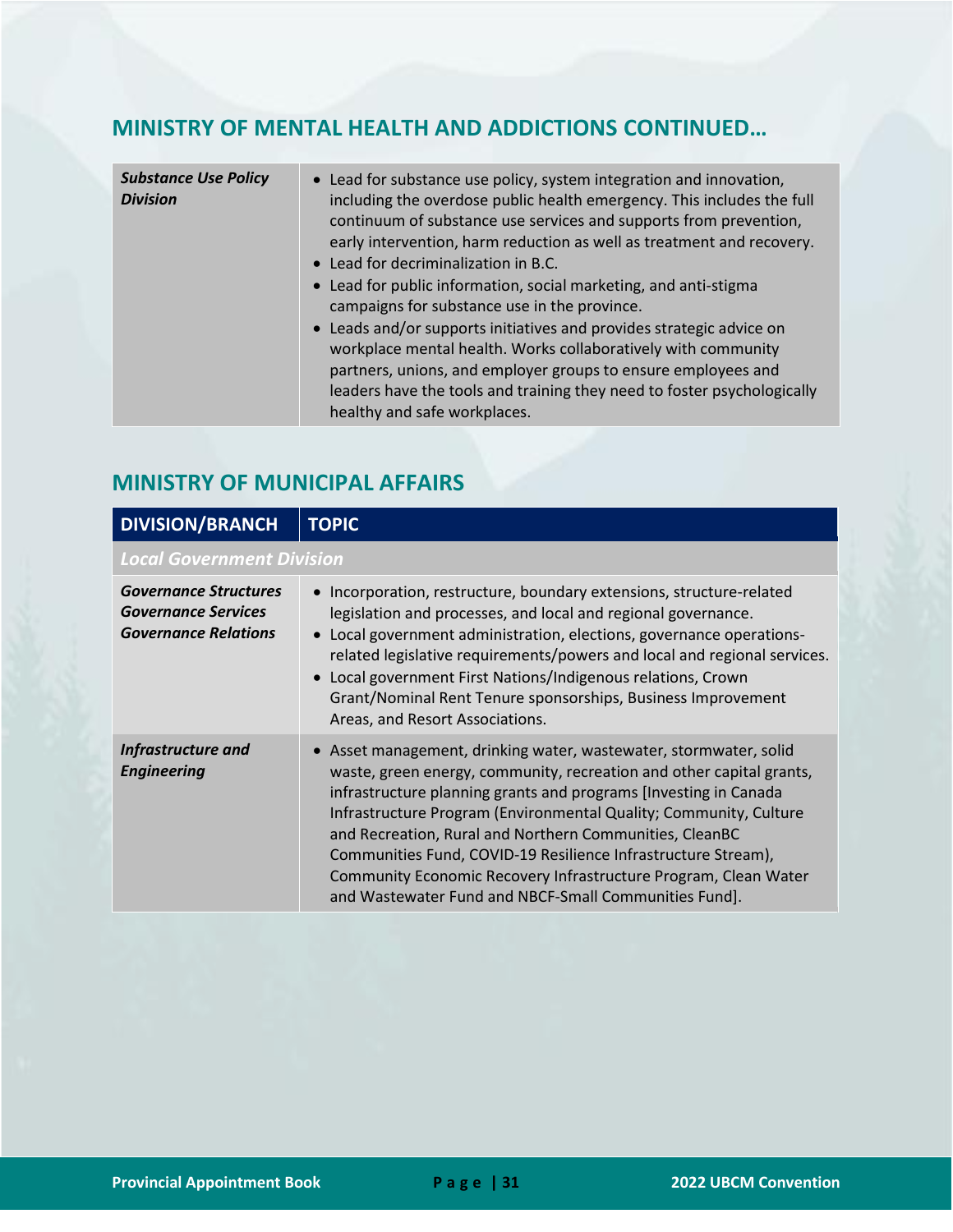#### **MINISTRY OF MUNICIPAL AFFAIRS CONTINUED…**

| <b>Local Government</b><br><b>Finance</b>                                    | • Local government finance, including:<br>$\circ$ budgeting and financial plans.<br>$\circ$ audited financial statements.<br>o unconditional grants; Safe Restart - Local Government grants;<br>reserve funds.<br>o investments and municipal corporations; long-term liabilities.<br>o development financing (including Development Cost Charges).<br>o user-fees.<br>$\circ$ taxation (including tax sale).<br>o COVID-19 response temporary financial measures.                                                                                                                                                                                                                                                                                                                                                                                                                                                                                                                   |
|------------------------------------------------------------------------------|--------------------------------------------------------------------------------------------------------------------------------------------------------------------------------------------------------------------------------------------------------------------------------------------------------------------------------------------------------------------------------------------------------------------------------------------------------------------------------------------------------------------------------------------------------------------------------------------------------------------------------------------------------------------------------------------------------------------------------------------------------------------------------------------------------------------------------------------------------------------------------------------------------------------------------------------------------------------------------------|
| <b>Local Government</b><br><b>Policy, Research and</b><br><b>Legislation</b> | • Overall responsibility for local government legislation development for<br>Community Charter, Local Government Act, Local Elections Campaign<br>Financing Act and other local government legislation. Broad<br>responsibility for forward-looking policy development in relation to<br>various local government authorities.                                                                                                                                                                                                                                                                                                                                                                                                                                                                                                                                                                                                                                                       |
| <b>Planning and Land</b><br><b>Use Management</b><br><b>Programs</b>         | • Local government planning and land use management framework,<br>including: rental zoning, housing needs reports; public hearings, other<br>local planning and land use tools; ministerial approvals of some official<br>community plans; Regional Growth Strategies (RGSs); and the<br>Development Approvals Process Review.<br>• CleanBC, Climate Action Charter, joint provincial-UBCM Green<br>Communities Committee (GCC), support for local government climate<br>mitigation and adaptation action.<br>Dispute resolution related to Regional District service review/withdrawal,<br>$\bullet$<br>RGS and other intergovernmental disputes.<br>• Socio-economic effects of LNG Canada and Coastal GasLink's LNG<br>projects on local governments and Indigenous Nations in northern B.C.<br>• Funding programs: Safe Restart -- Strengthening Communities' Services,<br>Safe Restart -- Local Government Development Approvals Program,<br>Northern Healthy Communities Fund. |
| <b>Public Libraries</b><br><b>Branch</b>                                     | • The Public Libraries Branch works together with public library boards,<br>library staff and local governments to improve and ensure the public's<br>access to information, resources, and services under the Library Act.<br>Providing the regulatory structure that supports public libraries'<br>operation and governance. Apportioning grants to help library boards<br>and public bodies that are engaged in delivering and improving public<br>library service. Responsible for areas covering legislation, governance,<br>financial reporting, provincial funding, digital infrastructure, provincial-<br>wide services and provincial policies. Responsible for implementation of<br>B.C.'s strategic plan for public library services and the provincial<br>community literacy portfolio.                                                                                                                                                                                  |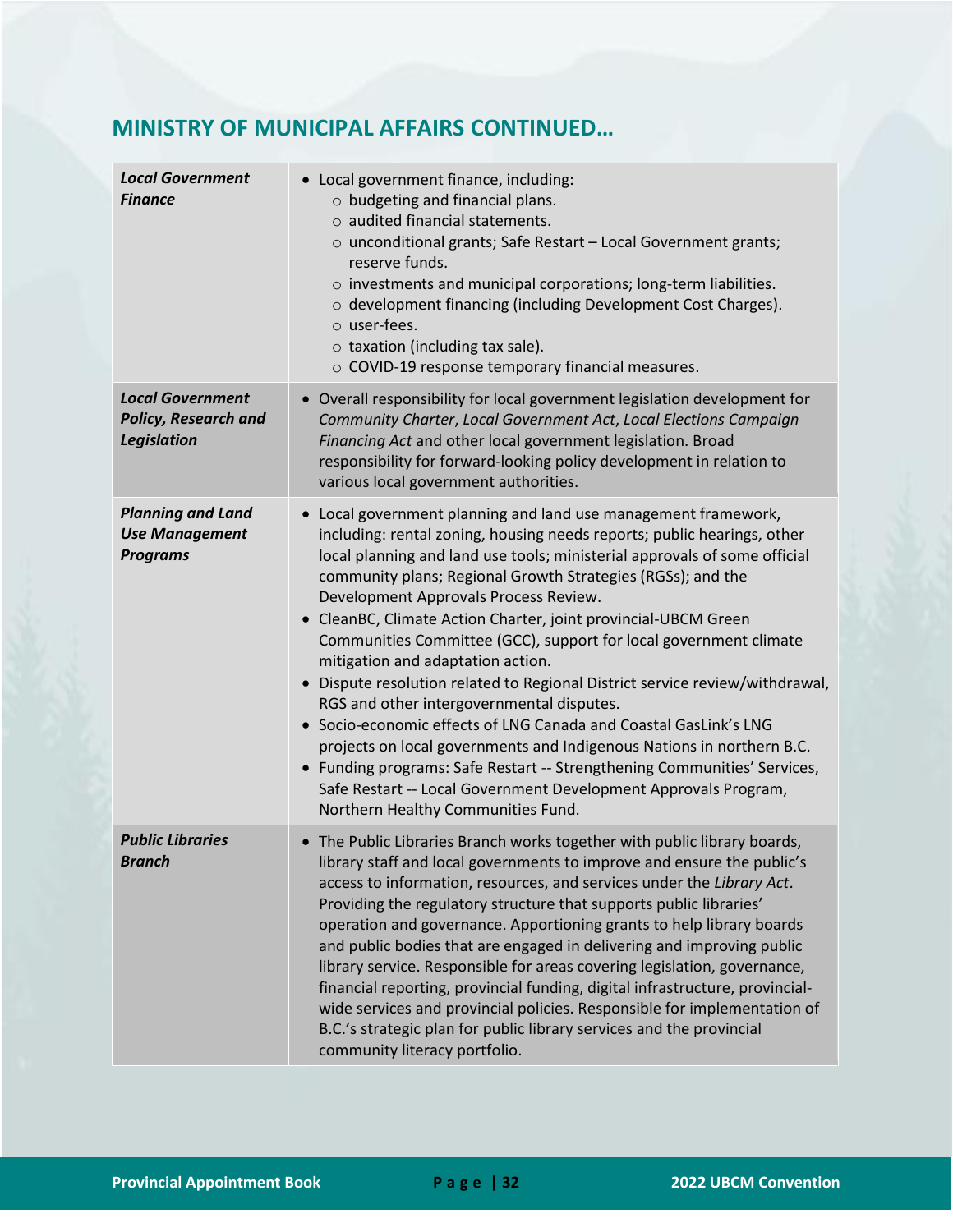#### **MINISTRY OF MUNICIPAL AFFAIRS CONTINUED…**

| <b>Community Gaming</b><br><b>Grants</b>                               | • Community Gaming Grants support eligible not-for-profit organizations<br>delivering community programs that benefit the citizens of British<br>Columbia. Grants are awarded in several sectors including: Arts and<br>Culture, Sport, Public Safety, Environment, Human and Social Services<br>and Parent Advisory Councils.<br>• Eligible not-for-profit can also apply for Capital Grants through the<br>program.                    |
|------------------------------------------------------------------------|------------------------------------------------------------------------------------------------------------------------------------------------------------------------------------------------------------------------------------------------------------------------------------------------------------------------------------------------------------------------------------------------------------------------------------------|
| <b>Immigration Services</b>                                            | Immigration policy, programs, and services; including Provincial Nominee<br>Program (PNP) supporting the attraction of international entrepreneurs<br>and skilled and semi-skilled workers. The Entrepreneur Immigration<br>Regional Pilot and the PNP Tech Pilot are supported by a dedicated PNP<br>Concierge service; Settlement and Integration services, foreign<br>qualifications recognition and interprovincial labour mobility. |
| <b>Strategic Planning</b><br>and Legislative<br><b>Services Branch</b> | • The branch provides services and leadership in the areas of legislative<br>services, community policy, corporate priorities and strategic planning<br>related to local governments and communities.<br>• The branch is responsible for and executes the legislative program and<br>coordinates Orders in Council (OIC), Ministerial Orders and board<br>appointments for the ministry.                                                 |

#### *Immigration Services and Strategic Planning Division*

#### <span id="page-33-0"></span>**MINISTRY OF PUBLIC SAFETY AND SOLICITOR GENERAL**

| <b>DIVISION/BRANCH   TOPIC</b> |                                                                                                                                                                                                                                                                                                                                                                                                                     |
|--------------------------------|---------------------------------------------------------------------------------------------------------------------------------------------------------------------------------------------------------------------------------------------------------------------------------------------------------------------------------------------------------------------------------------------------------------------|
| <b>BC Coroners Service</b>     | • Responsible for investigating and determining the circumstances of all<br>unnatural, sudden and unexpected, unexplained or unattended deaths in<br>the province.<br>• Makes recommendations to improve public safety and prevent death in<br>similar circumstances.<br>• Responsible for the investigation of all child death (under the age of 19<br>years) in B.C. and for investigating all deaths in custody. |
| <b>BC Corrections</b>          | • Responsible for the supervision of individuals, 18 years or older, on bail<br>or serving a sentence in the community, and the supervision of<br>individuals in custody awaiting trial, serving a sentence under two years,<br>or on an immigration detention.                                                                                                                                                     |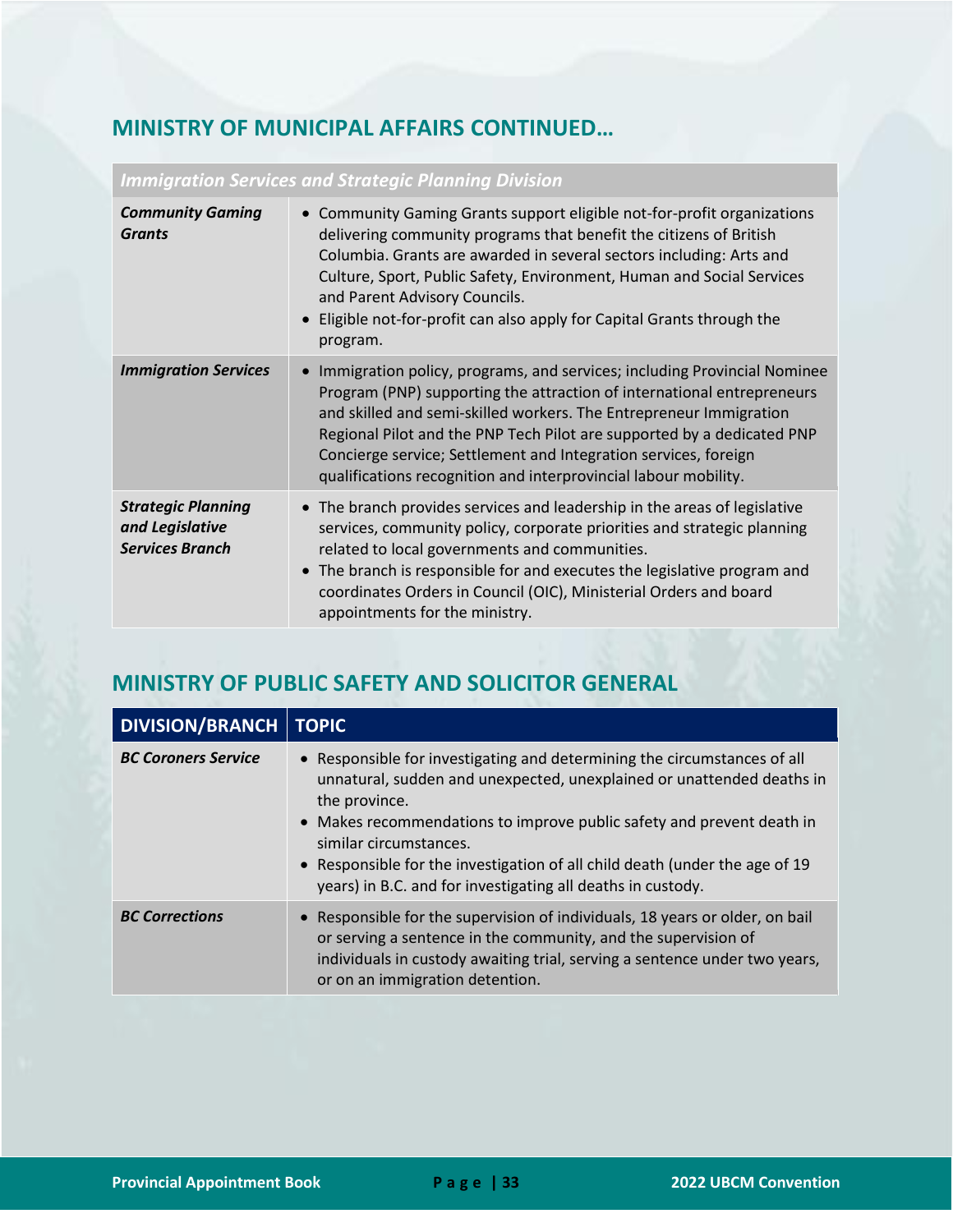#### **MINISTRY OF PUBLIC SAFETY AND SOLICITOR GENERAL CONTINUED…**

| <b>Cannabis, Consumer</b><br>Protection, and<br><b>Corporate Policy</b><br><b>Branch</b> | • Responsible for consumer protection policy, which includes consumer<br>contracts, cost of credit disclosure, ticket sales, film classification, and<br>licensing of travel agents, motor dealers, funeral services, payday<br>lenders, debt collectors, and home inspectors.<br>Responsible for leading and supporting the development and<br>implementation of provincial non-medical cannabis policy and leading<br>negotiation of government-to-government agreements with Indigenous<br>nations in respect to cannabis pursuant to the Cannabis Control and<br>Licensing Act section 119.                                                                                                                                                                                                          |
|------------------------------------------------------------------------------------------|----------------------------------------------------------------------------------------------------------------------------------------------------------------------------------------------------------------------------------------------------------------------------------------------------------------------------------------------------------------------------------------------------------------------------------------------------------------------------------------------------------------------------------------------------------------------------------------------------------------------------------------------------------------------------------------------------------------------------------------------------------------------------------------------------------|
| <b>Community Safety</b><br>and Crime Prevention<br><b>Branch</b>                         | Responsible for coordinating a provincial network of programs and<br>services for victims of crime including programming for violence against<br>women, gender-based violence, and sexual assault.<br>Responsible for coordinating the province's work in the areas of<br>restorative justice, and human trafficking.<br>• Includes the Civil Forfeiture Office which manages the Civil Forfeiture<br>Crime Prevention and Remediation grant program.                                                                                                                                                                                                                                                                                                                                                    |
| <b>Emergency</b><br><b>Management BC</b><br>(EMBC)                                       | • EMBC is the lead coordinating agency in the provincial government for all<br>emergency management activities.<br>EMBC works with local governments, First Nations, federal departments,<br>industry, non-governmental organizations, and volunteers to support the<br>four pillars of emergency management - mitigation, preparedness,<br>response, and recovery. Additionally, EMBC engages with provincial,<br>national and international partners to enhance collective emergency<br>preparedness.<br>• Also, within EMBC is the Office of the Fire Commissioner (OFC). The OFC<br>is the senior fire authority in the province with respect to fire safety and<br>prevention.<br>** Meeting requests for the Minister will be held with the Parliamentary Secretary<br>for Emergency Preparedness. |
| <b>Gaming Policy and</b><br><b>Enforcement Branch</b>                                    | • Regulates all gambling in British Columbia and ensures the integrity of<br>gambling industry companies, people, and equipment.<br>• Regulates oversight of commercial gambling conducted and managed by<br>the British Columbia Lottery Corporation (e.g., lotteries, casinos,<br>community gaming centres, commercial bingo halls and online gambling<br>on PlayNow.com), British Columbia's horse racing industry, and licensed<br>charitable gambling events.<br>Administers the Gambling Support BC program, which includes a<br>continuum of responsible and problem gambling prevention and<br>treatment services.<br>Administers Host Financial Assistance Agreements with local<br>governments that host a gaming facility within their jurisdiction.                                          |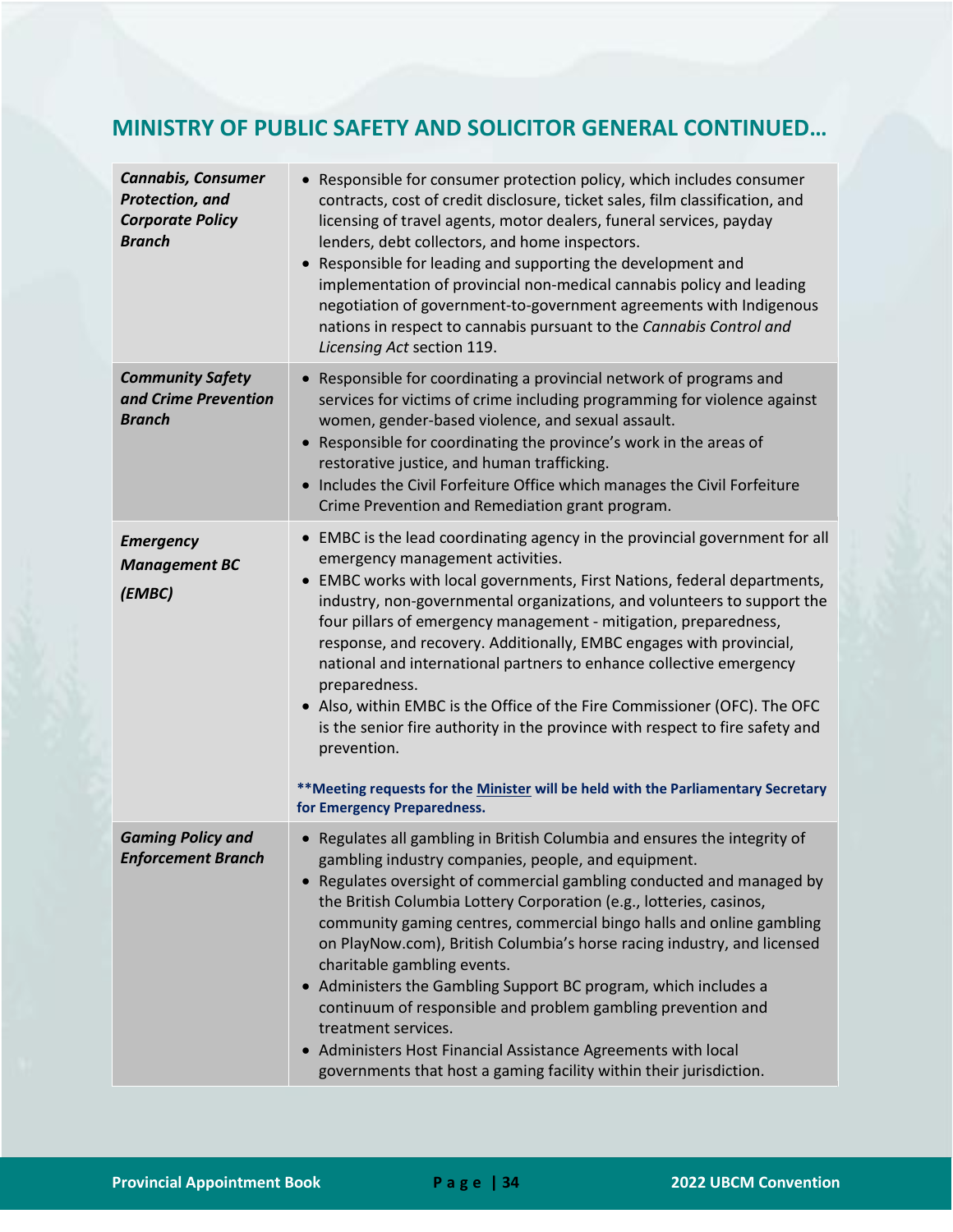#### **MINISTRY OF PUBLIC SAFETY AND SOLICITOR GENERAL CONTINUED…**

| <b>Insurance Corporation</b><br>of BC (ICBC)           | • ICBC is responsible to the Minister of Public Safety and Solicitor General,<br>who is supported within government by the Crown Agencies Secretariat<br>in the Ministry of Finance.<br>**For Minister meeting requests for the Insurance Corporation of BC please direct<br>these to the Ministry of Public Safety and Solicitor General.<br>**For staff meeting requests for the Insurance Corporation of BC please see their<br>description in the Provincial Agencies, Commissions and Corporations section.                                                                                                                                                                                                                                                                            |
|--------------------------------------------------------|---------------------------------------------------------------------------------------------------------------------------------------------------------------------------------------------------------------------------------------------------------------------------------------------------------------------------------------------------------------------------------------------------------------------------------------------------------------------------------------------------------------------------------------------------------------------------------------------------------------------------------------------------------------------------------------------------------------------------------------------------------------------------------------------|
| <b>Liquor and Cannabis</b><br><b>Regulation Branch</b> | • Issues non-medical cannabis and liquor licenses.<br>Educates establishments about cannabis laws and rules.<br>• Take enforcement action when licensed establishments do not follow the<br>Cannabis Control and Licensing Act and the Liquor Control and Licensing<br>Act, associated regulations or their specific terms and conditions.<br>• Regulates training programs including Selling It Right and Serving It Right.<br>• Works with local government, Indigenous nations, and stakeholders to<br>develop liquor and non-medical cannabis policy and provide advice to<br>government concerning decisions related to liquor and non-medical<br>cannabis policy.                                                                                                                     |
| <b>RoadSafety BC</b>                                   | • RoadSafetyBC is responsible for road safety in the province, working with<br>our partners to help reach our goal of zero traffic fatalities and serious<br>injuries.<br>• The branch operates provincial road safety programs and is the policy<br>and regulatory agency responsible for ensuring the safe and responsible<br>operation of motor vehicles in B.C.<br>• The Superintendent of Motor Vehicles is the administrative authority<br>governing drivers and has authority to:<br>o Prohibit a person from driving a motor vehicle.<br>$\circ$ Require a driver to take part in a program to improve their driving.<br>o Review and make decisions about sanctions, driving prohibitions and<br>ICBC licensing decisions.<br>• Make sure B.C. drivers are medically fit to drive. |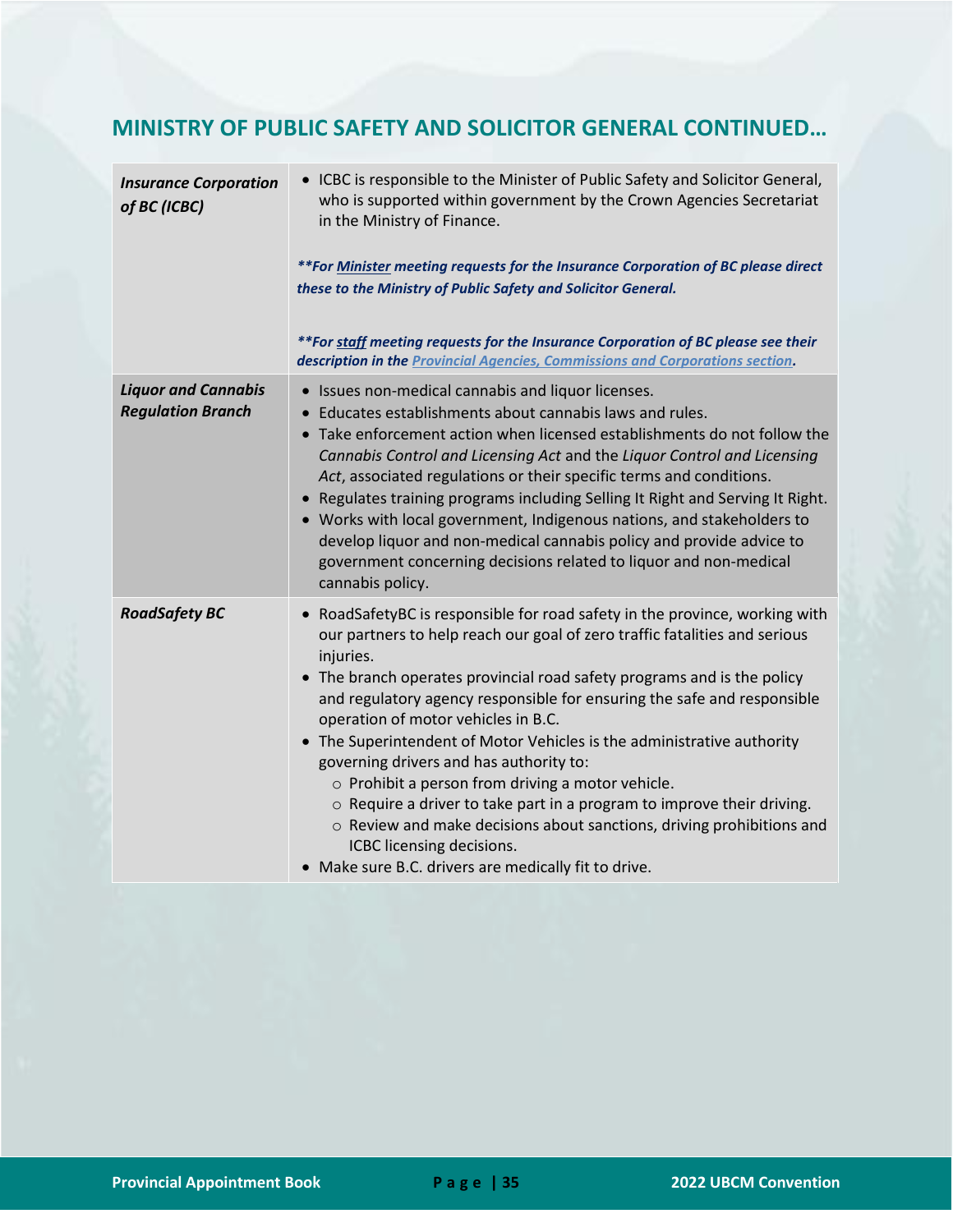#### **MINISTRY OF PUBLIC SAFETY AND SOLICITOR GENERAL CONTINUED…**

| <b>Policing and Security</b><br><b>Branch</b> | • The branch superintends and provides central oversight of B.C. policing<br>and law enforcement by developing and administering policing policy,<br>programs, and provincial standards. The branch ensures the adequate<br>and effective delivery of policing throughout the province.<br>Security Programs administers the Criminal Record Review Program,<br>Protection Order Registry, security screening for cannabis workers and<br>retail applicants, and regulates the security industry, metal dealers and<br>recyclers, pill presses, and armored vehicles / body armor.<br>• The Community Safety Unit delivers a province-wide regulatory cannabis<br>compliance and enforcement program to address the illegal sale of<br>cannabis.<br>• The Policy, Legislation and Modernization Division develops and<br>coordinates policies and legislative initiatives, and is the lead on<br>diversity, mental health, and addiction issues in relation to policing. This<br>division is also the lead for policing modernization and coordinating<br>responses to the report of the Special Committee on Reforming the<br>Police Act. |
|-----------------------------------------------|--------------------------------------------------------------------------------------------------------------------------------------------------------------------------------------------------------------------------------------------------------------------------------------------------------------------------------------------------------------------------------------------------------------------------------------------------------------------------------------------------------------------------------------------------------------------------------------------------------------------------------------------------------------------------------------------------------------------------------------------------------------------------------------------------------------------------------------------------------------------------------------------------------------------------------------------------------------------------------------------------------------------------------------------------------------------------------------------------------------------------------------------|
|                                               | Municipal Policing, Governance and Oversight Division is responsible for<br>superintending, oversight and alignment of municipal police and their<br>boards, and also plays a central policy role for superintending integrated<br>policing teams.                                                                                                                                                                                                                                                                                                                                                                                                                                                                                                                                                                                                                                                                                                                                                                                                                                                                                         |
|                                               | • The Serious and Organized Crime Division is responsible for oversight and<br>policy development in the areas of organized crime, gang violence and<br>serious crime, as well as innovative crime prevention responses, such as<br><b>Situation Tables.</b>                                                                                                                                                                                                                                                                                                                                                                                                                                                                                                                                                                                                                                                                                                                                                                                                                                                                               |
|                                               | • The Indigenous, Core Policing, and Contract Management Division<br>provides oversight of provincial, municipal, and Indigenous policing<br>agreements, and works with Public Safety Canada in support of the First<br>Nations Policing Program. The division also oversees the transition to a<br>new police service in the City of Surrey.                                                                                                                                                                                                                                                                                                                                                                                                                                                                                                                                                                                                                                                                                                                                                                                              |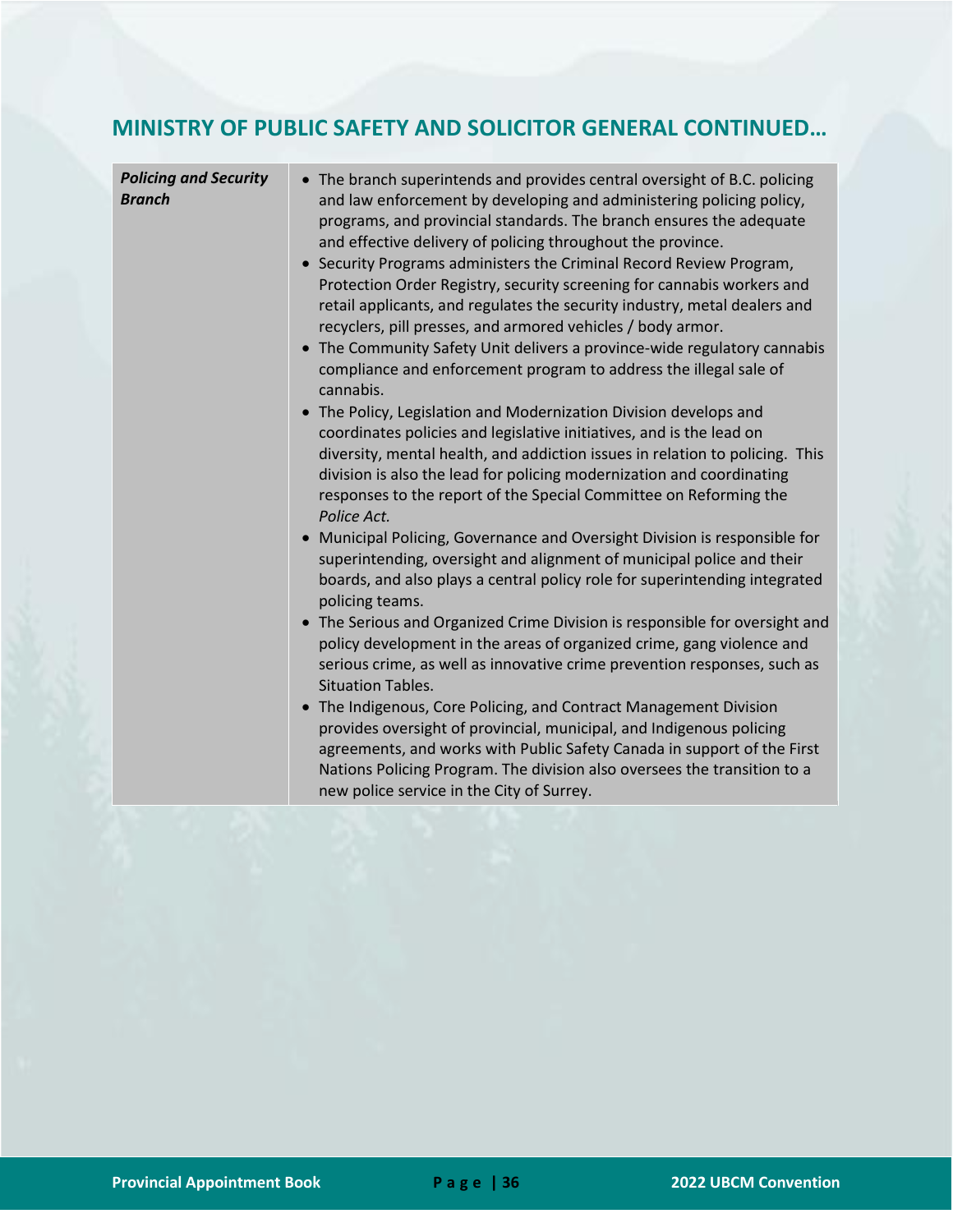| <b>DIVISION/BRANCH</b>                                                    | <b>TOPIC</b>                                                                                                                                                                                                                                                                                                                                                                                                                                                                                                                                                                                                                                                                                                                                                                                                                                                                                                                                                                                                                                                                                                                                                                                                                                          |
|---------------------------------------------------------------------------|-------------------------------------------------------------------------------------------------------------------------------------------------------------------------------------------------------------------------------------------------------------------------------------------------------------------------------------------------------------------------------------------------------------------------------------------------------------------------------------------------------------------------------------------------------------------------------------------------------------------------------------------------------------------------------------------------------------------------------------------------------------------------------------------------------------------------------------------------------------------------------------------------------------------------------------------------------------------------------------------------------------------------------------------------------------------------------------------------------------------------------------------------------------------------------------------------------------------------------------------------------|
| <b>Accessibility</b><br><b>Directorate</b>                                | • Providing cross-government advice and support to promote greater<br>accessibility and inclusivity of policies and programs.<br>• Implementation of the Accessible British Columbia Act, which seeks to<br>identify, remove, and prevent barriers to inclusion experienced by people<br>with disabilities.<br>• Support for Ministerial Advisory Committees, including Presidents Group,<br>Registered Disability Savings Plan Action Group, and Provincial<br>Accessibility Committee.                                                                                                                                                                                                                                                                                                                                                                                                                                                                                                                                                                                                                                                                                                                                                              |
| <b>Employment and</b><br><b>Labour Market</b><br><b>Services Division</b> | • WorkBC Employment Services is the largest network of employment<br>providers in the province and supports all British Columbians seeking<br>work regardless of where they live or employment barriers they may<br>face. Services are delivered through 102 WorkBC Centres as well as<br>through a strong online presence, accessible from anywhere in the<br>province. Services include access to individualized employment<br>counselling, job search resources, employment planning, skills training,<br>financial supports, wage subsidy placements, assistive technology<br>supports, apprentice services and more.<br>• WorkBC Community and Employer Partnerships (CEP) provide work<br>experience and training opportunities in communities across B.C. to<br>address local labour market issues. The CEP fund supports community-<br>based initiatives to help individuals and the broader community. With the<br>help of this fund, communities see positive social impacts, economic<br>growth, and more employment opportunities for unemployed British<br>Columbians.<br>To support recovery efforts, CEP is ensuring funding is accessible and<br>equitably distributed throughout the province and prioritizing applications<br>that: |
|                                                                           | • Create work experience and training opportunities to prepare job seekers<br>for occupations that have a strong labour market outlook; and<br>• Support an inclusive economic recovery in B.C. communities.                                                                                                                                                                                                                                                                                                                                                                                                                                                                                                                                                                                                                                                                                                                                                                                                                                                                                                                                                                                                                                          |

#### <span id="page-37-0"></span>**MINISTRY OF SOCIAL DEVELOPMENT AND POVERTY REDUCTION**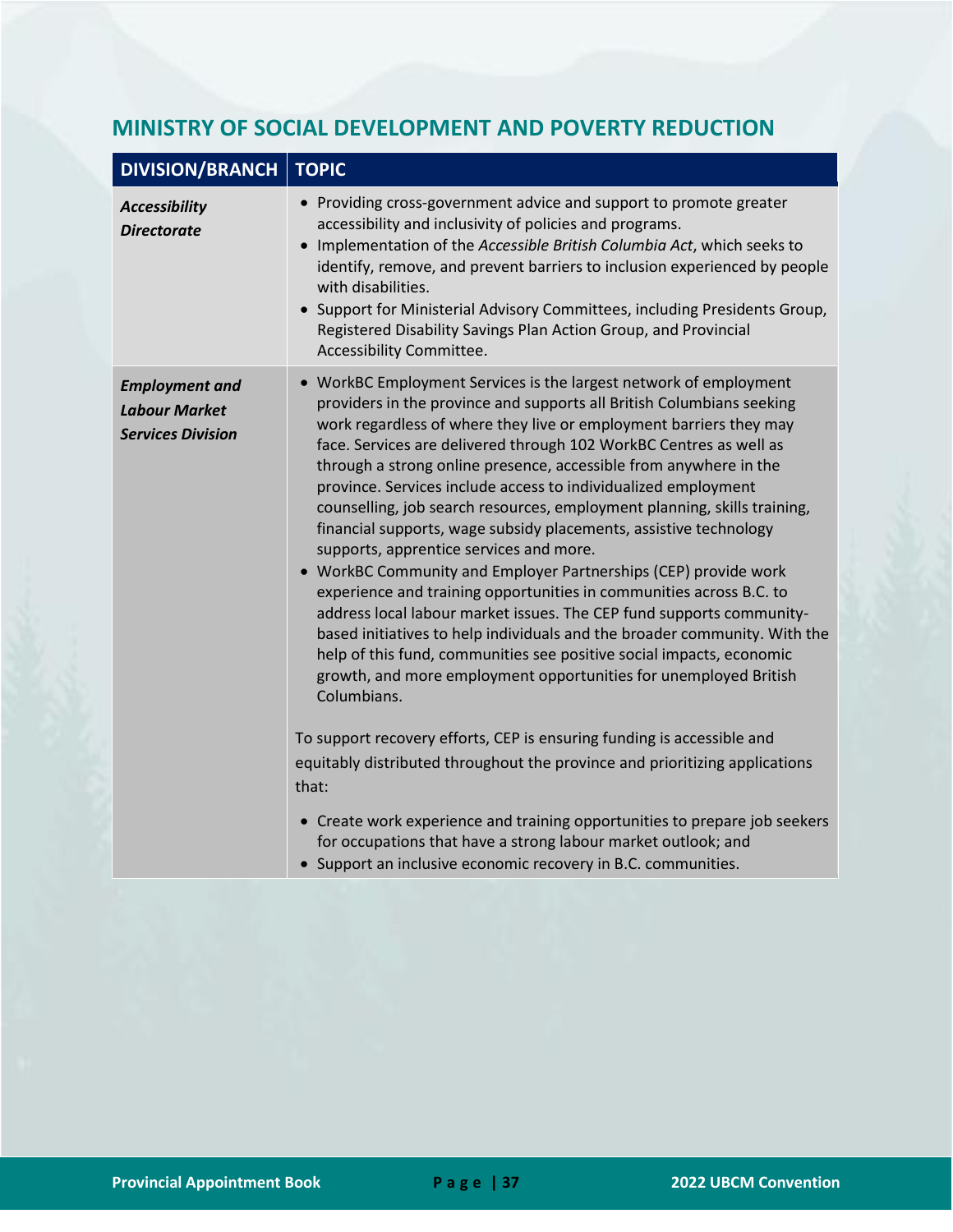## **MINISTRY OF SOCIAL DEVELOPMENT AND POVERTY REDUCTION CONTINUED…**

| <b>Research, Innovation</b><br>and Policy Division | • Provides research, policy and legislation support to the ministry to<br>deliver income and disability assistance to British Columbians most in<br>need.                                                                                                                                                                                      |
|----------------------------------------------------|------------------------------------------------------------------------------------------------------------------------------------------------------------------------------------------------------------------------------------------------------------------------------------------------------------------------------------------------|
|                                                    | • Provides reconsideration services for clients disputing eligibility decisions<br>regarding income assistance, disability assistance and child care subsidy.<br>• Leads government's work on Together BC, B.C.'s Poverty Reduction<br>Strategy, and leads the ministry's work on mandate items regarding food<br>security and period poverty. |
|                                                    | • Supports the Parliamentary Secretary for Community Development and<br>Non-Profits.                                                                                                                                                                                                                                                           |
|                                                    | • Leads the ministry's intergovernmental relations work for the Forum of<br>Ministers Responsible for Social Services.                                                                                                                                                                                                                         |
|                                                    | • Leads the ministry's work toward reconciliation and alignment with the<br>Declaration on the Rights of Indigenous Peoples Act.                                                                                                                                                                                                               |

## <span id="page-38-0"></span>**MINISTRY OF TOURISM, ARTS, CULTURE AND SPORT**

| DIVISION/BRANCH                         | <b>TOPIC</b>                                                                                                                                                                                                                                                                                                                                                                                                                                                                                                                                                                                                                                                                                                                       |
|-----------------------------------------|------------------------------------------------------------------------------------------------------------------------------------------------------------------------------------------------------------------------------------------------------------------------------------------------------------------------------------------------------------------------------------------------------------------------------------------------------------------------------------------------------------------------------------------------------------------------------------------------------------------------------------------------------------------------------------------------------------------------------------|
| <b>Arts and Culture</b>                 | Leads research, analysis, policy, and program development to provide<br>broad access to and participation in arts and culture.<br>Provides oversight and strategic direction for the BC Arts Council and<br>Royal BC Museum.<br>• Administers application-based grant programs for artists/cultural<br>practitioners, and non-profit arts and culture organizations.<br>• Provides oversight and implementation of cultural infrastructure priority<br>projects in the Minister's mandate letter, including the Royal BC Museum<br>modernization and the establishment of a Chinese Canadian Museum,<br>supporting redevelopment of the Jewish Community Centre and starting<br>work on the establishment of a South Asian Museum. |
| <b>BC Athletic</b><br><b>Commission</b> | Legislation and regulatory oversight of professional boxing, kickboxing,<br>and mixed martial arts, as well as amateur kickboxing, mixed martial arts,<br>Muay Thai and pankration.                                                                                                                                                                                                                                                                                                                                                                                                                                                                                                                                                |
| <b>Creative Sector</b>                  | Lead on cross-ministry and intergovernmental coordination, policy<br>development and research to support the growth of B.C.'s creative sector<br>(i.e., film, television, interactive digital media, music, and publishing) and<br>work with industry stakeholders to advance opportunities. Provides<br>oversight and strategic direction for Creative BC and the Knowledge<br>Network.                                                                                                                                                                                                                                                                                                                                           |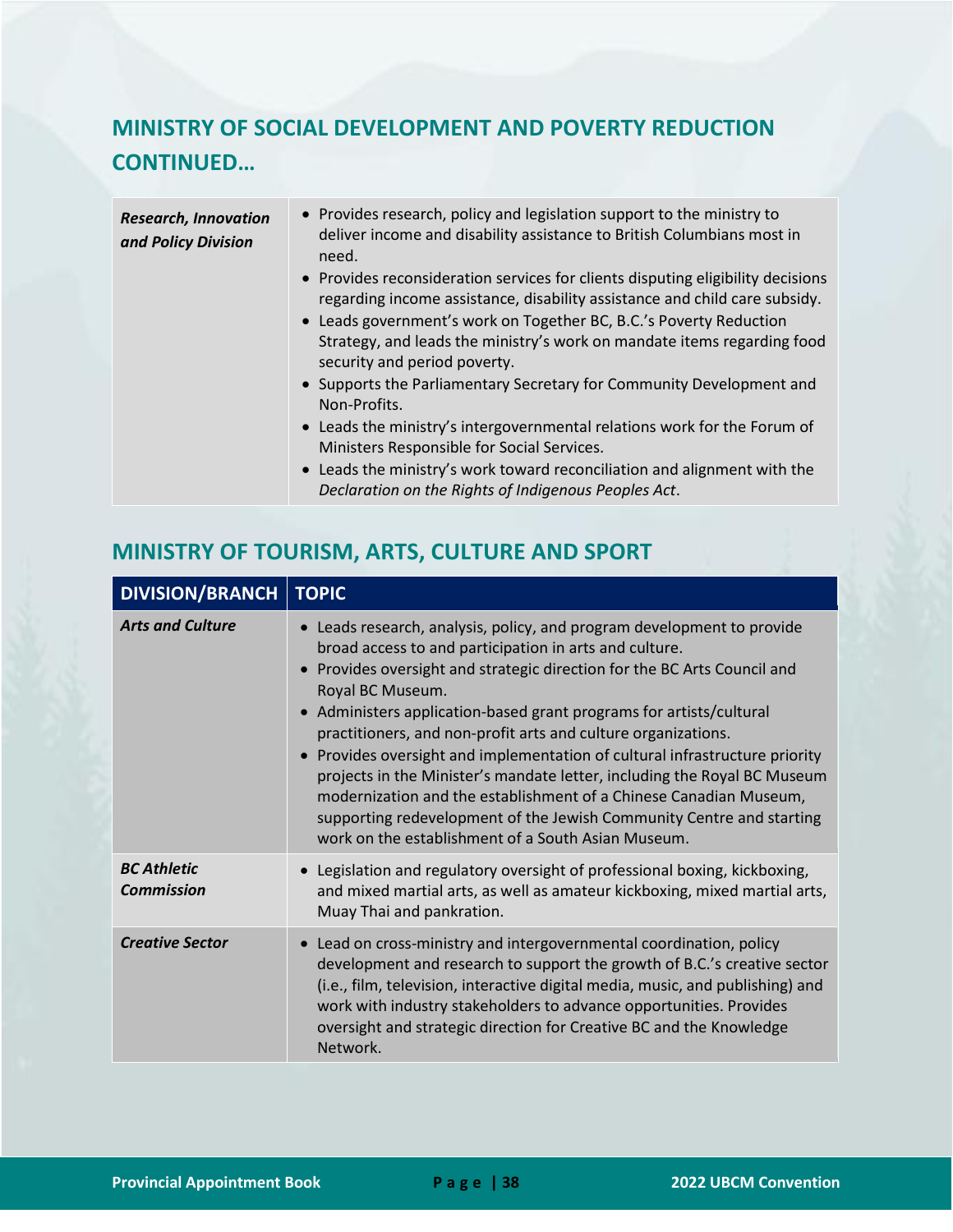## **MINISTRY OF TOURISM, ARTS, CULTURE AND SPORT CONTINUED…**

| <b>Heritage</b>         | • Provides advice and information on British Columbia's historic places,<br>paleontological resources, and geographical names. Exercises regulatory<br>authority and develops policy under the Heritage Conservation Act and<br>the Land Act regarding the identification, formal recognition,<br>commemoration, protection and celebration of heritage and fossil sites,<br>management of provincial heritage sites and the management of the<br>BC Register of Historic Places and the BC Geographical Names office.                                                                                                                             |
|-------------------------|----------------------------------------------------------------------------------------------------------------------------------------------------------------------------------------------------------------------------------------------------------------------------------------------------------------------------------------------------------------------------------------------------------------------------------------------------------------------------------------------------------------------------------------------------------------------------------------------------------------------------------------------------|
| <b>Mountain Resorts</b> | Delivers a one window regulatory approach for resort development and<br>community ski area administration and the review and authorization of<br>expansions and new proposals on Crown land across the province.<br>Evaluates phased development plans and conducts major project<br>reviews, leading work teams that include other natural resource agencies<br>and consulting with local governments, public recreation users, and First<br>Nations.                                                                                                                                                                                             |
| <b>Sport</b>            | Lead on policy development and program implementation related to<br>amateur sport development in B.C. Manages the Major Event Program<br>(MEP) for financial support for major sporting events and considers<br>opportunities associated with marquee events, such as FIFA World Cup,<br>Invictus Games and Olympics and Paralympics. Work is guided by B.C.'s<br>Sport Framework (Pathways to Sport) which identifies three key priority<br>areas of focus for the provincial sport system: sport participation; athlete<br>development; sport event hosting. Provides oversight and strategic<br>direction to viaSport and the BC Games Society. |
| <b>Tourism</b>          | Policies, programs, destination development and strategic engagement<br>to support B.C. tourism sector's recovery and resilience; manages the<br>Resort Municipality Initiative (RMI), Tourism Event Program and<br>Municipal Regional District Tax program (MRDT), jointly with Ministry of<br>Finance and Destination BC. Provides oversight of Destination BC<br>(tourism marketing) and BC Pavilion Corporation (BC Place and<br>Vancouver Convention Centre) and leads development and<br>implementation of provincial tourism framework.                                                                                                     |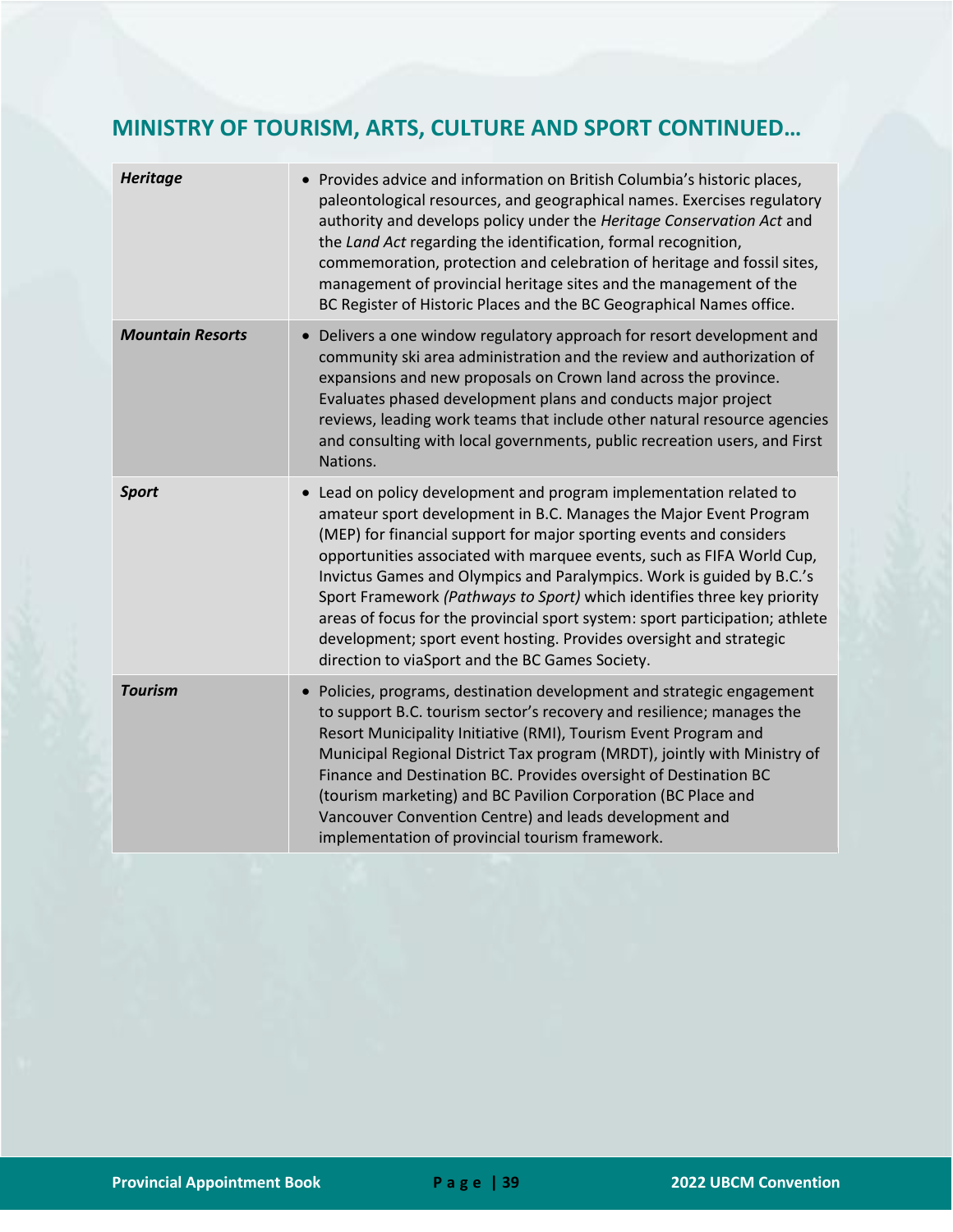#### <span id="page-40-0"></span>**MINISTRY OF TRANSPORTATION AND INFRASTRUCTURE**

## **DIVISION/BRANCH TOPIC**

| <b>Highways and</b><br><b>Regional Services</b><br><b>Division</b>                                  | • The Highways and Regional Services Division is responsible for<br>developing, maintaining, and operating safe, secure provincial and<br>regional transportation networks. Leading the ministry in provincial issue<br>management, emergency response and preservation of infrastructure.<br>Promoting compliance of safety regulations within the transport sector,<br>with the goal of increasing road safety and protecting public health, the<br>environment, and transportation infrastructure. Planning and delivering<br>rehabilitation and capital projects in the region. Fostering partnerships<br>and delivering on commitments with First Nations and Indigenous<br>communities. Supporting provincial economic growth through regional<br>work and development services. Implementing sustainable, resilient, and<br>innovative transportation solutions.<br>The Division, through their Commercial Vehicle Safety Enforcement<br>(CVSE) program, also regulates and manages commercial vehicle<br>activities on the provincial highway network and aligns requirements<br>with neighboring provinces to ensure the safe and efficient movement of<br>goods within B.C. and beyond. This Division also includes the Passenger<br>Transportation Branch, which regulates commercial passenger vehicles<br>including taxis, ride hailing companies, limousines, charter, and inter-city<br>(scheduled) buses, in accordance with the Passenger Transportation Act. |
|-----------------------------------------------------------------------------------------------------|--------------------------------------------------------------------------------------------------------------------------------------------------------------------------------------------------------------------------------------------------------------------------------------------------------------------------------------------------------------------------------------------------------------------------------------------------------------------------------------------------------------------------------------------------------------------------------------------------------------------------------------------------------------------------------------------------------------------------------------------------------------------------------------------------------------------------------------------------------------------------------------------------------------------------------------------------------------------------------------------------------------------------------------------------------------------------------------------------------------------------------------------------------------------------------------------------------------------------------------------------------------------------------------------------------------------------------------------------------------------------------------------------------------------------------------------------------------------------------|
| <b>Integrated</b><br><b>Transportation and</b><br><b>Infrastructure</b><br><b>Services Division</b> | The Integrated Transportation and Infrastructure Services Division (ITIS)<br>provides cross ministry planning, engineering, and property services, and<br>oversees major infrastructure projects. ITIS is responsible for all aspects<br>of strategic planning, capital programming, including development and<br>management of the provincial 10-year Transportation Investment Plan,<br>management of federal and community cost sharing programs, and the<br>delivery of the major transportation projects throughout the province.<br>The division oversees the acquisition, management and disposition of the<br>ministry's thousands of properties and land interests, including those<br>owned by the BC Transportation Financing Authority and BC Railway<br>Company. Through the Chief Engineer's Office, the division is also<br>responsible for ensuring that the ministry's designs and standards are<br>adapting to climate change.                                                                                                                                                                                                                                                                                                                                                                                                                                                                                                                               |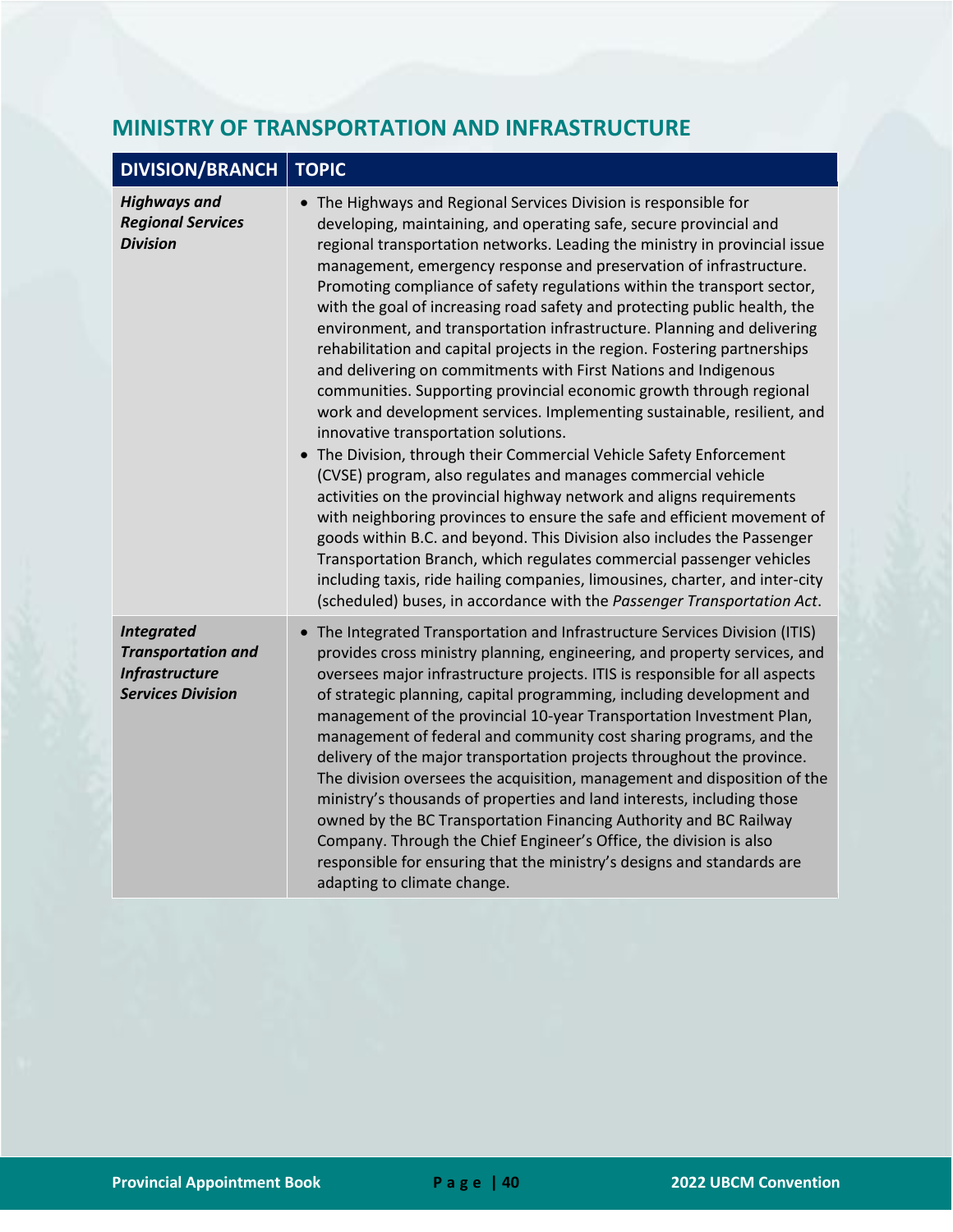## **MINISTRY OF TRANSPORTATION AND INFRASTRUCTURE CONTINUED…**

| <b>Policy, Programs and</b><br><b>Partnerships Division</b>            | • The Policy, Programs and Partnerships Division is responsible for aspects<br>of strategic transportation policy, legislation, and grant programs in<br>British Columbia. This includes air, rail, public transit service delivery<br>through BC Transit and coastal and inland ferry delivery, governmental<br>relations, active transportation, and airport grant programs, Clean BC,<br>and climate change initiatives. The division has direct oversight of the<br>province's coastal ferry service through BC Ferries and supports the<br>Minister Responsible for TransLink.                                                                                                                                                                                                                                                                                                                                                           |
|------------------------------------------------------------------------|-----------------------------------------------------------------------------------------------------------------------------------------------------------------------------------------------------------------------------------------------------------------------------------------------------------------------------------------------------------------------------------------------------------------------------------------------------------------------------------------------------------------------------------------------------------------------------------------------------------------------------------------------------------------------------------------------------------------------------------------------------------------------------------------------------------------------------------------------------------------------------------------------------------------------------------------------|
| <b>Strategic and</b><br><b>Corporate Priorities</b><br><b>Division</b> | The Strategic and Corporate Priorities Division leads the key strategic<br>cross ministry and corporate initiatives, enabled by talent, technology<br>and operational services. Develop and coordinate ministry strategy,<br>priorities, and performance management. Coordinate cross ministry<br>support and tracking on corporate and priority initiative. Coordinate<br>corporate and ministry-level reconciliation efforts. Align talent and<br>technology efforts to enable strategic goals and outcomes. Facilitate a<br>learning culture where everyone is valued. Prioritize solutions that help<br>people do meaningful work. Promotes innovation through investment in<br>people, culture, and technology. Within the division, the Information<br>Management Branch (IMB) helps design, build, and run all technology<br>solutions for the ministry. Lead strategic HR initiatives and operations, in<br>partnership with the PSA. |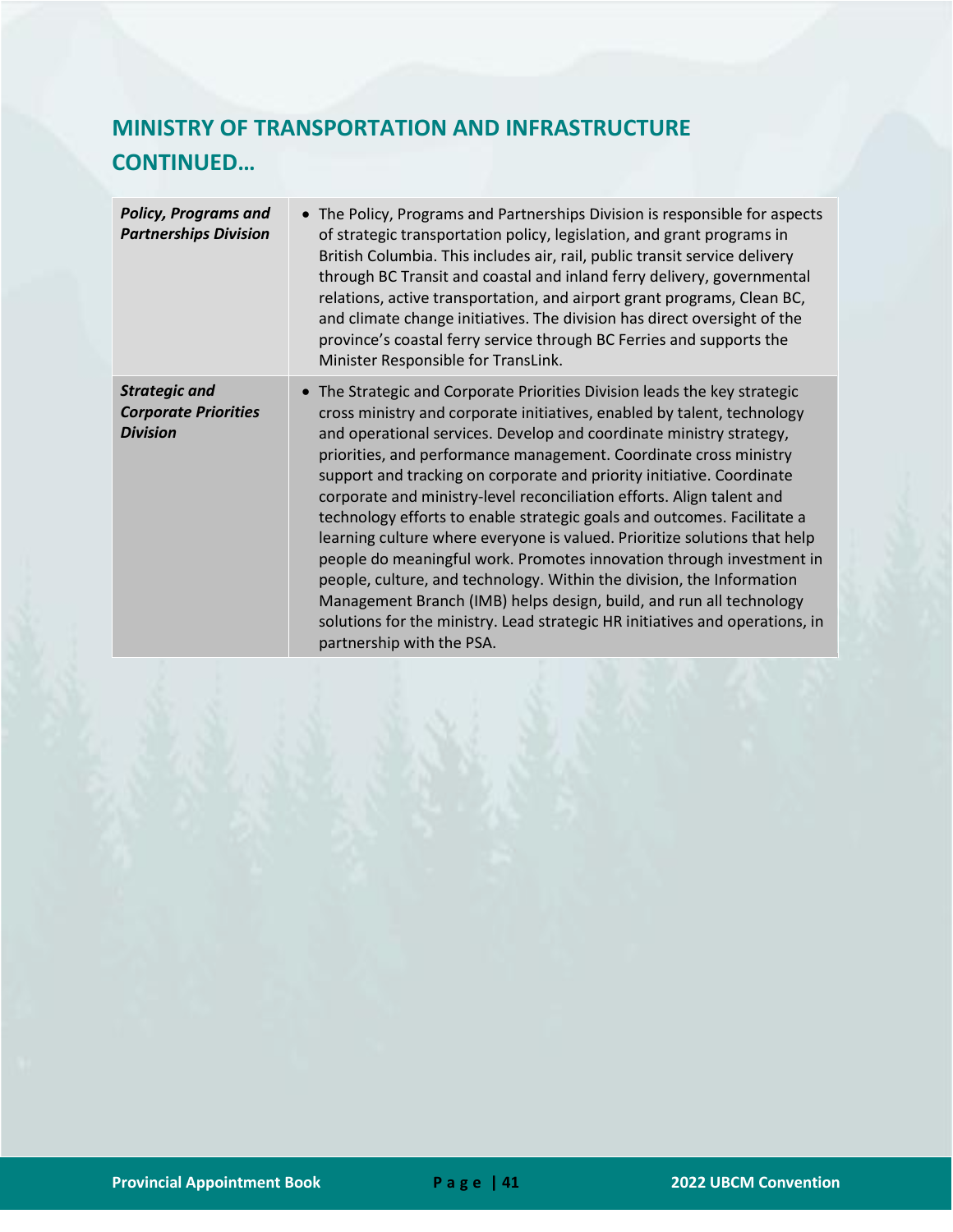# <span id="page-42-0"></span>**PROVINCIAL AGENCIES, COMMISSIONS AND CORPORATIONS AVAILABLE DURING THE UBCM 2022 CONVENTION**

| <b>DIVISION/BRANCH</b>                                | <b>TOPIC</b>                                                                                                                                                                                                                                                                                                                                                                                                                                                                                                                                                                                                                                                                                                                                                                                                                                                                                                                                         |
|-------------------------------------------------------|------------------------------------------------------------------------------------------------------------------------------------------------------------------------------------------------------------------------------------------------------------------------------------------------------------------------------------------------------------------------------------------------------------------------------------------------------------------------------------------------------------------------------------------------------------------------------------------------------------------------------------------------------------------------------------------------------------------------------------------------------------------------------------------------------------------------------------------------------------------------------------------------------------------------------------------------------|
| <b>Agricultural Land</b><br><b>Commission</b>         | • Information and advice regarding the Agricultural Land Reserve (ALR)<br>and work of the Provincial Agricultural Land Commission (ALC). ALC Chair<br>and/or Chief Executive Officer will be in attendance.                                                                                                                                                                                                                                                                                                                                                                                                                                                                                                                                                                                                                                                                                                                                          |
| <b>BC Emergency Health</b><br><b>Services (BCEHS)</b> | • As part of the Provincial Health Services Authority, BCEHS governs the<br>emergency medical services system in B.C. and provides pre-hospital<br>emergency and inter-facility patient transfer services. BCEHS paramedics,<br>emergency medical call takers and dispatch staff provide pre-hospital<br>emergency care and medically necessary transport (ground and air<br>ambulances) for British Columbians. BCEHS also oversees patient inter-<br>facility transfers in the province, working with health authorities to<br>coordinate the transfer of acute and critically ill patients to an<br>appropriate level of care both within and outside of B.C.<br>o Members of the BCEHS executive team look forward to participating<br>in productive and engaging sessions with municipal leaders.                                                                                                                                               |
| <b>BC Housing</b>                                     | • BC Housing works in partnership with private and non-profit sectors,<br>provincial health authorities and ministries, other levels of government<br>and community groups to develop a range of housing options. These<br>affordable housing options span the housing continuum, including<br>emergency shelter and housing for the homeless, transitional supportive<br>and assisted living, independent social housing, rent assistance in the<br>private market, and affordable owner-purchase housing.<br>• Through the Homeowner Protection Act, BC Housing also licenses<br>residential builders, administers owner builder authorizations, ensures<br>that mandatory licensing and home warranty insurance provisions are<br>complied with, oversees the third-party home-warranty insurance, and<br>carries out research and education that benefits the residential<br>construction industry, consumers and the affordable housing sector. |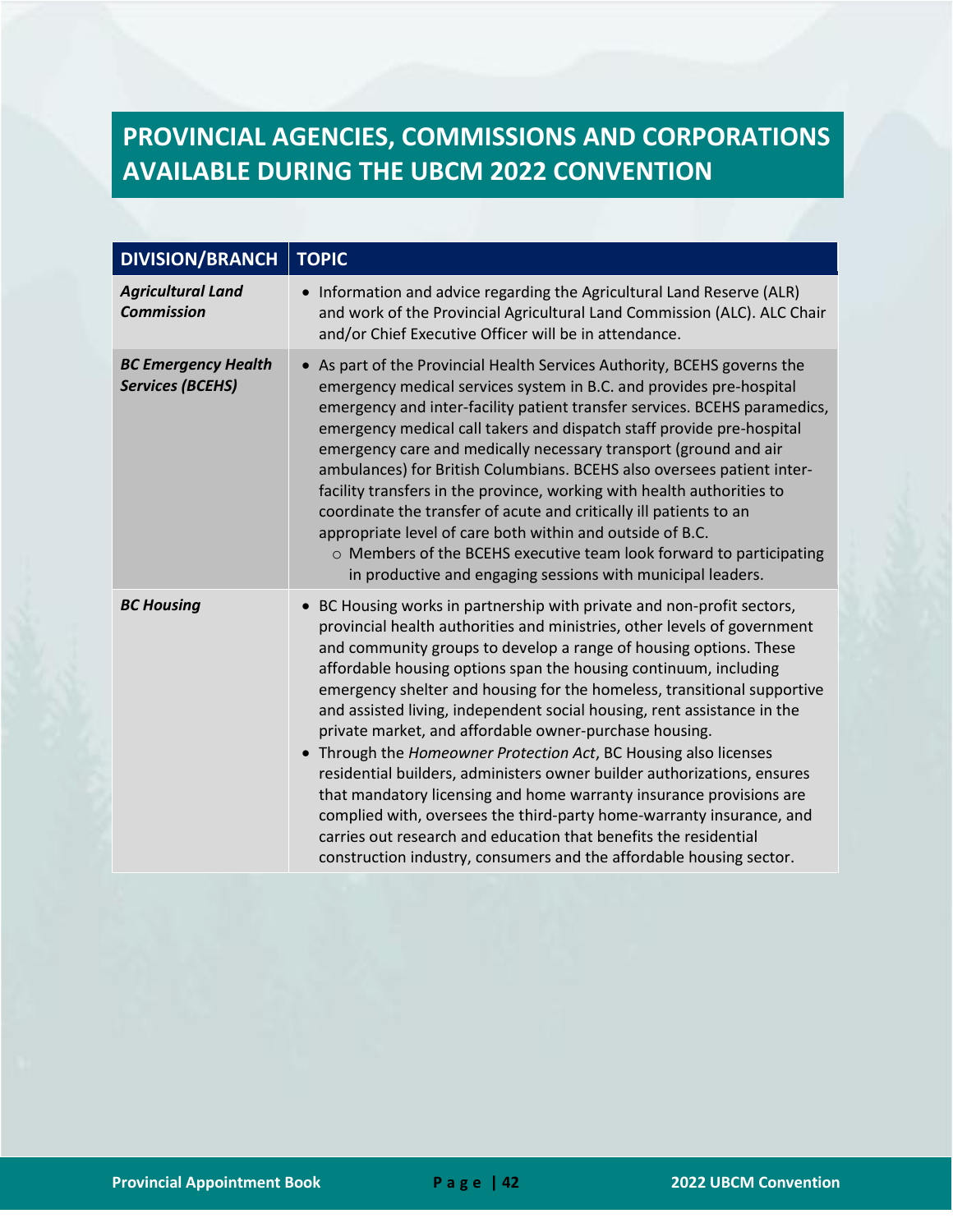## **PROVINCIAL AGENCIES, COMMISSIONS AND CORPORATIONS AVAILABLE DURING THE UBCM 2022 CONVENTION CONTINUED…**

| <b>BC Hydro</b>                                               | BC Hydro's mission is to safely provide our customers with reliable,<br>affordable, clean electricity. Our vision celebrates our clean energy<br>advantage and our environmental stewardship role in B.C. Sustainability<br>is about making the best choices with available resources, which means<br>leveraging our clean electricity for all British Columbians. BC Hydro's<br>Community Relations staff look forward to addressing any questions that<br>you may have related to our operations.                                                                                                                                                                                                                                                                                                                                                                                                                                       |
|---------------------------------------------------------------|-------------------------------------------------------------------------------------------------------------------------------------------------------------------------------------------------------------------------------------------------------------------------------------------------------------------------------------------------------------------------------------------------------------------------------------------------------------------------------------------------------------------------------------------------------------------------------------------------------------------------------------------------------------------------------------------------------------------------------------------------------------------------------------------------------------------------------------------------------------------------------------------------------------------------------------------|
| <b>BC Oil and Gas</b><br><b>Commission</b>                    | • The BC Oil and Gas Commission regulates oil, gas and geothermal<br>activities for the benefit of British Columbians and looks forward to<br>addressing any questions you may have on our regulatory oversight.                                                                                                                                                                                                                                                                                                                                                                                                                                                                                                                                                                                                                                                                                                                          |
| <b>BC Transit</b>                                             | • From small towns to large urban centres outside of Metro Vancouver, BC<br>Transit delivers safe, reliable, customer focused transportation services<br>you can rely on. BC Transit would be pleased to discuss any questions<br>you may have regarding our services. In order to provide you with the<br>best information possible, please provide specifics relating to your<br>questions within the meeting request.                                                                                                                                                                                                                                                                                                                                                                                                                                                                                                                  |
| <b>Insurance Corporation</b><br>of British Columbia<br>(ICBC) | • ICBC provides universal compulsory auto insurance (basic insurance) to<br>drivers in British Columbia, with rates regulated by the British Columbia<br>Utilities Commission (BCUC) and sells optional auto insurance in a<br>competitive marketplace. Our insurance products are available across<br>B.C. through a network of independent brokers, and claims services are<br>provided at ICBC claims handling facilities located throughout the<br>province. We also invest in road safety and loss management programs<br>to reduce traffic-related deaths, injuries and crashes, auto crime and<br>fraud. In addition, provides driver licensing, vehicle registration and<br>licensing services, and fines collection on behalf of the provincial<br>government at locations across the province. ICBC will have staff at the<br>Convention who would be pleased to discuss or meet on any issues<br>related to ICBC's operations. |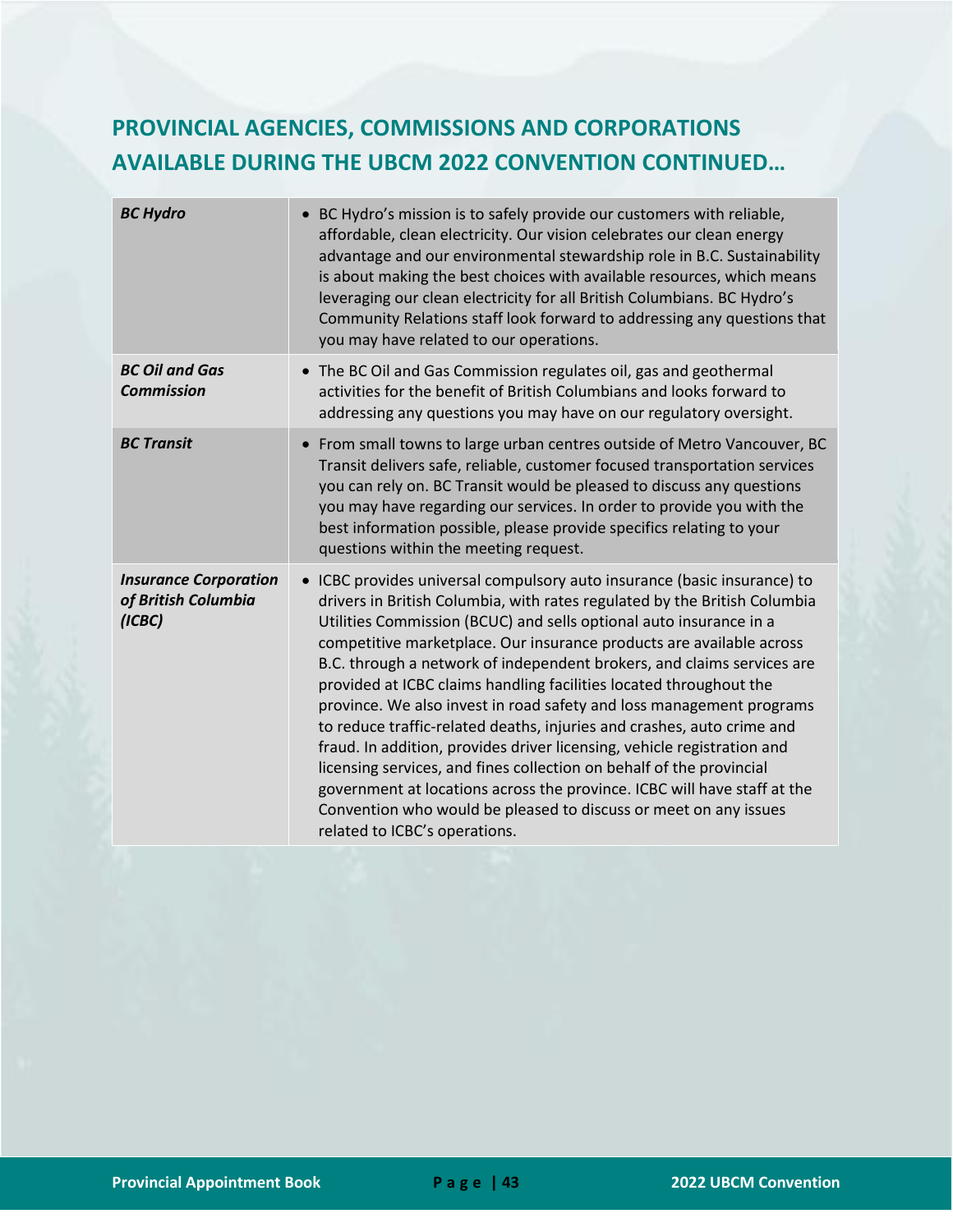## **PROVINCIAL AGENCIES, COMMISSIONS AND CORPORATIONS AVAILABLE DURING THE UBCM 2022 CONVENTION CONTINUED…**

| <b>Police Victim Services</b><br><b>British Columbia</b><br>(PVSBC) | • Police Victim Services of British Columbia Society (PVSBC) is the B.C.<br>registered not for profit charity membership organization mandated to<br>be the primary advocate for all (95+) police-based victim service (PBVS)<br>organizations within the province of B.C.<br>• PBVS local organizations are physically embedded with the municipal or<br>RCMP detachment delivering ongoing police-based victim services to the<br>citizens of each community.<br>• Our Vision is - All victims of crime and trauma across B.C. receive<br>compassionate, professional, and consistent services.<br>• PVSBC advocates, represents, lobbies, and communicates with members,<br>partners and stakeholders on the development and delivery of PVSBC<br>trauma informed programs, baseline and advanced training, professional<br>development and member support programs.<br>• Funding is provided by the Provincial and Federal Governments, with<br>additional resources from corporate and individual contributions,<br>sponsorships and program revenues.<br>• PVSBC will have staff present at the Convention to engage delegates in<br>any issue related to the delivery of police-based victim services as well as<br>the linkage to police and other local partner/stakeholders within their<br>community. |
|---------------------------------------------------------------------|------------------------------------------------------------------------------------------------------------------------------------------------------------------------------------------------------------------------------------------------------------------------------------------------------------------------------------------------------------------------------------------------------------------------------------------------------------------------------------------------------------------------------------------------------------------------------------------------------------------------------------------------------------------------------------------------------------------------------------------------------------------------------------------------------------------------------------------------------------------------------------------------------------------------------------------------------------------------------------------------------------------------------------------------------------------------------------------------------------------------------------------------------------------------------------------------------------------------------------------------------------------------------------------------------------------|
| <b>Royal Canadian</b><br><b>Mounted Police</b><br>(RCMP)            | • The Royal Canadian Mounted Police (RCMP), Canada's national police<br>force, provides policing services to most of British Columbia,<br>including 150 municipalities. These services include, but are not limited<br>to, uniformed patrols, response to calls for service, investigative services,<br>community-based policing and traffic enforcement. Additionally, the BC<br>RCMP is part of a number of integrated teams operating throughout the<br>province who provide specialized police services to British<br>Columbians. The BC RCMP values ongoing collaboration and meaningful<br>communication with our partners. Representatives of the BC RCMP's<br>Senior Management Team look forward to hearing your feedback and<br>answer any questions you may have about its services so that we can<br>work together towards our common goal of providing your community<br>with a professional, efficient and effective police service.                                                                                                                                                                                                                                                                                                                                                               |